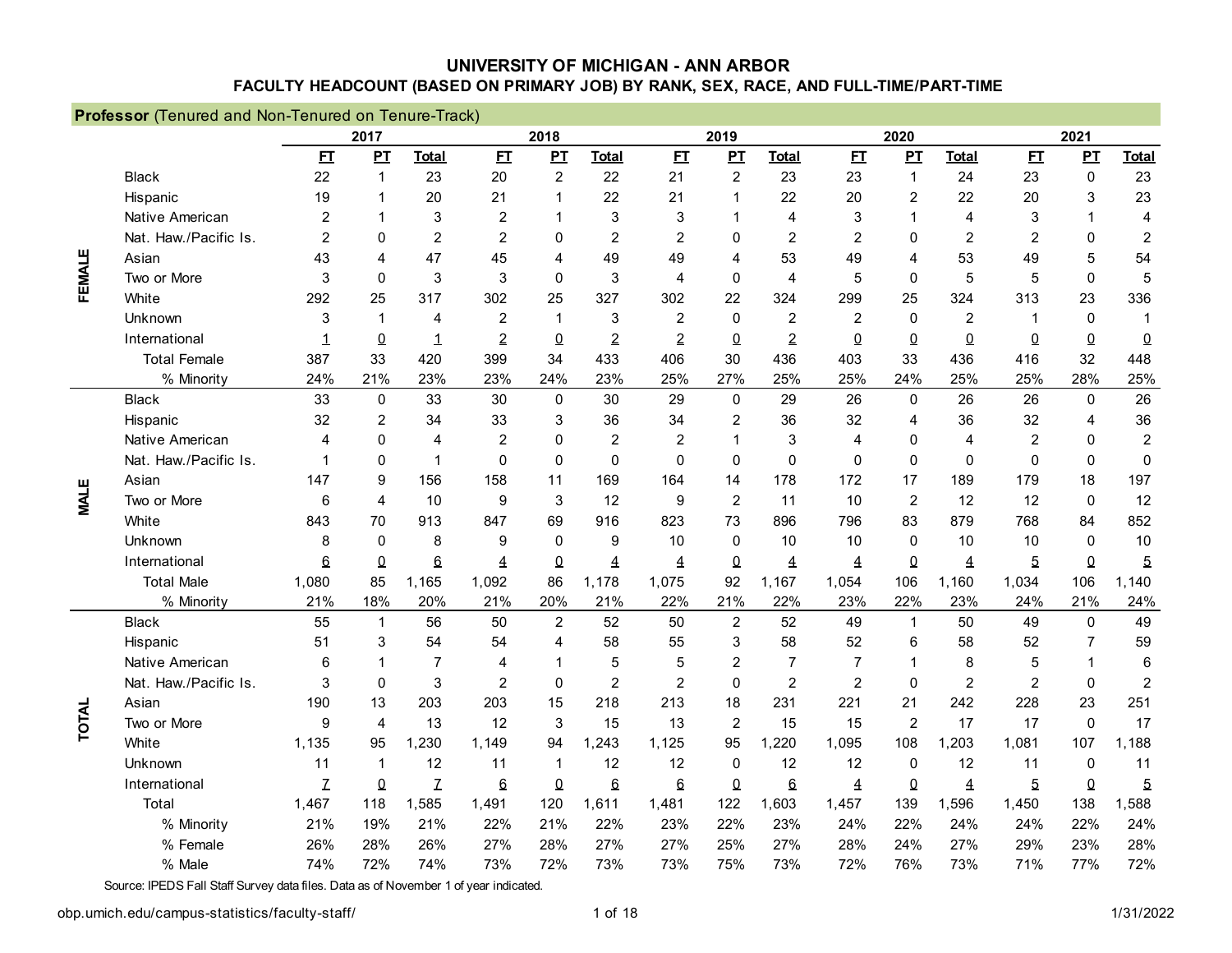|             | Associate Professor (Tenured and Non-Tenured on Tenure Track) |                |              |                |                |                |                |                |                |                  |                |              |                |                |                  |                 |
|-------------|---------------------------------------------------------------|----------------|--------------|----------------|----------------|----------------|----------------|----------------|----------------|------------------|----------------|--------------|----------------|----------------|------------------|-----------------|
|             |                                                               |                | 2017         |                |                | 2018           |                |                | 2019           |                  |                | 2020         |                |                | 2021             |                 |
|             |                                                               | E              | PI           | <b>Total</b>   | E              | PL             | <b>Total</b>   | E              | $\mathbf{P}$   | <b>Total</b>     | E1             | $\mathbf{p}$ | <b>Total</b>   | E1             | PL               | <b>Total</b>    |
|             | <b>Black</b>                                                  | 11             | 0            | 11             | 11             | $\mathbf 0$    | 11             | 12             | $\mathbf 0$    | 12               | 11             | $\mathbf 0$  | 11             | 14             | $\mathbf{1}$     | 15              |
|             | Hispanic                                                      | 17             | 1            | 18             | 14             | 1              | 15             | 13             | $\overline{1}$ | 14               | 13             | 1            | 14             | 13             | $\mathbf{1}$     | 14              |
|             | Native American                                               | $\mathbf 1$    | $\Omega$     | $\mathbf 1$    | $\overline{1}$ | 0              | 1              | 0              | $\mathbf{0}$   | $\mathbf{0}$     | 0              | 0            | $\mathbf{0}$   | 0              | $\mathbf 0$      | $\pmb{0}$       |
|             | Nat. Haw./Pacific Is.                                         | $\Omega$       | $\Omega$     | $\mathbf{0}$   | $\mathbf{0}$   | 0              | $\Omega$       | $\Omega$       | $\mathbf{0}$   | $\Omega$         | 0              | 0            | $\mathbf{0}$   | 0              | 0                | $\mathbf 0$     |
|             | Asian                                                         | 41             | 4            | 45             | 43             | 3              | 46             | 49             | 3              | 52               | 53             | 4            | 57             | 55             | 4                | 59              |
| FEMALE      | Two or More                                                   | 3              | $\Omega$     | 3              | $\overline{4}$ | $\mathbf{0}$   | $\overline{4}$ | $\overline{7}$ | $\mathbf{0}$   | $\overline{7}$   | 5              | $\Omega$     | 5              | 4              | $\mathbf 1$      | 5               |
|             | White                                                         | 194            | 8            | 202            | 205            | 8              | 213            | 222            | 10             | 232              | 227            | 11           | 238            | 210            | 17               | 227             |
|             | Unknown                                                       | $\overline{2}$ | $\Omega$     | $\overline{c}$ | 3              | $\mathbf{0}$   | 3              | 3              | 0              | 3                | 6              | $\mathbf 0$  | 6              | 6              | $\pmb{0}$        | $6\phantom{1}6$ |
|             | International                                                 | $\Omega$       | $\Omega$     | $\Omega$       | $\mathbf 1$    | $\overline{0}$ | $\mathbf 1$    | 1              | $\Omega$       | 1                | $\Omega$       | $\pmb{0}$    | $\Omega$       | $\Omega$       | $\Omega$         | $\underline{0}$ |
|             | <b>Total Female</b>                                           | 269            | 13           | 282            | 282            | 12             | 294            | 307            | 14             | 321              | 315            | 16           | 331            | 302            | 24               | 326             |
|             | % Minority                                                    | 27%            | 38%          | 28%            | 26%            | 33%            | 26%            | 26%            | 29%            | 26%              | 26%            | 31%          | 26%            | 28%            | 29%              | 29%             |
|             | <b>Black</b>                                                  | 25             | $\mathbf{1}$ | 26             | 24             | $\mathbf{1}$   | 25             | 28             | $\mathbf{1}$   | 29               | 26             | $\mathbf{1}$ | 27             | 23             | $\mathbf{1}$     | 24              |
|             | Hispanic                                                      | 24             | $\Omega$     | 24             | 22             | 0              | 22             | 17             | $\mathbf{0}$   | 17               | 18             | $\mathbf 0$  | 18             | 18             | $\mathbf{0}$     | 18              |
|             | Native American                                               | 2              | $\Omega$     | $\overline{2}$ | $\overline{2}$ | $\Omega$       | $\overline{c}$ | $\overline{c}$ | $\mathbf{0}$   | $\overline{2}$   | 1              | $\mathbf{0}$ | 1              | $\mathbf 1$    | $\mathbf{0}$     | 1               |
|             | Nat. Haw./Pacific Is.                                         | $\Omega$       | $\Omega$     | $\mathbf{0}$   | $\mathbf{0}$   | $\Omega$       | $\Omega$       | $\mathbf{0}$   | $\mathbf{0}$   | $\Omega$         | $\mathbf{0}$   | $\Omega$     | $\mathbf{0}$   | $\Omega$       | $\mathbf{0}$     | $\mathbf 0$     |
|             | Asian                                                         | 91             | 6            | 97             | 89             | 10             | 99             | 95             | 8              | 103              | 88             | 8            | 96             | 85             | 8                | 93              |
| <b>MALE</b> | Two or More                                                   | 8              | $\Omega$     | 8              | 8              | $\mathbf 0$    | 8              | $\overline{7}$ | 0              | $\overline{7}$   | 7              | $\mathbf 0$  | $\overline{7}$ | $\overline{7}$ | 0                | $\overline{7}$  |
|             | White                                                         | 271            | 23           | 294            | 263            | 24             | 287            | 260            | 26             | 286              | 257            | 27           | 284            | 243            | 27               | 270             |
|             | Unknown                                                       | 4              | 0            | 4              | $\overline{4}$ | $\mathbf 0$    | 4              | 6              | $\mathbf 0$    | 6                | 7              | $\mathbf 0$  | $\overline{7}$ | 8              | $\boldsymbol{0}$ | 8               |
|             | International                                                 | $\overline{2}$ | $\Omega$     | $\overline{2}$ | $\mathbf{3}$   | $\Omega$       | 3              | 3              | 0              | $\mathbf{3}$     | $\overline{2}$ | $\Omega$     | $\overline{2}$ | $\mathbf 1$    | $\Omega$         | $\mathbf 1$     |
|             | <b>Total Male</b>                                             | 427            | 30           | 457            | 415            | 35             | 450            | 418            | 35             | 453              | 406            | 36           | 442            | 386            | 36               | 422             |
|             | % Minority                                                    | 35%            | 23%          | 34%            | 35%            | 31%            | 35%            | 36%            | 26%            | 35%              | 34%            | 25%          | 34%            | 35%            | 25%              | 34%             |
|             | <b>Black</b>                                                  | 36             | $\mathbf{1}$ | 37             | 35             | $\mathbf{1}$   | 36             | 40             | $\overline{1}$ | 41               | 37             | $\mathbf{1}$ | 38             | 37             | $\overline{2}$   | 39              |
|             | Hispanic                                                      | 41             |              | 42             | 36             | 1              | 37             | 30             | -1             | 31               | 31             | 1            | 32             | 31             | $\mathbf 1$      | 32              |
|             | Native American                                               | 3              | $\Omega$     | 3              | 3              | $\mathbf{0}$   | 3              | 2              | $\mathbf{0}$   | $\boldsymbol{2}$ | 1              | $\mathbf{0}$ | $\overline{1}$ | -1             | $\mathbf{0}$     | 1               |
|             | Nat. Haw./Pacific Is.                                         | 0              | $\mathbf 0$  | $\mathbf 0$    | $\mathbf 0$    | 0              | $\mathbf 0$    | $\mathbf 0$    | $\mathbf 0$    | $\mathbf 0$      | 0              | $\mathbf 0$  | $\mathbf 0$    | $\mathbf 0$    | $\pmb{0}$        | $\mathbf 0$     |
|             | Asian                                                         | 132            | 10           | 142            | 132            | 13             | 145            | 144            | 11             | 155              | 141            | 12           | 153            | 140            | 12               | 152             |
| TOTAL       | Two or More                                                   | 11             | 0            | 11             | 12             | $\pmb{0}$      | 12             | 14             | $\mathbf 0$    | 14               | 12             | $\pmb{0}$    | 12             | 11             | 1                | 12              |
|             | White                                                         | 465            | 31           | 496            | 468            | 32             | 500            | 482            | 36             | 518              | 484            | 38           | 522            | 453            | 44               | 497             |
|             | Unknown                                                       | 6              | $\mathbf 0$  | 6              | 7              | $\mathbf 0$    | $\overline{7}$ | 9              | $\mathbf 0$    | 9                | 13             | $\mathbf 0$  | 13             | 14             | $\mathbf 0$      | 14              |
|             | International                                                 | $\overline{2}$ | $\pmb{0}$    | $\overline{2}$ | $\overline{4}$ | $\overline{0}$ | $\overline{4}$ | 4              | 0              | 4                | $\overline{2}$ | $\pmb{0}$    | $\overline{2}$ | $\mathbf 1$    | $\overline{0}$   | $\mathbf{1}$    |
|             | Total                                                         | 696            | 43           | 739            | 697            | 47             | 744            | 725            | 49             | 774              | 721            | 52           | 773            | 688            | 60               | 748             |
|             | % Minority                                                    | 32%            | 28%          | 32%            | 31%            | 32%            | 31%            | 32%            | 27%            | 31%              | 31%            | 27%          | 31%            | 32%            | 27%              | 32%             |
|             | % Female                                                      | 39%            | 30%          | 38%            | 40%            | 26%            | 40%            | 42%            | 29%            | 41%              | 44%            | 31%          | 43%            | 44%            | 40%              | 44%             |
|             | % Male                                                        | 61%            | 70%          | 62%            | 60%            | 74%            | 60%            | 58%            | 71%            | 59%              | 56%            | 69%          | 57%            | 56%            | 60%              | 56%             |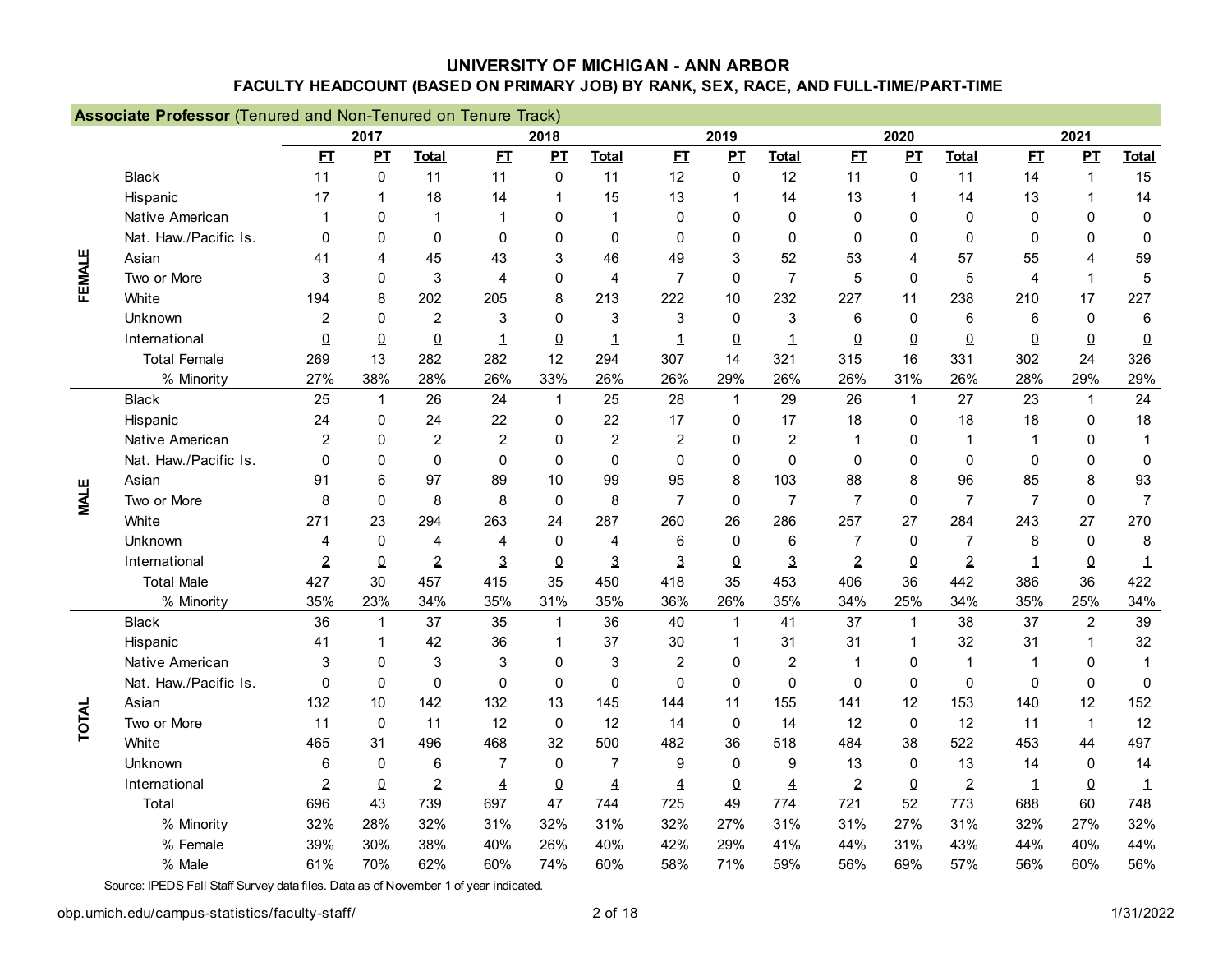|             | <b>Assistant Professor (on Tenure-Track)</b> |                |                |                |                |                |                  |                |                |                |                |                |                |                |                |                |
|-------------|----------------------------------------------|----------------|----------------|----------------|----------------|----------------|------------------|----------------|----------------|----------------|----------------|----------------|----------------|----------------|----------------|----------------|
|             |                                              |                | 2017           |                |                | 2018           |                  |                | 2019           |                |                | 2020           |                |                | 2021           |                |
|             |                                              | E              | PL             | <b>Total</b>   | E1             | PL             | <b>Total</b>     | E1             | $\mathbf{p}$   | <b>Total</b>   | E1             | PI             | <b>Total</b>   | E              | $\mathbf{p}$   | <b>Total</b>   |
|             | <b>Black</b>                                 | 18             | 3              | 21             | 22             | $\overline{c}$ | 24               | 23             | $\overline{2}$ | 25             | 31             | $\overline{c}$ | 33             | 27             | $\mathbf{1}$   | 28             |
|             | Hispanic                                     | 8              | 1              | 9              | 8              | $\overline{c}$ | 10               | 9              | $\mathbf{1}$   | 10             | 17             | 1              | 18             | 17             | $\overline{2}$ | 19             |
|             | Native American                              | $\Omega$       | $\mathbf{0}$   | $\mathbf 0$    | 1              | 0              | 1                | 1              | $\mathbf 0$    | 1              | 1              | $\mathbf 0$    | $\mathbf{1}$   | 1              | $\mathbf 0$    | $\mathbf{1}$   |
|             | Nat. Haw./Pacific Is.                        | $\Omega$       | $\mathbf{0}$   | $\mathbf 0$    | $\mathbf 0$    | 0              | $\mathbf 0$      | $\mathbf 0$    | $\mathbf 0$    | $\mathbf 0$    | $\mathbf 0$    | 0              | $\mathbf 0$    | $\mathbf 0$    | 0              | 0              |
|             | Asian                                        | 51             | 5              | 56             | 50             | 6              | 56               | 45             | 5              | 50             | 42             | 5              | 47             | 42             | $\overline{7}$ | 49             |
| FEMALE      | Two or More                                  | 4              | 1              | 5              | 8              | 0              | 8                | 8              | $\mathbf 0$    | 8              | 9              | $\mathbf 0$    | 9              | 13             | 0              | 13             |
|             | White                                        | 175            | $\overline{7}$ | 182            | 170            | 7              | 177              | 162            | 10             | 172            | 166            | 13             | 179            | 149            | 8              | 157            |
|             | Unknown                                      | 8              | $\mathbf{0}$   | 8              | $\overline{7}$ | 1              | 8                | 10             | $\mathbf 0$    | 10             | $\overline{7}$ | $\mathbf 0$    | $\overline{7}$ | 5              | 0              | $\mathbf 5$    |
|             | International                                | 27             | $\overline{0}$ | 27             | 27             | 1              | 28               | 27             | 0              | 27             | 23             | $\overline{0}$ | 23             | 19             | $\mathbf 1$    | 20             |
|             | <b>Total Female</b>                          | 291            | 17             | 308            | 293            | 19             | 312              | 285            | 18             | 303            | 296            | 21             | 317            | 273            | 19             | 292            |
|             | % Minority                                   | 28%            | 59%            | 30%            | 30%            | 53%            | 32%              | 30%            | 44%            | 31%            | 34%            | 38%            | 34%            | 37%            | 53%            | 38%            |
|             | <b>Black</b>                                 | 16             | 1              | 17             | 14             | $\mathbf{1}$   | 15               | 11             | $\mathbf 0$    | 11             | 16             | $\pmb{0}$      | 16             | 19             | 0              | 19             |
|             | Hispanic                                     | 14             | 0              | 14             | 12             | $\overline{c}$ | 14               | 15             | 1              | 16             | 11             | $\overline{c}$ | 13             | 14             | 1              | 15             |
|             | Native American                              | 1              | 0              | 1              | $\mathbf 1$    | 0              | 1                | $\overline{2}$ | $\mathbf 0$    | $\overline{2}$ | $\overline{c}$ | $\mathbf 0$    | $\overline{2}$ | $\overline{c}$ | $\mathbf 0$    | $\overline{c}$ |
|             | Nat. Haw./Pacific Is.                        | $\Omega$       | $\mathbf{0}$   | $\mathbf 0$    | $\mathbf 0$    | 0              | 0                | $\mathbf{0}$   | $\mathbf 0$    | $\Omega$       | 0              | $\mathbf 0$    | $\mathbf 0$    | $\mathbf 0$    | $\mathbf 0$    | $\pmb{0}$      |
|             | Asian                                        | 60             | 7              | 67             | 55             | 6              | 61               | 61             | 5              | 66             | 56             | 5              | 61             | 56             | 3              | 59             |
| <b>MALE</b> | Two or More                                  | $\overline{7}$ | 0              | $\overline{7}$ | 8              | $\mathbf{0}$   | 8                | 8              | $\mathbf 0$    | 8              | 9              | $\mathbf 0$    | 9              | $\overline{7}$ | $\mathbf{1}$   | 8              |
|             | White                                        | 202            | 17             | 219            | 201            | 16             | 217              | 196            | 13             | 209            | 207            | 10             | 217            | 201            | 9              | 210            |
|             | Unknown                                      | $\overline{7}$ | $\mathbf 0$    | 7              | $\overline{7}$ | $\mathbf 0$    | 7                | 5              | $\mathbf 0$    | 5              | 5              | $\mathbf 0$    | 5              | 5              | $\mathbf{1}$   | $\,6\,$        |
|             | International                                | 29             | $\Omega$       | 29             | 32             | $\overline{2}$ | 34               | 38             | 0              | 38             | 38             | $\Omega$       | 38             | 27             | $\pmb{0}$      | 27             |
|             | <b>Total Male</b>                            | 336            | 25             | 361            | 330            | 27             | 357              | 336            | 19             | 355            | 344            | 17             | 361            | 331            | 15             | 346            |
|             | % Minority                                   | 29%            | 32%            | 29%            | 27%            | 33%            | 28%              | 29%            | 32%            | 29%            | 27%            | 41%            | 28%            | 30%            | 33%            | 30%            |
|             | <b>Black</b>                                 | 34             | 4              | 38             | 36             | 3              | 39               | 34             | $\overline{2}$ | 36             | 47             | $\overline{c}$ | 49             | 46             | $\mathbf{1}$   | 47             |
|             | Hispanic                                     | 22             | 1              | 23             | 20             | 4              | 24               | 24             | $\overline{2}$ | 26             | 28             | 3              | 31             | 31             | 3              | 34             |
|             | Native American                              | 1              | 0              | 1              | $\overline{c}$ | $\mathbf{0}$   | $\overline{c}$   | 3              | $\mathbf 0$    | 3              | 3              | $\mathbf 0$    | 3              | 3              | $\mathbf 0$    | $\mathsf 3$    |
|             | Nat. Haw./Pacific Is.                        | $\mathbf 0$    | $\mathbf 0$    | $\mathbf 0$    | $\mathbf 0$    | 0              | $\boldsymbol{0}$ | $\mathbf{0}$   | $\mathbf 0$    | $\mathbf 0$    | $\mathbf 0$    | $\mathbf 0$    | $\Omega$       | $\mathbf 0$    | $\mathbf 0$    | $\mathbf 0$    |
|             | Asian                                        | 111            | 12             | 123            | 105            | 12             | 117              | 106            | 10             | 116            | 98             | 10             | 108            | 98             | 10             | 108            |
| TOTAL       | Two or More                                  | 11             | $\mathbf{1}$   | 12             | 16             | $\mathbf 0$    | 16               | 16             | 0              | 16             | 18             | $\mathbf 0$    | 18             | 20             | $\mathbf{1}$   | 21             |
|             | White                                        | 377            | 24             | 401            | 371            | 23             | 394              | 358            | 23             | 381            | 373            | 23             | 396            | 350            | 17             | 367            |
|             | Unknown                                      | 15             | $\mathbf 0$    | 15             | 14             | 1              | 15               | 15             | $\mathbf 0$    | 15             | 12             | $\mathbf 0$    | 12             | 10             | $\mathbf 1$    | 11             |
|             | International                                | 56             | $\overline{0}$ | 56             | 59             | $\mathbf{3}$   | 62               | 65             | $\overline{0}$ | 65             | 61             | $\overline{0}$ | 61             | 46             | $\mathbf 1$    | 47             |
|             | Total                                        | 627            | 42             | 669            | 623            | 46             | 669              | 621            | 37             | 658            | 640            | 38             | 678            | 604            | 34             | 638            |
|             | % Minority                                   | 29%            | 43%            | 29%            | 29%            | 41%            | 30%              | 29%            | 38%            | 30%            | 30%            | 39%            | 31%            | 33%            | 44%            | 33%            |
|             | % Female                                     | 46%            | 40%            | 46%            | 47%            | 41%            | 47%              | 46%            | 49%            | 46%            | 46%            | 55%            | 47%            | 45%            | 56%            | 46%            |
|             | % Male                                       | 54%            | 60%            | 54%            | 53%            | 59%            | 53%              | 54%            | 51%            | 54%            | 54%            | 45%            | 53%            | 55%            | 44%            | 54%            |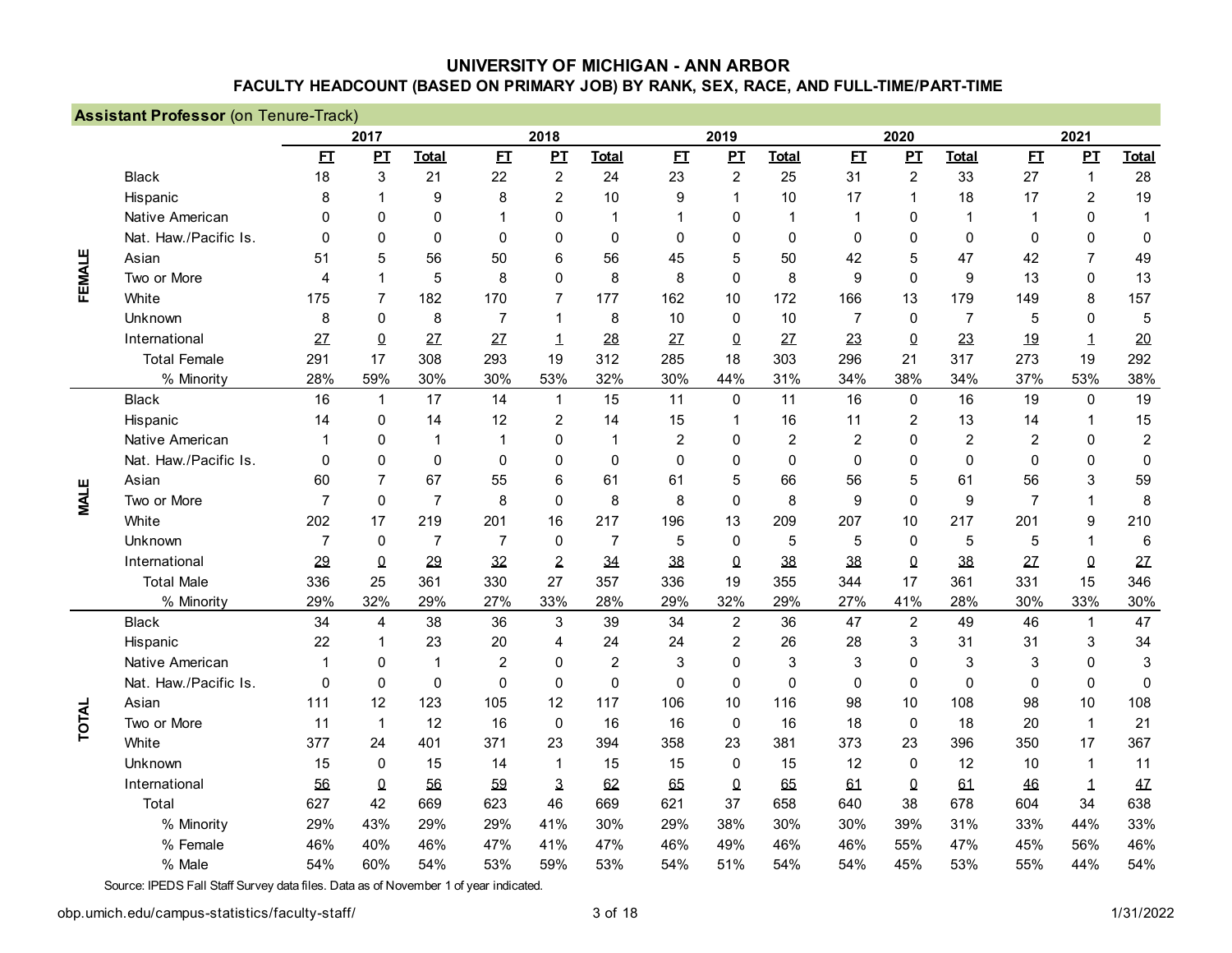|              | <b>Instructor</b> (on Tenure-Track) |              |              |              |              |              |              |                |              |              |             |              |              |                |              |                     |
|--------------|-------------------------------------|--------------|--------------|--------------|--------------|--------------|--------------|----------------|--------------|--------------|-------------|--------------|--------------|----------------|--------------|---------------------|
|              |                                     |              | 2017         |              |              | 2018         |              |                | 2019         |              |             | 2020         |              |                | 2021         |                     |
|              |                                     | E            | PI           | <b>Total</b> | E            | PI           | <b>Total</b> | E              | $\mathbf{p}$ | <b>Total</b> | E           | PI           | <b>Total</b> | E              | $\mathbf{p}$ | <b>Total</b>        |
|              | <b>Black</b>                        | 0            | $\pmb{0}$    | $\mathbf 0$  | $\pmb{0}$    | $\mathbf 0$  | $\mathbf 0$  | $\mathbf 0$    | $\pmb{0}$    | 0            | $\pmb{0}$   | $\mathbf 0$  | $\pmb{0}$    | $\mathbf 0$    | $\pmb{0}$    | 0                   |
|              | Hispanic                            | 0            | $\mathbf 0$  | $\mathbf 0$  | $\mathbf 0$  | $\mathbf 0$  | 0            | 0              | $\mathbf 0$  | $\mathbf 0$  | $\mathbf 0$ | 0            | $\mathbf 0$  | 0              | $\mathbf 0$  | $\mathbf 0$         |
|              | Native American                     | 0            | $\mathbf{0}$ | $\mathbf 0$  | $\mathbf 0$  | $\mathbf{0}$ | 0            | $\mathbf 0$    | $\mathbf 0$  | 0            | 0           | 0            | $\mathbf 0$  | $\mathbf 0$    | $\mathbf 0$  | $\mathbf 0$         |
|              | Nat. Haw./Pacific Is.               | 0            | $\mathbf{0}$ | $\mathbf 0$  | $\mathbf 0$  | $\mathbf{0}$ | $\mathbf{0}$ | 0              | $\mathbf 0$  | $\mathbf{0}$ | 0           | 0            | $\mathbf 0$  | $\mathbf 0$    | $\mathbf 0$  | 0                   |
|              | Asian                               | 0            | $\mathbf{0}$ | $\mathbf 0$  | $\mathbf 0$  | $\mathbf{0}$ | $\mathbf{0}$ | 0              | $\mathbf 0$  | $\mathbf{0}$ | 0           | 0            | $\mathbf 0$  | $\mathbf 0$    | 0            | 0                   |
| FEMALE       | Two or More                         | 0            | $\mathbf{0}$ | $\mathbf 0$  | $\mathbf 0$  | $\mathbf{0}$ | $\mathbf{0}$ | 0              | $\mathbf 0$  | $\mathbf{0}$ | $\mathbf 0$ | 0            | $\mathbf 0$  | $\mathbf 0$    | 0            | $\mathbf 0$         |
|              | White                               | 0            | $\mathbf{0}$ | $\Omega$     | $\mathbf 0$  | $\mathbf{0}$ | $\mathbf{0}$ | 0              | $\mathbf 0$  | $\mathbf{0}$ | $\mathbf 0$ | 0            | $\mathbf 0$  | $\mathbf 0$    | 0            | $\mathbf 0$         |
|              | Unknown                             | 0            | $\mathbf{0}$ | $\mathbf 0$  | $\mathbf 0$  | $\mathbf{0}$ | $\mathbf{0}$ | 0              | $\mathbf 0$  | $\mathbf{0}$ | $\mathbf 0$ | $\mathbf 0$  | $\mathbf 0$  | $\mathbf 0$    | 0            | $\mathbf 0$         |
|              | International                       | 0            | $\Omega$     | $\Omega$     | $\pmb{0}$    | $\Omega$     | $\Omega$     | $\Omega$       | $\pmb{0}$    | $\Omega$     | $\pmb{0}$   | $\Omega$     | $\pmb{0}$    | $\overline{0}$ | $\pmb{0}$    | $\Omega$            |
|              | <b>Total Female</b>                 | $\Omega$     | $\mathbf{0}$ | $\mathbf{0}$ | $\mathbf{0}$ | $\Omega$     | $\Omega$     | $\Omega$       | $\mathbf 0$  | $\Omega$     | 0           | $\mathbf{0}$ | $\mathbf 0$  | 0              | 0            | $\mathbf 0$         |
|              | % Minority                          | 0%           | 0%           | $0\%$        | 0%           | 0%           | 0%           | 0%             | 0%           | 0%           | 0%          | 0%           | 0%           | 0%             | 0%           | 0%                  |
|              | <b>Black</b>                        | $\mathbf{0}$ | $\mathbf 0$  | $\mathsf 0$  | $\pmb{0}$    | $\mathbf 0$  | $\mathbf 0$  | $\pmb{0}$      | $\pmb{0}$    | $\mathsf 0$  | $\pmb{0}$   | $\pmb{0}$    | $\pmb{0}$    | $\mathbf 0$    | $\pmb{0}$    | $\mathsf{O}\xspace$ |
|              | Hispanic                            | 0            | 0            | $\mathbf 0$  | $\mathbf 0$  | 0            | 0            | $\mathbf 0$    | $\mathbf 0$  | 0            | $\mathbf 0$ | $\mathbf 0$  | $\mathbf 0$  | 0              | 0            | 0                   |
|              | Native American                     | $\Omega$     | $\mathbf{0}$ | $\Omega$     | $\mathbf 0$  | $\mathbf{0}$ | $\mathbf 0$  | 0              | $\mathbf 0$  | 0            | 0           | 0            | $\mathbf 0$  | 0              | 0            | $\pmb{0}$           |
|              | Nat. Haw./Pacific Is.               | 0            | $\mathbf{0}$ | $\mathbf 0$  | $\mathbf 0$  | $\mathbf{0}$ | 0            | 0              | $\mathbf 0$  | $\mathbf{0}$ | 0           | 0            | $\mathbf 0$  | 0              | 0            | 0                   |
| ш            | Asian                               | $\Omega$     | $\mathbf{0}$ | $\Omega$     | $\mathbf 0$  | $\mathbf{0}$ | $\mathbf{0}$ | $\mathbf{0}$   | $\mathbf 0$  | $\mathbf{0}$ | 0           | 0            | $\mathbf 0$  | $\mathbf 0$    | 0            | 0                   |
| <b>LIAN</b>  | Two or More                         | 0            | $\mathbf{0}$ | $\mathbf 0$  | $\mathbf 0$  | $\mathbf{0}$ | $\mathbf{0}$ | 0              | $\mathbf 0$  | $\mathbf{0}$ | 0           | 0            | $\mathbf 0$  | 0              | 0            | 0                   |
|              | White                               | 0            | $\mathbf{0}$ | $\Omega$     | $\mathbf 0$  | $\mathbf{0}$ | $\mathbf{0}$ | $\mathbf{0}$   | $\Omega$     | $\mathbf{0}$ | 0           | $\mathbf{0}$ | $\mathbf 0$  | $\mathbf{0}$   | $\mathbf 0$  | 0                   |
|              | Unknown                             | 0            | $\mathbf{0}$ | $\Omega$     | $\mathbf 0$  | $\mathbf{0}$ | $\mathbf{0}$ | $\mathbf{0}$   | $\Omega$     | $\mathbf{0}$ | 0           | $\mathbf{0}$ | $\Omega$     | $\mathbf{0}$   | $\mathbf 0$  | $\mathbf{0}$        |
|              | International                       | 0            | $\Omega$     | $\Omega$     | $\Omega$     | $\Omega$     | $\Omega$     | 0              | 0            | 0            | $\pmb{0}$   | $\Omega$     | $\Omega$     | $\Omega$       | $\pmb{0}$    | 0                   |
|              | <b>Total Male</b>                   | $\mathbf{0}$ | $\mathbf{0}$ | $\mathbf{0}$ | $\mathbf{0}$ | $\mathbf{0}$ | $\mathbf{0}$ | $\mathbf{0}$   | $\mathbf{0}$ | $\mathbf{0}$ | $\Omega$    | $\mathbf{0}$ | $\mathbf{0}$ | $\Omega$       | $\Omega$     | $\boldsymbol{0}$    |
|              | % Minority                          | 0%           | 0%           | $0\%$        | 0%           | 0%           | 0%           | 0%             | 0%           | 0%           | 0%          | 0%           | 0%           | $0\%$          | 0%           | 0%                  |
|              | <b>Black</b>                        | $\mathbf{0}$ | $\mathbf 0$  | $\mathbf 0$  | $\mathbf 0$  | $\mathbf 0$  | $\mathbf 0$  | $\mathbf 0$    | $\mathbf 0$  | $\mathbf 0$  | $\mathbf 0$ | 0            | $\mathbf 0$  | $\mathbf 0$    | $\mathbf 0$  | $\mathbf 0$         |
|              | Hispanic                            | 0            | 0            | $\mathbf 0$  | 0            | 0            | 0            | 0              | 0            | 0            | 0           | 0            | $\mathbf 0$  | 0              | $\mathbf 0$  | $\mathbf 0$         |
|              | Native American                     | 0            | $\mathbf{0}$ | $\Omega$     | $\Omega$     | 0            | $\mathbf{0}$ | 0              | $\Omega$     | 0            | 0           | $\mathbf{0}$ | $\Omega$     | $\mathbf 0$    | $\mathbf 0$  | $\mathbf 0$         |
|              | Nat. Haw./Pacific Is.               | 0            | $\mathbf{0}$ | $\Omega$     | $\Omega$     | 0            | $\mathbf{0}$ | 0              | $\Omega$     | 0            | 0           | $\mathbf{0}$ | $\Omega$     | $\mathbf 0$    | $\mathbf 0$  | 0                   |
|              | Asian                               | $\Omega$     | $\mathbf{0}$ | $\mathbf 0$  | $\mathbf 0$  | $\mathbf{0}$ | 0            | $\mathbf{0}$   | $\mathbf 0$  | $\mathbf{0}$ | 0           | 0            | $\mathbf 0$  | $\mathbf 0$    | 0            | 0                   |
| <b>TOTAL</b> | Two or More                         | 0            | $\mathbf{0}$ | $\mathbf 0$  | $\mathbf 0$  | $\mathbf{0}$ | 0            | 0              | $\mathbf 0$  | 0            | 0           | 0            | $\mathbf 0$  | $\mathbf 0$    | 0            | 0                   |
|              | White                               | 0            | $\mathbf{0}$ | $\mathbf 0$  | $\mathbf 0$  | $\mathbf{0}$ | 0            | 0              | $\mathbf 0$  | 0            | 0           | 0            | $\mathbf 0$  | $\mathbf 0$    | 0            | $\mathbf 0$         |
|              | Unknown                             | 0            | $\mathbf{0}$ | $\mathbf 0$  | $\mathbf 0$  | $\mathbf{0}$ | 0            | $\mathbf{0}$   | $\mathbf{0}$ | $\mathbf{0}$ | 0           | 0            | $\mathbf 0$  | $\mathbf 0$    | $\mathbf 0$  | $\mathbf 0$         |
|              | International                       | 0            | $\Omega$     | $\Omega$     | $\Omega$     | 0            | $\Omega$     | $\overline{0}$ | 0            | $\Omega$     | $\pmb{0}$   | $\Omega$     | $\Omega$     | $\overline{0}$ | $\pmb{0}$    | $\underline{0}$     |
|              | Total                               | $\mathbf{0}$ | $\mathbf 0$  | $\mathbf 0$  | $\mathbf 0$  | $\Omega$     | $\mathbf 0$  | $\mathbf 0$    | $\mathbf 0$  | $\Omega$     | $\mathbf 0$ | $\mathbf 0$  | $\mathbf 0$  | $\mathbf 0$    | $\mathbf 0$  | $\mathbf 0$         |
|              | % Minority                          | 0%           | 0%           | $0\%$        | 0%           | 0%           | 0%           | 0%             | 0%           | 0%           | 0%          | 0%           | 0%           | $0\%$          | 0%           | 0%                  |
|              | % Female                            | 0%           | 0%           | $0\%$        | 0%           | 0%           | 0%           | 0%             | $0\%$        | 0%           | 0%          | 0%           | $0\%$        | 0%             | 0%           | 0%                  |
|              | % Male                              | 0%           | 0%           | $0\%$        | 0%           | 0%           | 0%           | 0%             | 0%           | 0%           | 0%          | 0%           | 0%           | 0%             | 0%           | 0%                  |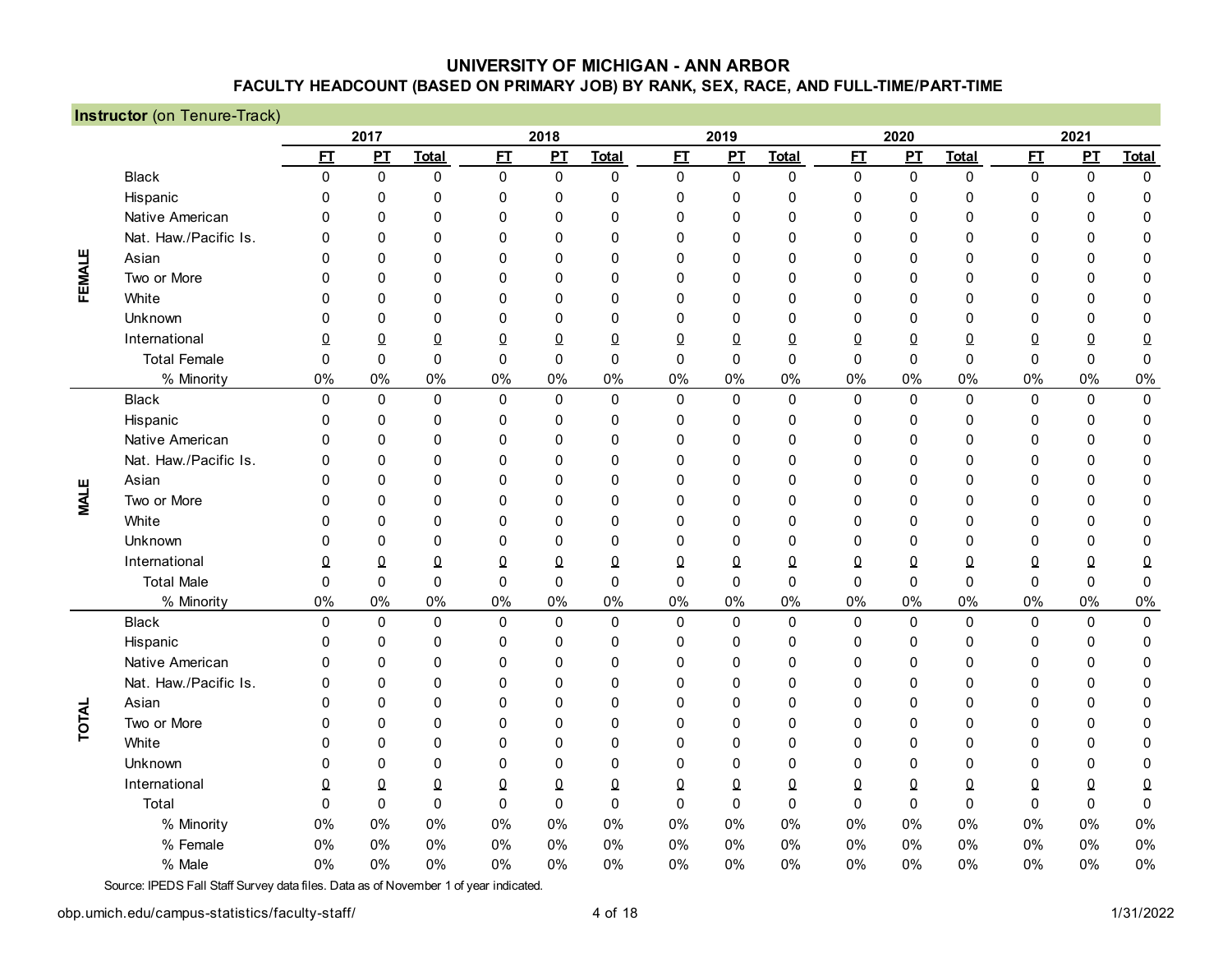|             | <b>Total Tenured and Tenure-Track Faculty</b> |                |                  |                |                |                |                |                |                |                 |                |                |                |                |                |                  |
|-------------|-----------------------------------------------|----------------|------------------|----------------|----------------|----------------|----------------|----------------|----------------|-----------------|----------------|----------------|----------------|----------------|----------------|------------------|
|             |                                               |                | 2017             |                |                | 2018           |                |                | 2019           |                 |                | 2020           |                |                | 2021           |                  |
|             |                                               | E              | $\mathbf{P}$     | <b>Total</b>   | E              | PI             | <b>Total</b>   | E              | $\mathbf{p}$   | <b>Total</b>    | E              | $\mathbf{p}$   | <b>Total</b>   | E              | PL             | <b>Total</b>     |
|             | <b>Black</b>                                  | 51             | 4                | 55             | 53             | 4              | 57             | 56             | $\overline{4}$ | 60              | 65             | 3              | 68             | 64             | $\overline{c}$ | 66               |
|             | Hispanic                                      | 44             | 3                | 47             | 43             | 4              | 47             | 43             | 3              | 46              | 50             | 4              | 54             | 50             | 6              | 56               |
|             | Native American                               | 3              |                  | 4              | $\overline{4}$ |                | 5              | 4              | $\mathbf 1$    | 5               | 4              | 1              | 5              | 4              | 1              | 5                |
|             | Nat. Haw./Pacific Is.                         | $\overline{2}$ | $\mathbf{0}$     | $\overline{2}$ | $\overline{2}$ | $\mathbf 0$    | $\overline{2}$ | $\overline{2}$ | $\mathbf 0$    | $\overline{2}$  | $\overline{2}$ | $\mathbf 0$    | $\overline{2}$ | $\overline{2}$ | $\mathbf 0$    | $\overline{c}$   |
|             | Asian                                         | 135            | 13               | 148            | 138            | 13             | 151            | 143            | 12             | 155             | 144            | 13             | 157            | 146            | 16             | 162              |
| FEMALE      | Two or More                                   | 10             | 1                | 11             | 15             | $\Omega$       | 15             | 19             | $\mathbf 0$    | 19              | 19             | $\mathbf 0$    | 19             | 22             | $\mathbf{1}$   | 23               |
|             | White                                         | 661            | 40               | 701            | 677            | 40             | 717            | 686            | 42             | 728             | 692            | 49             | 741            | 672            | 48             | 720              |
|             | Unknown                                       | 13             | 1                | 14             | 12             | $\overline{c}$ | 14             | 15             | $\mathbf 0$    | 15              | 15             | 0              | 15             | 12             | $\mathbf 0$    | 12               |
|             | International                                 | 28             | 0                | 28             | 30             | 1              | 31             | 30             | $\bf{0}$       | 30              | 23             | $\overline{0}$ | 23             | 19             | $\mathbf 1$    | 20               |
|             | <b>Total Female</b>                           | 947            | 63               | 1,010          | 974            | 65             | 1,039          | 998            | 62             | 1,060           | 1,014          | 70             | 1,084          | 991            | 75             | 1,066            |
|             | % Minority                                    | 26%            | 35%              | 26%            | 26%            | 34%            | 27%            | 27%            | 32%            | 27%             | 28%            | 30%            | 28%            | 29%            | 35%            | 29%              |
|             | <b>Black</b>                                  | 74             | $\boldsymbol{2}$ | 76             | 68             | $\overline{c}$ | 70             | 68             | $\mathbf{1}$   | 69              | 68             | $\mathbf{1}$   | 69             | 68             | $\mathbf{1}$   | 69               |
|             | Hispanic                                      | 70             | $\overline{2}$   | 72             | 67             | 5              | 72             | 66             | 3              | 69              | 61             | 6              | 67             | 64             | 5              | 69               |
|             | Native American                               | 7              | 0                | $\overline{7}$ | 5              | 0              | 5              | 6              | $\mathbf 1$    | $\overline{7}$  | 7              | 0              | $\overline{7}$ | 5              | $\mathbf 0$    | 5                |
|             | Nat. Haw./Pacific Is.                         | $\mathbf 1$    | 0                | $\mathbf{1}$   | $\mathbf 0$    | $\Omega$       | $\Omega$       | $\Omega$       | $\mathbf 0$    | $\mathbf 0$     | $\mathbf 0$    | $\mathbf 0$    | $\mathbf{0}$   | $\mathbf 0$    | $\mathbf 0$    | $\mathbf 0$      |
|             | Asian                                         | 298            | 22               | 320            | 302            | 27             | 329            | 320            | 27             | 347             | 316            | 30             | 346            | 320            | 29             | 349              |
| <b>MALE</b> | Two or More                                   | 21             | $\overline{4}$   | 25             | 25             | 3              | 28             | 24             | $\overline{2}$ | 26              | 26             | $\overline{2}$ | 28             | 26             | $\mathbf 1$    | 27               |
|             | White                                         | 1,316          | 110              | ,426<br>1      | 1,311          | 109            | 1,420          | 1,279          | 112            | 1,391           | 1,260          | 120            | ,380           | 1,212          | 120            | 1,332            |
|             | Unknown                                       | 19             | 0                | 19             | 20             | 0              | 20             | 21             | $\mathbf 0$    | 21              | 22             | $\mathbf 0$    | 22             | 23             | $\mathbf{1}$   | 24               |
|             | International                                 | 3 <sub>L</sub> | 0                | 3 <sub>z</sub> | 39             | $\overline{2}$ | 41             | 45             | $\pmb{0}$      | 45              | 44             | $\Omega$       | 44             | 33             | $\Omega$       | 33               |
|             | <b>Total Male</b>                             | 1,843          | 140              | 1,983          | 1,837          | 148            | 1,985          | 1,829          | 146            | 1,975           | 1,804          | 159            | 1,963          | 1,751          | 157            | 1,908            |
|             | % Minority                                    | 26%            | 21%              | 25%            | 25%            | 25%            | 25%            | 26%            | 23%            | 26%             | 26%            | 25%            | 26%            | 28%            | 23%            | 27%              |
|             | <b>Black</b>                                  | 125            | 6                | 131            | 121            | 6              | 127            | 124            | 5              | 129             | 133            | $\overline{4}$ | 137            | 132            | 3              | 135              |
|             | Hispanic                                      | 114            | 5                | 119            | 110            | 9              | 119            | 109            | $\,6$          | 115             | 111            | 10             | 121            | 114            | 11             | 125              |
|             | Native American                               | 10             |                  | 11             | 9              | 1              | 10             | 10             | $\overline{2}$ | 12              | 11             | 1              | 12             | 9              | $\mathbf{1}$   | 10               |
|             | Nat. Haw./Pacific Is.                         | 3              | $\mathbf{0}$     | 3              | $\overline{2}$ | $\mathbf{0}$   | $\overline{c}$ | $\overline{2}$ | $\mathbf 0$    | $\overline{2}$  | $\overline{2}$ | $\mathbf 0$    | $\overline{2}$ | $\overline{2}$ | $\mathbf 0$    | $\boldsymbol{2}$ |
|             | Asian                                         | 433            | 35               | 468            | 440            | 40             | 480            | 463            | 39             | 502             | 460            | 43             | 503            | 466            | 45             | 511              |
| TOTAL       | Two or More                                   | 31             | 5                | 36             | 40             | 3              | 43             | 43             | $\overline{c}$ | 45              | 45             | $\overline{c}$ | 47             | 48             | $\overline{c}$ | 50               |
|             | White                                         | 1,977          | 150              | 2,127          | 1,988          | 149            | 2,137          | 1,965          | 154            | 2,119           | 1,952          | 169            | 2,121          | 1,884          | 168            | 2,052            |
|             | Unknown                                       | 32             | $\mathbf 1$      | 33             | 32             | $\overline{c}$ | 34             | 36             | $\mathbf 0$    | 36              | 37             | $\mathbf 0$    | 37             | 35             | 1              | 36               |
|             | International                                 | 65             | $\overline{0}$   | 65             | 69             | 3              | $Z^2$          | 75             | $\overline{0}$ | $\overline{25}$ | 67             | $\overline{0}$ | 67             | 52             | 1              | 53               |
|             | Total                                         | 2,790          | 203              | 2,993          | 2,811          | 213            | 3,024          | 2,827          | 208            | 3,035           | 2,818          | 229            | 3,047          | 2,742          | 232            | 2,974            |
|             | % Minority                                    | 26%            | 26%              | 26%            | 26%            | 28%            | 26%            | 27%            | 26%            | 27%             | 27%            | 26%            | 27%            | 28%            | 27%            | 28%              |
|             | % Female                                      | 34%            | 31%              | 34%            | 35%            | 31%            | 34%            | 35%            | 30%            | 35%             | 36%            | 31%            | 36%            | 36%            | 32%            | 36%              |
|             | % Male                                        | 66%            | 69%              | 66%            | 65%            | 69%            | 66%            | 65%            | 70%            | 65%             | 64%            | 69%            | 64%            | 64%            | 68%            | 64%              |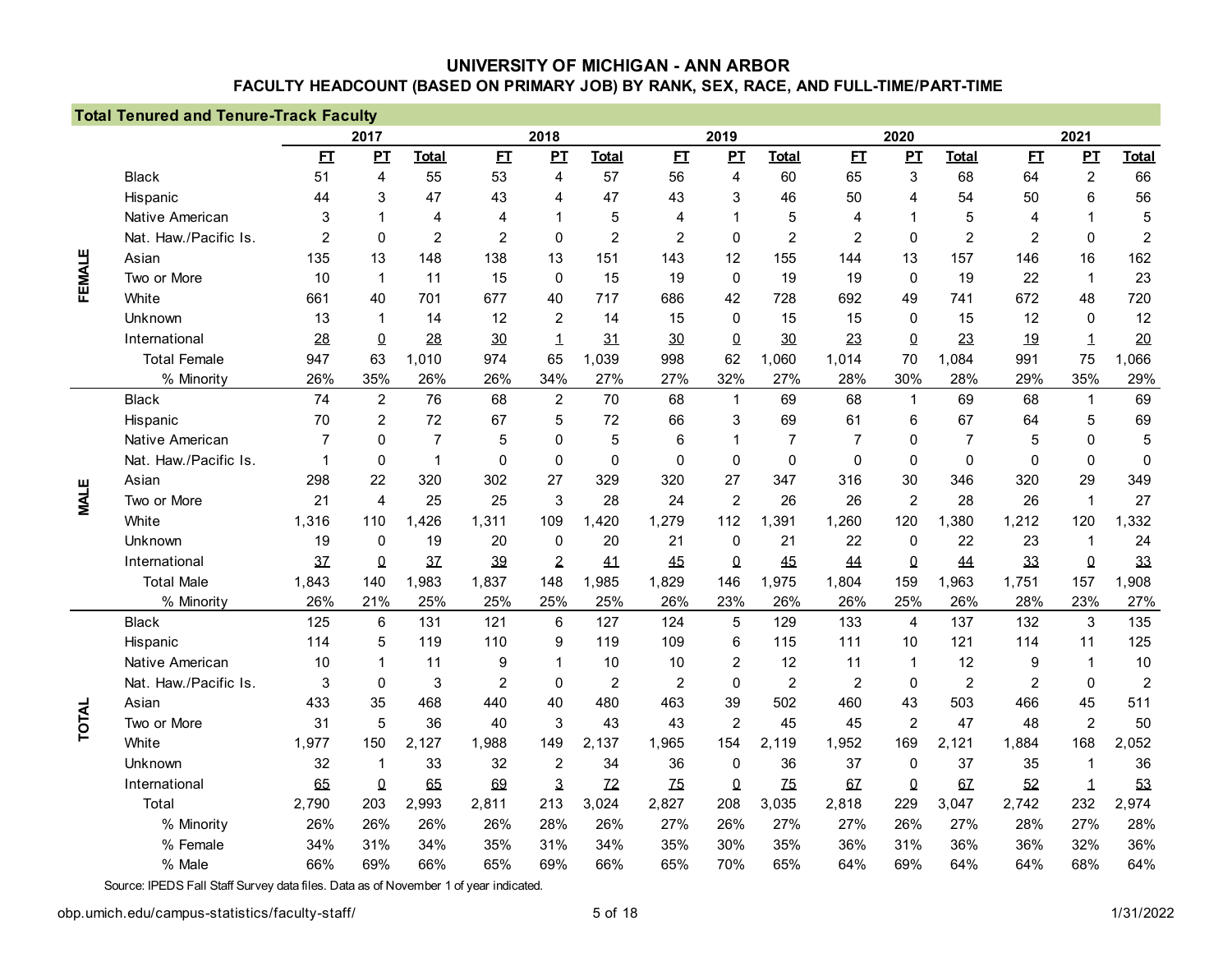|             | Regular Instructional Not on Track Faculty (All Ranks) |                |                |                |                |             |                  |                |                |                |                  |              |                |              |                  |                  |
|-------------|--------------------------------------------------------|----------------|----------------|----------------|----------------|-------------|------------------|----------------|----------------|----------------|------------------|--------------|----------------|--------------|------------------|------------------|
|             |                                                        |                | 2017           |                |                | 2018        |                  |                | 2019           |                |                  | 2020         |                |              | 2021             |                  |
|             |                                                        | E              | PL             | <b>Total</b>   | E I            | PL          | <b>Total</b>     | E              | $\mathbf{p}$   | <b>Total</b>   | E                | PL           | <b>Total</b>   | E1           | PI               | <b>Total</b>     |
|             | <b>Black</b>                                           | $\overline{2}$ | $\mathbf 0$    | $\overline{2}$ | $\mathbf{1}$   | $\mathbf 0$ | $\mathbf{1}$     | $\mathbf 0$    | $\mathbf 0$    | $\mathbf 0$    | $\Omega$         | $\mathbf 0$  | $\mathbf 0$    | $\pmb{0}$    | $\mathbf 0$      | $\Omega$         |
|             | Hispanic                                               |                | $\Omega$       | $\overline{1}$ | $\Omega$       | 0           | 0                | $\Omega$       | $\mathbf{0}$   | $\mathbf{0}$   | 0                | $\Omega$     | $\mathbf{0}$   | $\mathbf{0}$ | $\mathbf{0}$     | $\mathbf{0}$     |
|             | Native American                                        | $\Omega$       | $\Omega$       | $\mathbf{0}$   | $\Omega$       | 0           | $\Omega$         | $\Omega$       | $\mathbf 0$    | $\mathbf{0}$   | $\mathbf{0}$     | $\mathbf{0}$ | $\Omega$       | $\mathbf{0}$ | $\Omega$         | 0                |
|             | Nat. Haw./Pacific Is.                                  | U              | $\Omega$       | $\mathbf{0}$   | $\mathbf 0$    | 0           | $\mathbf{0}$     | 0              | $\mathbf 0$    | $\mathbf{0}$   | 0                | 0            | $\mathbf 0$    | $\mathbf 0$  | $\mathbf 0$      | 0                |
|             | Asian                                                  |                | $\mathbf{0}$   | 1              | $\mathbf 0$    | 0           | $\mathbf{0}$     | $\mathbf 0$    | $\mathbf 0$    | $\mathbf{0}$   | 1                | $\mathbf 0$  | $\mathbf 1$    | 0            | 1                |                  |
| FEMALE      | Two or More                                            | $\Omega$       | $\mathbf{0}$   | $\mathbf 0$    | $\Omega$       | 0           | $\mathbf 0$      | $\Omega$       | $\mathbf 0$    | $\Omega$       | 1                | $\mathbf 0$  | 1              | $\mathbf{1}$ | $\mathbf 0$      |                  |
|             | White                                                  | 8              | 3              | 11             | 14             | 1           | 15               | 11             | $\overline{2}$ | 13             | 8                | 1            | 9              | 8            | $\boldsymbol{0}$ | 8                |
|             | Unknown                                                | $\Omega$       | $\Omega$       | $\mathbf{0}$   | 0              | 0           | $\Omega$         | 0              | $\mathbf{0}$   | $\mathbf 0$    | 0                | 0            | $\mathbf{0}$   | $\mathbf 0$  | $\boldsymbol{0}$ | 0                |
|             | International                                          | 12             | $\Omega$       | 12             | 10             | 0           | 10               | Z              | $\Omega$       | $\mathcal{I}$  | 10               | $\Omega$     | 10             | 12           | $\overline{0}$   | 12               |
|             | <b>Total Female</b>                                    | 24             | 3              | 27             | 25             | 1           | 26               | 18             | $\overline{2}$ | 20             | 20               | 1            | 21             | 21           | $\mathbf{1}$     | 22               |
|             | % Minority                                             | 17%            | 0%             | 15%            | 4%             | 0%          | 4%               | 0%             | $0\%$          | 0%             | 10%              | 0%           | 10%            | 5%           | 100%             | 9%               |
|             | <b>Black</b>                                           | $\overline{2}$ | $\mathbf 0$    | $\overline{2}$ | $\overline{2}$ | $\mathbf 0$ | $\overline{c}$   | $\mathbf{1}$   | 0              | $\mathbf{1}$   | 0                | $\pmb{0}$    | $\pmb{0}$      | $\pmb{0}$    | $\mathbf 0$      | $\pmb{0}$        |
|             | Hispanic                                               | $\mathbf{0}$   | $\mathbf{0}$   | $\mathbf 0$    | $\mathbf 0$    | 0           | 0                | $\mathbf 0$    | $\mathbf 0$    | 0              | 0                | 0            | $\mathbf 0$    | 0            | $\mathbf 0$      | $\mathbf 0$      |
|             | Native American                                        | $\Omega$       | $\Omega$       | $\mathbf{0}$   | $\mathbf 0$    | 0           | $\mathbf{0}$     | $\Omega$       | $\mathbf 0$    | $\mathbf{0}$   | 0                | 0            | $\mathbf 0$    | 0            | $\boldsymbol{0}$ | $\mathbf 0$      |
|             | Nat. Haw./Pacific Is.                                  | 0              | $\Omega$       | $\mathbf{0}$   | $\Omega$       | $\Omega$    | $\mathbf{0}$     | $\Omega$       | $\mathbf 0$    | $\mathbf{0}$   | $\mathbf{0}$     | $\mathbf{0}$ | $\mathbf{0}$   | $\mathbf{0}$ | $\boldsymbol{0}$ | $\mathbf{0}$     |
|             | Asian                                                  | 2              |                | 3              | $\overline{2}$ | 0           | 2                | 2              | $\Omega$       | $\overline{c}$ | 1                | $\mathbf{0}$ | 1              | 1            | $\mathbf{0}$     |                  |
| <b>MALE</b> | Two or More                                            |                | $\Omega$       | 1              | $\overline{1}$ | 0           |                  | $\Omega$       | $\mathbf{0}$   | $\Omega$       | 0                | $\mathbf{0}$ | $\mathbf{0}$   | $\Omega$     | $\mathbf 0$      | $\mathbf{0}$     |
|             | White                                                  | 16             | 3              | 19             | 17             | 3           | 20               | 17             | 2              | 19             | 16               | 5            | 21             | 17           | $\overline{7}$   | 24               |
|             | Unknown                                                | $\Omega$       | $\Omega$       | $\mathbf 0$    | $\mathbf 0$    | 0           | 0                | $\mathbf 0$    | $\mathbf 0$    | 0              | 0                | 0            | $\mathbf 0$    | $\mathbf 0$  | $\mathbf 0$      | $\boldsymbol{0}$ |
|             | International                                          | 26             | 0              | 26             | 28             | 0           | 28               | 26             | $\pmb{0}$      | 26             | 33               | 0            | 33             | 32           | $\Omega$         | 32               |
|             | <b>Total Male</b>                                      | 47             | 4              | 51             | 50             | 3           | 53               | 46             | $\overline{2}$ | 48             | 50               | 5            | 55             | 50           | $\overline{7}$   | 57               |
|             | % Minority                                             | 11%            | 25%            | 12%            | 10%            | 0%          | 9%               | 7%             | 0%             | 6%             | 2%               | 0%           | 2%             | 2%           | 0%               | 2%               |
|             | <b>Black</b>                                           | 4              | $\mathbf 0$    | $\overline{4}$ | $\sqrt{3}$     | $\mathbf 0$ | 3                | $\mathbf{1}$   | $\mathbf 0$    | $\mathbf{1}$   | $\boldsymbol{0}$ | $\mathbf 0$  | $\mathbf 0$    | $\mathbf 0$  | $\mathbf 0$      | $\mathbf 0$      |
|             | Hispanic                                               |                | 0              | 1              | 0              | 0           | 0                | 0              | 0              | 0              | 0                | 0            | 0              | 0            | 0                | 0                |
|             | Native American                                        | 0              | 0              | $\mathbf{0}$   | 0              | 0           | 0                | $\Omega$       | $\mathbf 0$    | $\mathbf{0}$   | 0                | $\mathbf{0}$ | $\mathbf 0$    | 0            | $\mathbf 0$      | 0                |
|             | Nat. Haw./Pacific Is.                                  | N              | $\mathbf{0}$   | $\mathbf{0}$   | $\mathbf 0$    | 0           | 0                | $\Omega$       | $\mathbf 0$    | 0              | $\mathbf{0}$     | $\mathbf{0}$ | $\mathbf{0}$   | $\mathbf{0}$ | $\Omega$         | 0                |
|             | Asian                                                  | 3              | 1              | $\overline{4}$ | $\overline{2}$ | 0           | $\overline{c}$   | $\overline{2}$ | $\mathbf 0$    | $\overline{c}$ | $\overline{2}$   | $\mathbf 0$  | $\overline{c}$ | 1            | 1                | $\boldsymbol{2}$ |
| TOTAL       | Two or More                                            |                | 0              | $\mathbf 1$    | $\mathbf{1}$   | 0           | $\mathbf 1$      | $\mathbf 0$    | $\mathbf 0$    | 0              | 1                | $\mathbf 0$  | $\overline{1}$ | 1            | $\mathbf 0$      |                  |
|             | White                                                  | 24             | 6              | 30             | 31             | 4           | 35               | 28             | 4              | 32             | 24               | 6            | 30             | 25           | 7                | 32               |
|             | Unknown                                                | $\mathbf{0}$   | 0              | $\mathbf 0$    | $\mathbf 0$    | 0           | $\boldsymbol{0}$ | $\mathbf 0$    | $\mathbf 0$    | $\mathbf 0$    | $\boldsymbol{0}$ | 0            | $\mathbf 0$    | 0            | $\boldsymbol{0}$ | $\mathbf 0$      |
|             | International                                          | 38             | $\pmb{0}$      | 38             | 38             | 0           | 38               | 33             | $\Omega$       | 33             | 43               | $\Omega$     | 43             | 44           | $\Omega$         | 44               |
|             | Total                                                  | 71             | $\overline{7}$ | 78             | 75             | 4           | 79               | 64             | 4              | 68             | 70               | 6            | 76             | 71           | 8                | 79               |
|             | % Minority                                             | 13%            | 14%            | 13%            | 8%             | 0%          | 8%               | 5%             | $0\%$          | 4%             | 4%               | 0%           | 4%             | 3%           | 13%              | 4%               |
|             | % Female                                               | 34%            | 43%            | 35%            | 33%            | 25%         | 33%              | 28%            | 50%            | 29%            | 29%              | 17%          | 28%            | 30%          | 13%              | 28%              |
|             | % Male                                                 | 66%            | 57%            | 65%            | 67%            | 75%         | 67%              | 72%            | 50%            | 71%            | 71%              | 83%          | 72%            | 70%          | 88%              | 72%              |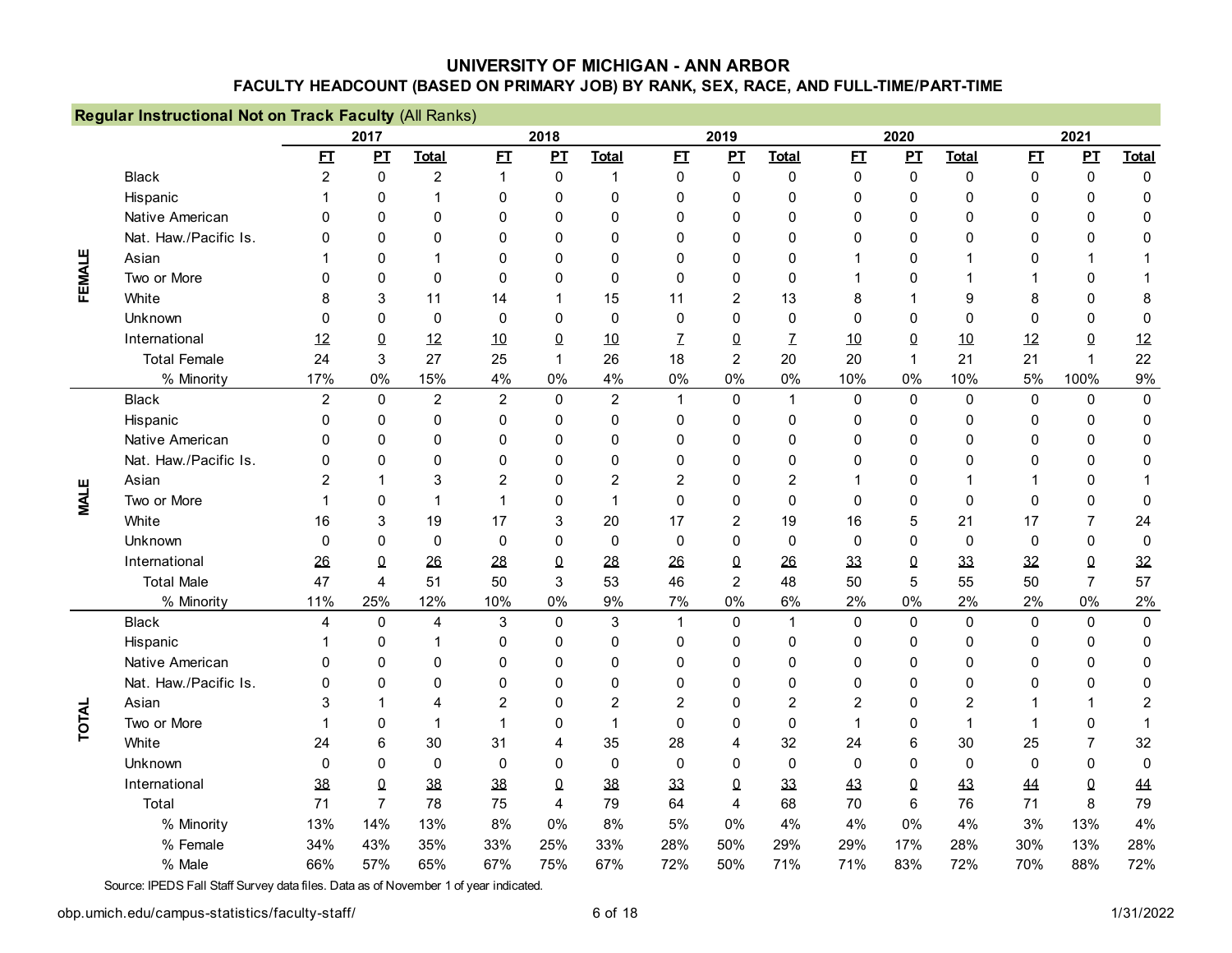| Lecturer    |                       |                  |                |                |                |                |                |                  |                |                |                |                |                |                  |                 |                           |
|-------------|-----------------------|------------------|----------------|----------------|----------------|----------------|----------------|------------------|----------------|----------------|----------------|----------------|----------------|------------------|-----------------|---------------------------|
|             |                       |                  | 2017           |                |                | 2018           |                |                  | 2019           |                |                | 2020           |                |                  | 2021            |                           |
|             |                       | E                | PI             | <b>Total</b>   | E              | PI             | <b>Total</b>   | E                | PI             | <b>Total</b>   | E              | $\mathbf{P}$   | <b>Total</b>   | E                | $\mathbf{p}$    | <b>Total</b>              |
|             | <b>Black</b>          | $\boldsymbol{9}$ | 10             | 19             | 10             | 17             | 27             | 11               | 16             | 27             | 11             | 16             | 27             | 11               | 22              | 33                        |
|             | Hispanic              | 22               | 5              | 27             | 28             | $\overline{c}$ | 30             | 24               | 5              | 29             | 24             | 8              | 32             | 21               | $\overline{7}$  | 28                        |
|             | Native American       | $\mathbf 1$      | 1              | $\overline{c}$ | 1              | $\mathbf 1$    | $\overline{c}$ | $\overline{c}$   | $\mathbf 0$    | $\overline{2}$ | $\overline{c}$ | 1              | 3              | $\overline{c}$   | 1               | $\ensuremath{\mathsf{3}}$ |
|             | Nat. Haw./Pacific Is. | $\Omega$         | $\mathbf{0}$   | $\mathbf 0$    | $\mathbf 0$    | $\Omega$       | $\mathbf 0$    | $\mathbf 0$      | $\mathbf 0$    | $\mathbf{0}$   | 0              | $\mathbf 0$    | $\mathbf 0$    | $\mathbf 0$      | 0               | $\mathbf 0$               |
|             | Asian                 | 24               | 8              | 32             | 26             | 8              | 34             | 30               | 11             | 41             | 29             | 15             | 44             | 34               | 13              | 47                        |
| FEMALE      | Two or More           | $\overline{2}$   | 6              | 8              | 3              | $\overline{7}$ | 10             | $\overline{2}$   | 9              | 11             | 3              | $\overline{7}$ | 10             | $\overline{4}$   | $\overline{7}$  | 11                        |
|             | White                 | 220              | 172            | 392            | 217            | 147            | 364            | 229              | 149            | 378            | 225            | 167            | 392            | 256              | 150             | 406                       |
|             | Unknown               | 8                | 3              | 11             | $\overline{7}$ | 3              | 10             | 6                | 3              | 9              | 6              | 4              | 10             | $\overline{7}$   | 3               | 10                        |
|             | International         | 15               | $\overline{4}$ | 19             | 16             | 3              | 19             | 22               | $\overline{4}$ | 26             | 20             | $\overline{2}$ | 22             | 16               | $\overline{4}$  | 20                        |
|             | <b>Total Female</b>   | 301              | 209            | 510            | 308            | 188            | 496            | 326              | 197            | 523            | 320            | 220            | 540            | 351              | 207             | 558                       |
|             | % Minority            | 19%              | 14%            | 17%            | 22%            | 19%            | 21%            | 21%              | 21%            | 21%            | 22%            | 21%            | 21%            | 21%              | 24%             | 22%                       |
|             | <b>Black</b>          | 5                | 16             | 21             | $\,6\,$        | 17             | 23             | $\overline{7}$   | 15             | 22             | $\overline{7}$ | 10             | 17             | $\mathbf 5$      | 12              | 17                        |
|             | Hispanic              | 12               | 4              | 16             | 8              | 5              | 13             | 7                | 5              | 12             | 6              | 8              | 14             | $\boldsymbol{9}$ | 8               | 17                        |
|             | Native American       | 1                |                | $\overline{2}$ | 1              | 1              | $\overline{2}$ |                  | 1              | $\overline{2}$ | 2              | 1              | 3              | $\overline{c}$   | 1               | 3                         |
|             | Nat. Haw./Pacific Is. | 0                | 0              | $\Omega$       | $\Omega$       | $\mathbf{0}$   | $\Omega$       | $\Omega$         | $\Omega$       | $\mathbf{0}$   | $\Omega$       | 0              | $\Omega$       | $\Omega$         | $\Omega$        | $\pmb{0}$                 |
|             | Asian                 | 9                | 8              | 17             | 10             | 11             | 21             | 11               | 6              | 17             | 10             | 6              | 16             | 14               | 13              | 27                        |
| <b>MALE</b> | Two or More           | 1                | 3              | 4              | 2              | $\overline{4}$ | 6              | $\mathbf 0$      | 3              | 3              | 1              | 3              | $\overline{4}$ | $\overline{2}$   | 3               | 5                         |
|             | White                 | 173              | 125            | 298            | 174            | 153            | 327            | 175              | 138            | 313            | 176            | 143            | 319            | 180              | 150             | 330                       |
|             | Unknown               | 5                | 4              | 9              | $\,6$          | 5              | 11             | 6                | $\overline{4}$ | 10             | $\overline{5}$ | 4              | 9              | $\overline{5}$   | $6\phantom{1}6$ | 11                        |
|             | International         | 15               | 1              | 16             | 18             | $\overline{2}$ | 20             | 16               | $\overline{2}$ | 18             | 17             | 5              | 22             | 23               | 6               | 29                        |
|             | <b>Total Male</b>     | 221              | 162            | 383            | 225            | 198            | 423            | 223              | 174            | 397            | 224            | 180            | 404            | 240              | 199             | 439                       |
|             | % Minority            | 13%              | 20%            | 16%            | 12%            | 19%            | 15%            | 12%              | 17%            | 14%            | 12%            | 16%            | 13%            | 13%              | 19%             | 16%                       |
|             | <b>Black</b>          | 14               | 26             | 40             | 16             | 34             | 50             | 18               | 31             | 49             | 18             | 26             | 44             | 16               | 34              | 50                        |
|             | Hispanic              | 34               | 9              | 43             | 36             | $\overline{7}$ | 43             | 31               | 10             | 41             | 30             | 16             | 46             | 30               | 15              | 45                        |
|             | Native American       | $\overline{c}$   | $\overline{2}$ | 4              | $\overline{c}$ | $\overline{c}$ | 4              | 3                | $\mathbf 1$    | $\overline{4}$ | 4              | $\overline{c}$ | 6              | 4                | $\overline{c}$  | $6\phantom{1}6$           |
|             | Nat. Haw./Pacific Is. | 0                | $\mathbf 0$    | 0              | $\mathbf 0$    | $\Omega$       | $\mathbf 0$    | $\mathbf 0$      | $\mathbf 0$    | $\mathbf{0}$   | 0              | $\mathbf{0}$   | $\mathbf 0$    | $\mathbf 0$      | $\mathbf 0$     | $\pmb{0}$                 |
|             | Asian                 | 33               | 16             | 49             | 36             | 19             | 55             | 41               | 17             | 58             | 39             | 21             | 60             | 48               | 26              | 74                        |
| TOTAL       | Two or More           | 3                | 9              | 12             | 5              | 11             | 16             | $\boldsymbol{2}$ | 12             | 14             | 4              | 10             | 14             | 6                | 10              | 16                        |
|             | White                 | 393              | 297            | 690            | 391            | 300            | 691            | 404              | 287            | 691            | 401            | 310            | 711            | 436              | 300             | 736                       |
|             | Unknown               | 13               | $\overline{7}$ | 20             | 13             | 8              | 21             | 12               | $\overline{7}$ | 19             | 11             | 8              | 19             | 12               | 9               | 21                        |
|             | International         | 30               | $\overline{5}$ | 35             | 34             | $\overline{5}$ | 39             | 38               | $6\phantom{1}$ | 44             | 37             | Z              | 44             | 39               | 10              | 49                        |
|             | Total                 | 522              | 371            | 893            | 533            | 386            | 919            | 549              | 371            | 920            | 544            | 400            | 944            | 591              | 406             | 997                       |
|             | % Minority            | 16%              | 17%            | 17%            | 18%            | 19%            | 18%            | 17%              | 19%            | 18%            | 17%            | 19%            | 18%            | 18%              | 21%             | 19%                       |
|             | % Female              | 58%              | 56%            | 57%            | 58%            | 49%            | 54%            | 59%              | 53%            | 57%            | 59%            | 55%            | 57%            | 59%              | 51%             | 56%                       |
|             | % Male                | 42%              | 44%            | 43%            | 42%            | 51%            | 46%            | 41%              | 47%            | 43%            | 41%            | 45%            | 43%            | 41%              | 49%             | 44%                       |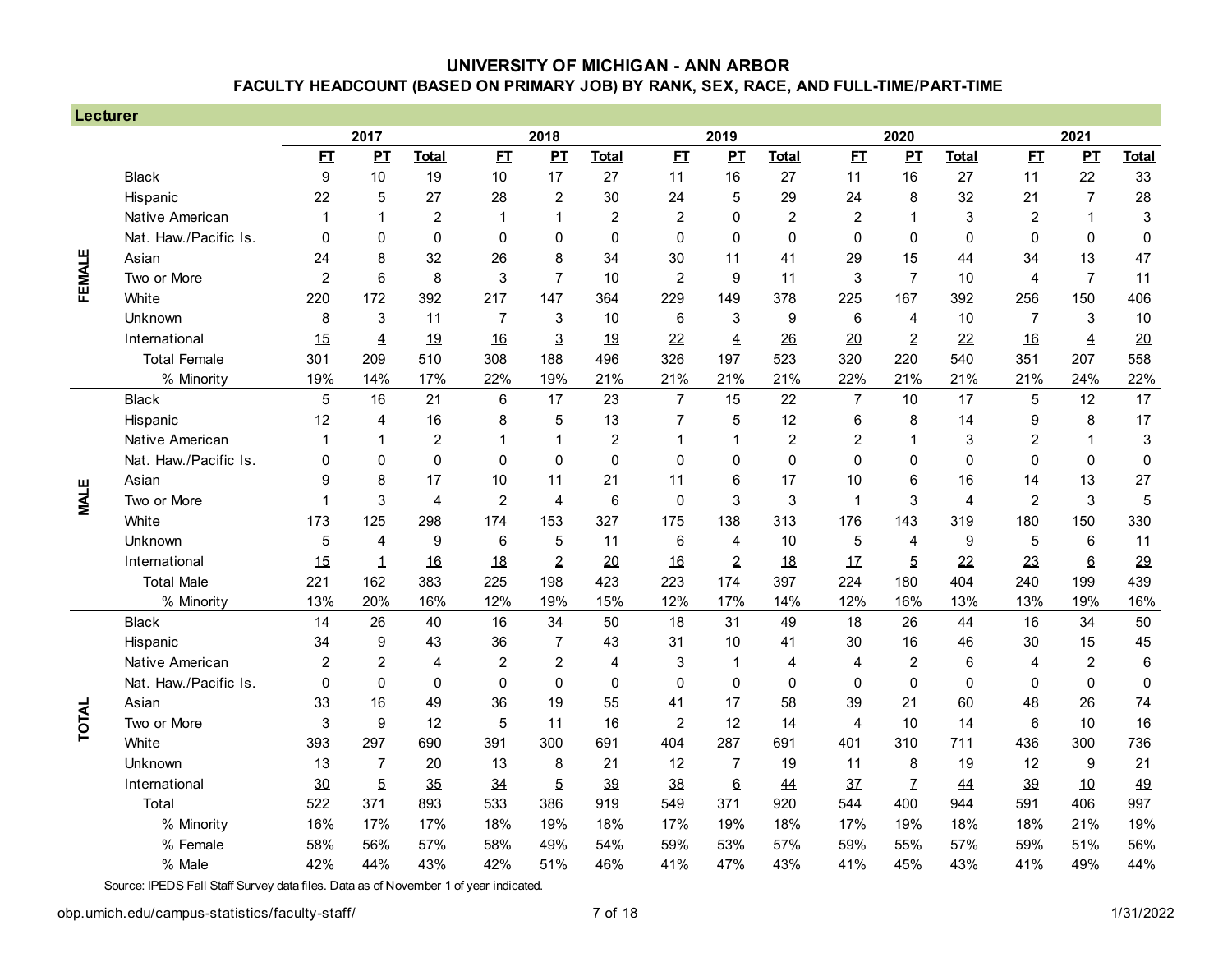|              | Total Regular Instructional Faculty (Tenured, Tenure-Track, Regular Instructional Not on Track and Lecturers) |                |                |                |                |                |                |                |                |                |                |                  |                |                |                  |                |
|--------------|---------------------------------------------------------------------------------------------------------------|----------------|----------------|----------------|----------------|----------------|----------------|----------------|----------------|----------------|----------------|------------------|----------------|----------------|------------------|----------------|
|              |                                                                                                               |                | 2017           |                |                | 2018           |                |                | 2019           |                |                | 2020             |                |                | 2021             |                |
|              |                                                                                                               | E              | PL             | <b>Total</b>   | E              | PI             | <b>Total</b>   | E              | PL             | <b>Total</b>   | E              | PL               | <b>Total</b>   | E I            | PL               | <b>Total</b>   |
|              | <b>Black</b>                                                                                                  | 62             | 14             | 76             | 64             | 21             | 85             | 67             | 20             | 87             | 76             | 19               | 95             | 75             | 24               | 99             |
|              | Hispanic                                                                                                      | 67             | 8              | 75             | 71             | 6              | 77             | 67             | 8              | 75             | 74             | 12               | 86             | 71             | 13               | 84             |
|              | Native American                                                                                               | 4              | 2              | 6              | 5              | $\overline{2}$ | $\overline{7}$ | 6              | $\mathbf 1$    | $\overline{7}$ | 6              | $\overline{2}$   | 8              | 6              | $\overline{2}$   | $\bf 8$        |
|              | Nat. Haw./Pacific Is.                                                                                         | $\overline{2}$ | $\mathbf{0}$   | $\overline{2}$ | $\overline{2}$ | $\mathbf 0$    | $\overline{c}$ | $\overline{c}$ | $\mathbf 0$    | $\overline{2}$ | $\overline{2}$ | $\boldsymbol{0}$ | $\overline{c}$ | $\overline{c}$ | $\boldsymbol{0}$ | $\overline{2}$ |
|              | Asian                                                                                                         | 160            | 21             | 181            | 164            | 21             | 185            | 173            | 23             | 196            | 174            | 28               | 202            | 180            | 30               | 210            |
| FEMALE       | Two or More                                                                                                   | 12             | $\overline{7}$ | 19             | 18             | $\overline{7}$ | 25             | 21             | 9              | 30             | 23             | $\overline{7}$   | 30             | 27             | 8                | 35             |
|              | White                                                                                                         | 889            | 215            | 1,104          | 908            | 188            | 1,096          | 926            | 193            | 1,119          | 925            | 217              | 1,142          | 936            | 198              | 1,134          |
|              | Unknown                                                                                                       | 21             | 4              | 25             | 19             | 5              | 24             | 21             | 3              | 24             | 21             | $\overline{4}$   | 25             | 19             | 3                | 22             |
|              | International                                                                                                 | 55             | 4              | 59             | 56             | $\overline{4}$ | 60             | 59             | $\overline{4}$ | 63             | 53             | $\overline{2}$   | 55             | 47             | $\overline{5}$   | 52             |
|              | <b>Total Female</b>                                                                                           | 1,272          | 275            | 1,547          | 1,307          | 254            | 1.561          | 1,342          | 261            | 1,603          | 1,354          | 291              | 1,645          | 1,363          | 283              | 1,646          |
|              | % Minority                                                                                                    | 24%            | 19%            | 23%            | 25%            | 22%            | 24%            | 25%            | 23%            | 25%            | 26%            | 23%              | 26%            | 26%            | 27%              | 27%            |
|              | <b>Black</b>                                                                                                  | 81             | 18             | 99             | 76             | 19             | 95             | 76             | 16             | 92             | 75             | 11               | 86             | 73             | 13               | 86             |
|              | Hispanic                                                                                                      | 82             | 6              | 88             | 75             | 10             | 85             | 73             | 8              | 81             | 67             | 14               | 81             | 73             | 13               | 86             |
|              | Native American                                                                                               | 8              |                | 9              | 6              | 1              | $\overline{7}$ | $\overline{7}$ | $\overline{2}$ | 9              | 9              | 1                | 10             | $\overline{7}$ | $\mathbf{1}$     | 8              |
|              | Nat. Haw./Pacific Is.                                                                                         | 1              | $\Omega$       | $\overline{1}$ | $\Omega$       | $\Omega$       | $\Omega$       | $\Omega$       | $\mathbf{0}$   | $\Omega$       | $\mathbf{0}$   | $\Omega$         | $\Omega$       | 0              | $\mathbf 0$      | $\mathbf 0$    |
|              | Asian                                                                                                         | 309            | 31             | 340            | 314            | 38             | 352            | 333            | 33             | 366            | 327            | 36               | 363            | 335            | 42               | 377            |
| <b>MALE</b>  | Two or More                                                                                                   | 23             | $\overline{7}$ | 30             | 28             | $\overline{7}$ | 35             | 24             | 5              | 29             | 27             | 5                | 32             | 28             | $\overline{4}$   | 32             |
|              | White                                                                                                         | 1,505          | 238            | 1,743          | 1,502          | 265            | 1,767          | 1,471          | 252            | 1,723          | 1,452          | 268              | 1,720          | 1,409          | 277              | 1,686          |
|              | Unknown                                                                                                       | 24             | 4              | 28             | 26             | 5              | 31             | 27             | 4              | 31             | 27             | $\overline{4}$   | 31             | 28             | 7                | 35             |
|              | International                                                                                                 | <b>78</b>      | 1              | <b>Z9</b>      | 85             | $\overline{4}$ | 89             | 87             | $\overline{2}$ | 89             | 94             | $\overline{5}$   | 99             | 88             | $6 \theta$       | 94             |
|              | <b>Total Male</b>                                                                                             | 2,111          | 306            | 2,417          | 2,112          | 349            | 2,461          | 2,098          | 322            | 2,420          | 2,078          | 344              | 2,422          | 2,041          | 363              | 2,404          |
|              | % Minority                                                                                                    | 24%            | 21%            | 23%            | 24%            | 21%            | 23%            | 24%            | 20%            | 24%            | 24%            | 19%              | 24%            | 25%            | 20%              | 25%            |
|              | <b>Black</b>                                                                                                  | 143            | 32             | 175            | 140            | 40             | 180            | 143            | 36             | 179            | 151            | 30               | 181            | 148            | 37               | 185            |
|              | Hispanic                                                                                                      | 149            | 14             | 163            | 146            | 16             | 162            | 140            | 16             | 156            | 141            | 26               | 167            | 144            | 26               | 170            |
|              | Native American                                                                                               | 12             | 3              | 15             | 11             | 3              | 14             | 13             | 3              | 16             | 15             | 3                | 18             | 13             | 3                | 16             |
|              | Nat. Haw./Pacific Is.                                                                                         | 3              | $\Omega$       | $\mathbf{3}$   | $\overline{2}$ | $\mathbf 0$    | $\overline{c}$ | $\overline{2}$ | $\mathbf 0$    | $\overline{c}$ | $\overline{2}$ | 0                | $\overline{2}$ | $\overline{2}$ | $\mathbf 0$      | $\overline{2}$ |
|              | Asian                                                                                                         | 469            | 52             | 521            | 478            | 59             | 537            | 506            | 56             | 562            | 501            | 64               | 565            | 515            | 72               | 587            |
| <b>TOTAL</b> | Two or More                                                                                                   | 35             | 14             | 49             | 46             | 14             | 60             | 45             | 14             | 59             | 50             | 12               | 62             | 55             | 12               | 67             |
|              | White                                                                                                         | 2,394          | 453            | 2,847          | 2,410          | 453            | 2,863          | 2,397          | 445            | 2,842          | 2,377          | 485              | 2,862          | 2,345          | 475              | 2,820          |
|              | Unknown                                                                                                       | 45             | 8              | 53             | 45             | 10             | 55             | 48             | $\overline{7}$ | 55             | 48             | 8                | 56             | 47             | 10               | 57             |
|              | International                                                                                                 | 133            | $\overline{5}$ | 138            | 141            | 8              | 149            | 146            | $6\phantom{1}$ | 152            | 147            | Z                | 154            | 135            | 11               | 146            |
|              | Total                                                                                                         | 3,383          | 581            | 3,964          | 3,419          | 603            | 4,022          | 3,440          | 583            | 4,023          | 3,432          | 635              | 4,067          | 3,404          | 646              | 4,050          |
|              | % Minority                                                                                                    | 24%            | 20%            | 23%            | 24%            | 22%            | 24%            | 25%            | 21%            | 24%            | 25%            | 21%              | 24%            | 26%            | 23%              | 25%            |
|              | % Female                                                                                                      | 38%            | 47%            | 39%            | 38%            | 42%            | 39%            | 39%            | 45%            | 40%            | 39%            | 46%              | 40%            | 40%            | 44%              | 41%            |
|              | % Male                                                                                                        | 62%            | 53%            | 61%            | 62%            | 58%            | 61%            | 61%            | 55%            | 60%            | 61%            | 54%              | 60%            | 60%            | 56%              | 59%            |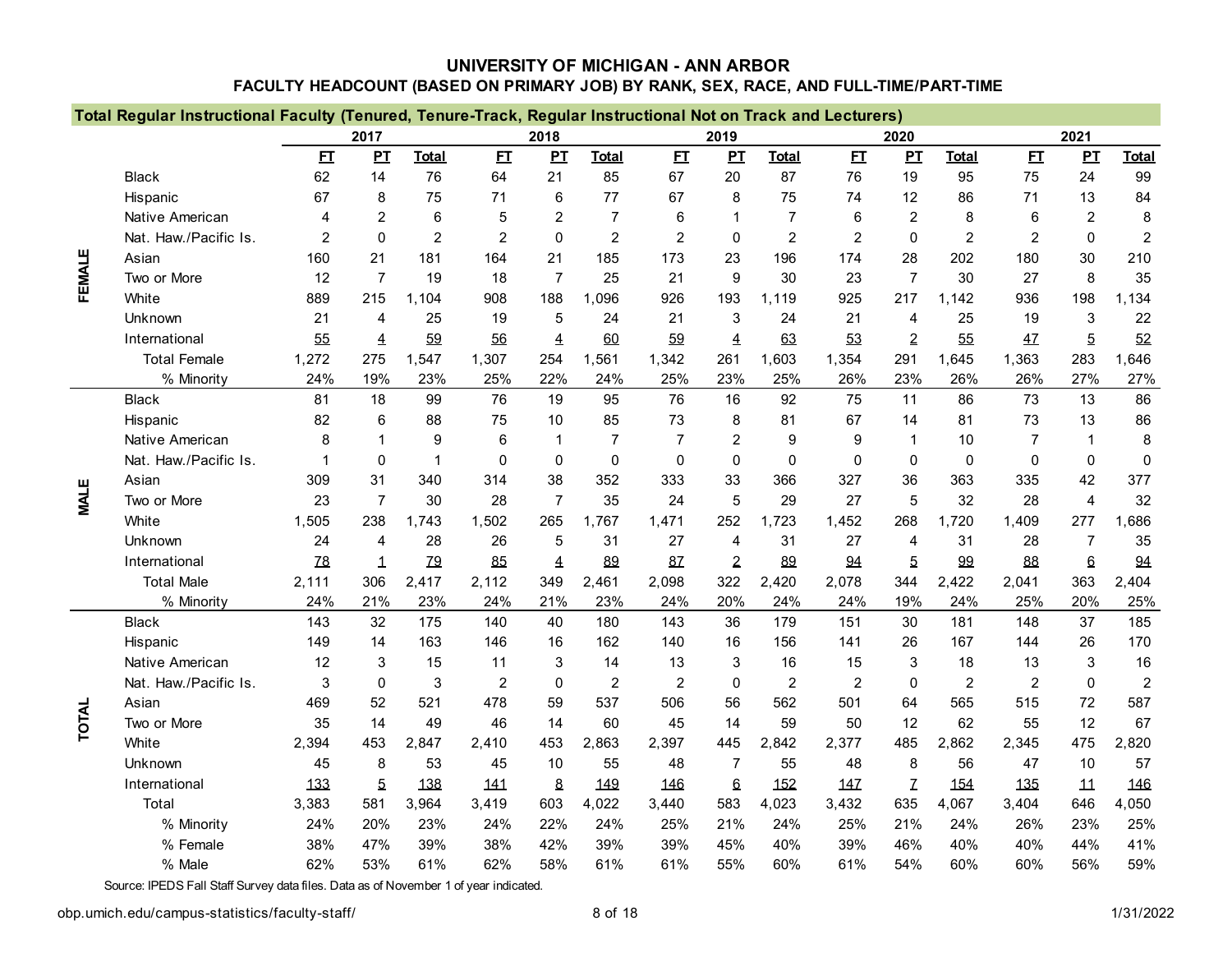|             | Regular Clinical Instructional Faculty (All Ranks) |                  |                |                |                |                |                |                |                |                 |                |                  |                 |                |                  |                 |
|-------------|----------------------------------------------------|------------------|----------------|----------------|----------------|----------------|----------------|----------------|----------------|-----------------|----------------|------------------|-----------------|----------------|------------------|-----------------|
|             |                                                    |                  | 2017           |                |                | 2018           |                |                | 2019           |                 |                | 2020             |                 |                | 2021             |                 |
|             |                                                    | E                | $\mathbf{p}$   | <b>Total</b>   | E              | PL             | <b>Total</b>   | E              | $\mathbf{p}$   | <b>Total</b>    | E              | PL               | <b>Total</b>    | E              | PI               | <b>Total</b>    |
|             | <b>Black</b>                                       | 27               | 10             | 37             | 30             | 12             | 42             | 28             | 13             | 41              | 37             | 12               | 49              | 35             | 13               | 48              |
|             | Hispanic                                           | 23               | 11             | 34             | 27             | 15             | 42             | 25             | 19             | 44              | 30             | 20               | 50              | 30             | 16               | 46              |
|             | Native American                                    | $\overline{2}$   | 1              | 3              | $\overline{2}$ | $\overline{2}$ | 4              | $\overline{2}$ | $\overline{2}$ | 4               | 1              | 3                | $\overline{4}$  | 0              | 4                | $\overline{4}$  |
|             | Nat. Haw./Pacific Is.                              | $\Omega$         | 0              | $\Omega$       | $\mathbf{0}$   | $\Omega$       | $\Omega$       | $\Omega$       | $\Omega$       | 0               | 0              | $\mathbf{0}$     | $\Omega$        | $\mathbf 0$    | 0                | $\mathbf 0$     |
| FEMALE      | Asian                                              | 111              | 68             | 179            | 121            | 69             | 190            | 122            | 75             | 197             | 127            | 83               | 210             | 140            | 75               | 215             |
|             | Two or More                                        | 11               | 5              | 16             | 14             | $\,6\,$        | 20             | 17             | $\,6\,$        | 23              | 19             | $\overline{7}$   | 26              | 15             | 9                | 24              |
|             | White                                              | 434              | 228            | 662            | 484            | 238            | 722            | 510            | 247            | 757             | 499            | 265              | 764             | 503            | 265              | 768             |
|             | Unknown                                            | 9                | 4              | 13             | 12             | 3              | 15             | 9              | $\overline{4}$ | 13              | 11             | 5                | 16              | 10             | 8                | 18              |
|             | International                                      | 8                | 3              | 11             | 11             | $\overline{2}$ | 13             | 12             | 3              | 15              | $\mathcal{I}$  | $\mathbf 1$      | $\bf 8$         | $\bf 8$        | $\overline{3}$   | 11              |
|             | <b>Total Female</b>                                | 625              | 330            | 955            | 701            | 347            | 1.048          | 725            | 369            | 1,094           | 731            | 396              | 1,127           | 741            | 393              | 1,134           |
|             | % Minority                                         | 28%              | 29%            | 28%            | 28%            | 30%            | 28%            | 27%            | 31%            | 28%             | 29%            | 32%              | 30%             | 30%            | 30%              | 30%             |
|             | <b>Black</b>                                       | 21               | $\overline{7}$ | 28             | 25             | 6              | 31             | 28             | 6              | 34              | 25             | 6                | 31              | 27             | $\overline{2}$   | 29              |
|             | Hispanic                                           | 12               | $\overline{c}$ | 14             | 13             | 4              | 17             | 16             | $\overline{4}$ | 20              | 21             | 2                | 23              | 24             | 3                | 27              |
|             | Native American                                    | 1                | 0              | 1              | $\overline{2}$ | 0              | $\overline{2}$ | $\overline{2}$ | 0              | $\overline{2}$  | $\overline{c}$ | 0                | $\overline{2}$  | $\overline{c}$ | 0                | $\overline{c}$  |
|             | Nat. Haw./Pacific Is.                              | 0                | 0              | $\mathbf 0$    | $\mathbf 0$    | $\Omega$       | $\mathbf 0$    | $\mathbf 0$    | $\mathbf 0$    | $\mathbf 0$     | 0              | $\mathbf 0$      | $\mathbf 0$     | $\pmb{0}$      | $\boldsymbol{0}$ | $\pmb{0}$       |
|             | Asian                                              | 120              | 25             | 145            | 135            | 21             | 156            | 137            | 23             | 160             | 144            | 25               | 169             | 135            | 27               | 162             |
| <b>MALE</b> | Two or More                                        | 8                | $\mathbf{1}$   | 9              | 11             | $\overline{1}$ | 12             | 9              | $\overline{2}$ | 11              | $\overline{7}$ | $\mathbf{1}$     | 8               | 5              | 3                | 8               |
|             | White                                              | 501              | 97             | 598            | 520            | 114            | 634            | 540            | 120            | 660             | 550            | 126              | 676             | 561            | 121              | 682             |
|             | Unknown                                            | 14               | 4              | 18             | 16             | $\overline{2}$ | 18             | 17             | 3              | 20              | 17             | 5                | 22              | 20             | $\overline{4}$   | 24              |
|             | International                                      | 18               | 0              | 18             | 20             | $\pmb{0}$      | 20             | 22             | $\Omega$       | 22              | 15             | 1                | 16              | 15             | $\Omega$         | 15              |
|             | <b>Total Male</b>                                  | 695              | 136            | 831            | 742            | 148            | 890            | 771            | 158            | 929             | 781            | 166              | 947             | 789            | 160              | 949             |
|             | % Minority                                         | 23%              | 26%            | 24%            | 25%            | 22%            | 24%            | 25%            | 22%            | 24%             | 25%            | 20%              | 25%             | 24%            | 22%              | 24%             |
|             | <b>Black</b>                                       | 48               | 17             | 65             | 55             | 18             | 73             | 56             | 19             | 75              | 62             | 18               | 80              | 62             | 15               | 77              |
|             | Hispanic                                           | 35               | 13             | 48             | 40             | 19             | 59             | 41             | 23             | 64              | 51             | 22               | 73              | 54             | 19               | 73              |
|             | Native American                                    | 3                | 1              | $\overline{4}$ | $\overline{4}$ | $\overline{2}$ | 6              | 4              | $\overline{c}$ | $6\phantom{1}6$ | 3              | 3                | $6\phantom{1}6$ | $\overline{2}$ | 4                | $6\phantom{1}6$ |
|             | Nat. Haw./Pacific Is.                              | $\boldsymbol{0}$ | 0              | $\mathbf 0$    | $\mathbf 0$    | $\mathbf 0$    | $\mathbf 0$    | $\mathbf 0$    | $\mathbf 0$    | $\mathbf 0$     | 0              | $\boldsymbol{0}$ | $\mathbf 0$     | $\mathbf 0$    | $\boldsymbol{0}$ | $\mathbf 0$     |
|             | Asian                                              | 231              | 93             | 324            | 256            | 90             | 346            | 259            | 98             | 357             | 271            | 108              | 379             | 275            | 102              | 377             |
| TOTAL       | Two or More                                        | 19               | 6              | 25             | 25             | $\overline{7}$ | 32             | 26             | 8              | 34              | 26             | 8                | 34              | 20             | 12               | 32              |
|             | White                                              | 935              | 325            | 1,260          | 1,004          | 352            | 1,356          | 1,050          | 367            | .417<br>1       | 1,049          | 391              | 1,440           | 1,064          | 386              | 1,450           |
|             | Unknown                                            | 23               | 8              | 31             | 28             | 5              | 33             | 26             | $\overline{7}$ | 33              | 28             | 10               | 38              | 30             | 12               | 42              |
|             | International                                      | 26               | 3              | 29             | 31             | $\overline{2}$ | 33             | 34             | 3              | 3 <sub>7</sub>  | 22             | $\overline{2}$   | 24              | 23             | $\overline{3}$   | 26              |
|             | Total                                              | 1,320            | 466            | 1,786          | 1,443          | 495            | 1,938          | 1,496          | 527            | 2,023           | 1,512          | 562              | 2,074           | 1,530          | 553              | 2,083           |
|             | % Minority                                         | 25%              | 28%            | 26%            | 26%            | 27%            | 27%            | 26%            | 28%            | 26%             | 27%            | 28%              | 28%             | 27%            | 27%              | 27%             |
|             | % Female                                           | 47%              | 71%            | 53%            | 49%            | 70%            | 54%            | 48%            | 70%            | 54%             | 48%            | 70%              | 54%             | 48%            | 71%              | 54%             |
|             | % Male                                             | 53%              | 29%            | 47%            | 51%            | 30%            | 46%            | 52%            | 30%            | 46%             | 52%            | 30%              | 46%             | 52%            | 29%              | 46%             |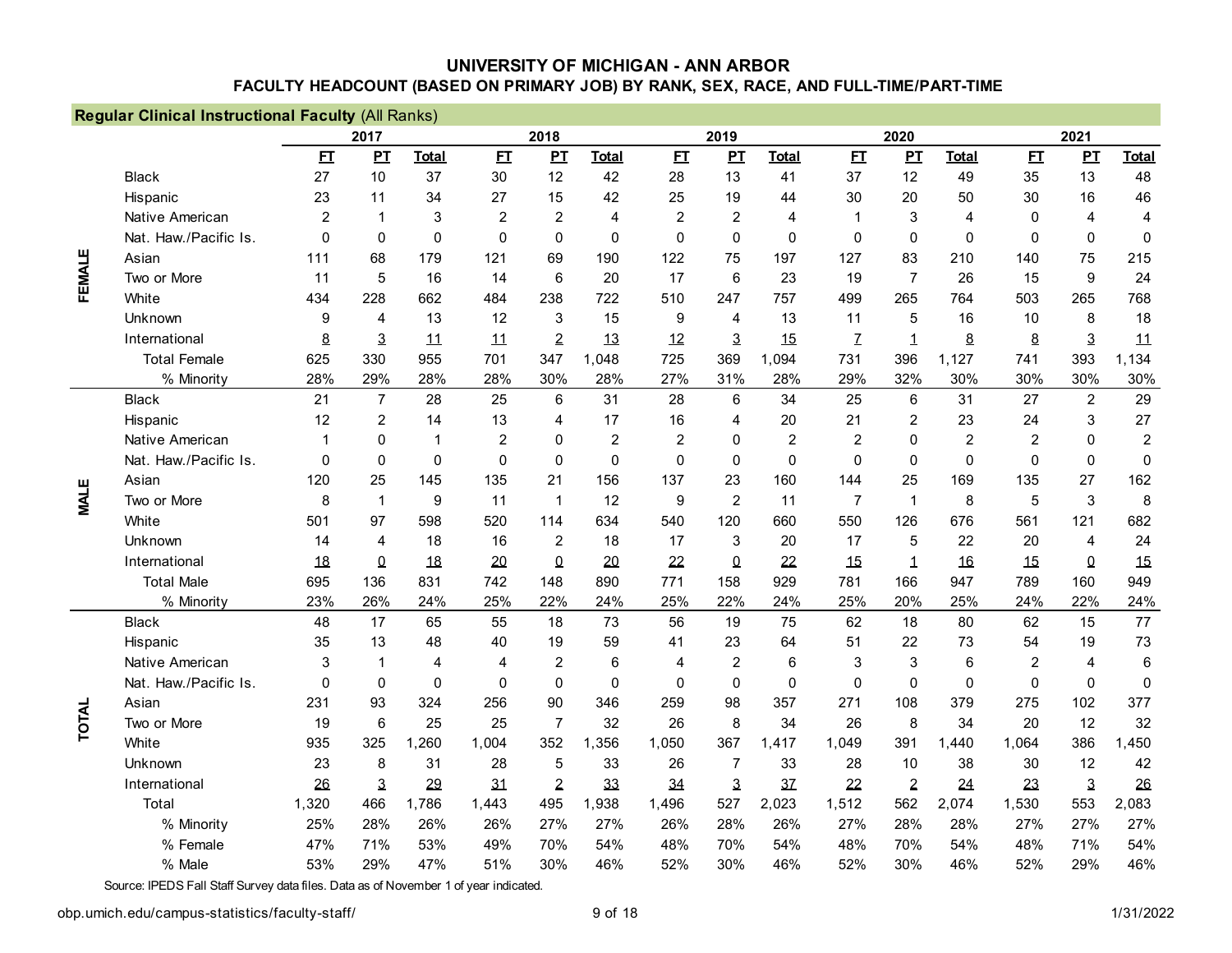|             | <b>Total Regular Instructional and Regular Clinical Instructional Faculty</b> |                |              |                |                |                |                |                |                  |                |                |                  |                |                |                  |                |
|-------------|-------------------------------------------------------------------------------|----------------|--------------|----------------|----------------|----------------|----------------|----------------|------------------|----------------|----------------|------------------|----------------|----------------|------------------|----------------|
|             |                                                                               |                | 2017         |                |                | 2018           |                |                | 2019             |                |                | 2020             |                |                | 2021             |                |
|             |                                                                               | E              | $\mathbf{p}$ | <b>Total</b>   | E              | PL             | <b>Total</b>   | E              | PL               | <b>Total</b>   | E              | $\mathbf{p}$     | <b>Total</b>   | E              | $\mathbf{p}$     | <b>Total</b>   |
|             | <b>Black</b>                                                                  | 89             | 24           | 113            | 94             | 33             | 127            | 95             | 33               | 128            | 113            | 31               | 144            | 110            | 37               | 147            |
|             | Hispanic                                                                      | 90             | 19           | 109            | 98             | 21             | 119            | 92             | 27               | 119            | 104            | 32               | 136            | 101            | 29               | 130            |
|             | Native American                                                               | 6              | 3            | 9              | $\overline{7}$ | 4              | 11             | 8              | 3                | 11             | $\overline{7}$ | 5                | 12             | 6              | 6                | 12             |
|             | Nat. Haw./Pacific Is.                                                         | $\overline{2}$ | $\mathbf{0}$ | $\overline{2}$ | 2              | $\mathbf{0}$   | $\overline{c}$ | $\overline{2}$ | 0                | $\overline{2}$ | $\overline{2}$ | $\mathbf 0$      | $\overline{2}$ | $\overline{2}$ | $\mathbf 0$      | $\sqrt{2}$     |
|             | Asian                                                                         | 271            | 89           | 360            | 285            | 90             | 375            | 295            | 98               | 393            | 301            | 111              | 412            | 320            | 105              | 425            |
| FEMALE      | Two or More                                                                   | 23             | 12           | 35             | 32             | 13             | 45             | 38             | 15               | 53             | 42             | 14               | 56             | 42             | 17               | 59             |
|             | White                                                                         | 1,323          | 443          | 1,766          | 1,392          | 426            | 1.818          | 1,436          | 440              | .876           | 1.424          | 482              | 1.906          | 1,439          | 463              | 1,902          |
|             | Unknown                                                                       | 30             | 8            | 38             | 31             | 8              | 39             | 30             | $\overline{7}$   | 37             | 32             | 9                | 41             | 29             | 11               | 40             |
|             | International                                                                 | 63             | Z            | 70             | 6Z             | $6\phantom{1}$ | Z <sub>3</sub> | 11             | Z                | Z8             | 60             | 3                | 63             | 55             | 8                | 63             |
|             | <b>Total Female</b>                                                           | 1,897          | 605          | 2,502          | 2,008          | 601            | 2,609          | 2,067          | 630              | 2,697          | 2,085          | 687              | 2,772          | 2,104          | 676              | 2,780          |
|             | % Minority                                                                    | 25%            | 24%          | 25%            | 26%            | 27%            | 26%            | 26%            | 28%              | 26%            | 27%            | 28%              | 27%            | 28%            | 29%              | 28%            |
|             | <b>Black</b>                                                                  | 102            | 25           | 127            | 101            | 25             | 126            | 104            | 22               | 126            | 100            | 17               | 117            | 100            | 15               | 115            |
|             | Hispanic                                                                      | 94             | 8            | 102            | 88             | 14             | 102            | 89             | 12               | 101            | 88             | 16               | 104            | 97             | 16               | 113            |
|             | Native American                                                               | 9              |              | 10             | 8              | 1              | 9              | 9              | $\overline{2}$   | 11             | 11             | 1                | 12             | 9              | 1                | 10             |
|             | Nat. Haw./Pacific Is.                                                         | $\mathbf 1$    | 0            | $\mathbf 1$    | $\Omega$       | $\mathbf{0}$   | $\Omega$       | $\Omega$       | $\Omega$         | $\Omega$       | $\mathbf 0$    | $\mathbf 0$      | $\Omega$       | $\mathbf{0}$   | $\mathbf 0$      | $\mathbf 0$    |
|             | Asian                                                                         | 429            | 56           | 485            | 449            | 59             | 508            | 470            | 56               | 526            | 471            | 61               | 532            | 470            | 69               | 539            |
| <b>MALE</b> | Two or More                                                                   | 31             | 8            | 39             | 39             | 8              | 47             | 33             | $\overline{7}$   | 40             | 34             | 6                | 40             | 33             | $\overline{7}$   | 40             |
|             | White                                                                         | 2,006          | 335          | 2,341          | 2,022          | 379            | 2,401          | 2,011          | 372              | 2,<br>,383     | 2,002          | 394              | 2,396          | 1,970          | 398              | 2,368          |
|             | Unknown                                                                       | 38             | 8            | 46             | 42             | $\overline{7}$ | 49             | 44             | 7                | 51             | 44             | 9                | 53             | 48             | 11               | 59             |
|             | International                                                                 | 96             | 1            | 97             | 105            | $\overline{4}$ | 109            | 109            | $\overline{2}$   | 111            | 109            | 6                | 115            | 103            | $6 \overline{6}$ | 109            |
|             | <b>Total Male</b>                                                             | 2,806          | 442          | 3,248          | 2,854          | 497            | 3,351          | 2,869          | 480              | 3,349          | 2,859          | 510              | 3,369          | 2,830          | 523              | 3,353          |
|             | % Minority                                                                    | 24%            | 22%          | 24%            | 24%            | 22%            | 24%            | 25%            | 21%              | 24%            | 25%            | 20%              | 24%            | 25%            | 21%              | 24%            |
|             | <b>Black</b>                                                                  | 191            | 49           | 240            | 195            | 58             | 253            | 199            | 55               | 254            | 213            | 48               | 261            | 210            | 52               | 262            |
|             | Hispanic                                                                      | 184            | 27           | 211            | 186            | 35             | 221            | 181            | 39               | 220            | 192            | 48               | 240            | 198            | 45               | 243            |
|             | Native American                                                               | 15             | 4            | 19             | 15             | 5              | 20             | 17             | 5                | 22             | 18             | 6                | 24             | 15             | $\overline{7}$   | 22             |
|             | Nat. Haw./Pacific Is.                                                         | $\mathsf 3$    | $\mathbf 0$  | $\sqrt{3}$     | $\overline{2}$ | $\mathbf 0$    | $\overline{c}$ | $\overline{c}$ | $\boldsymbol{0}$ | $\overline{c}$ | $\overline{2}$ | $\boldsymbol{0}$ | $\overline{c}$ | $\overline{c}$ | $\mathbf 0$      | $\overline{c}$ |
|             | Asian                                                                         | 700            | 145          | 845            | 734            | 149            | 883            | 765            | 154              | 919            | 772            | 172              | 944            | 790            | 174              | 964            |
| TOTAL       | Two or More                                                                   | 54             | 20           | 74             | 71             | 21             | 92             | 71             | 22               | 93             | 76             | 20               | 96             | 75             | 24               | 99             |
|             | White                                                                         | 3,329          | 778          | 4,107          | 3,414          | 805            | 4,219          | 3,447          | 812              | ,259<br>4      | 3,426          | 876              | 4,302          | 3,409          | 861              | 4,270          |
|             | Unknown                                                                       | 68             | 16           | 84             | 73             | 15             | 88             | 74             | 14               | 88             | 76             | 18               | 94             | 77             | 22               | 99             |
|             | International                                                                 | 159            | 8            | 167            | 172            | 10             | 182            | 180            | 9                | 189            | 169            | $9\,$            | 178            | 158            | 14               | 172            |
|             | Total                                                                         | 4,703          | 1,047        | 5,750          | 4,862          | 1,098          | 5,960          | 4,936          | 1,110            | 6,046          | 4,944          | 1,197            | 6,141          | 4,934          | 1,199            | 6,133          |
|             | % Minority                                                                    | 24%            | 23%          | 24%            | 25%            | 24%            | 25%            | 25%            | 25%              | 25%            | 26%            | 25%              | 26%            | 26%            | 25%              | 26%            |
|             | % Female                                                                      | 40%            | 58%          | 44%            | 41%            | 55%            | 44%            | 42%            | 57%              | 45%            | 42%            | 57%              | 45%            | 43%            | 56%              | 45%            |
|             | % Male                                                                        | 60%            | 42%          | 56%            | 59%            | 45%            | 56%            | 58%            | 43%              | 55%            | 58%            | 43%              | 55%            | 57%            | 44%              | 55%            |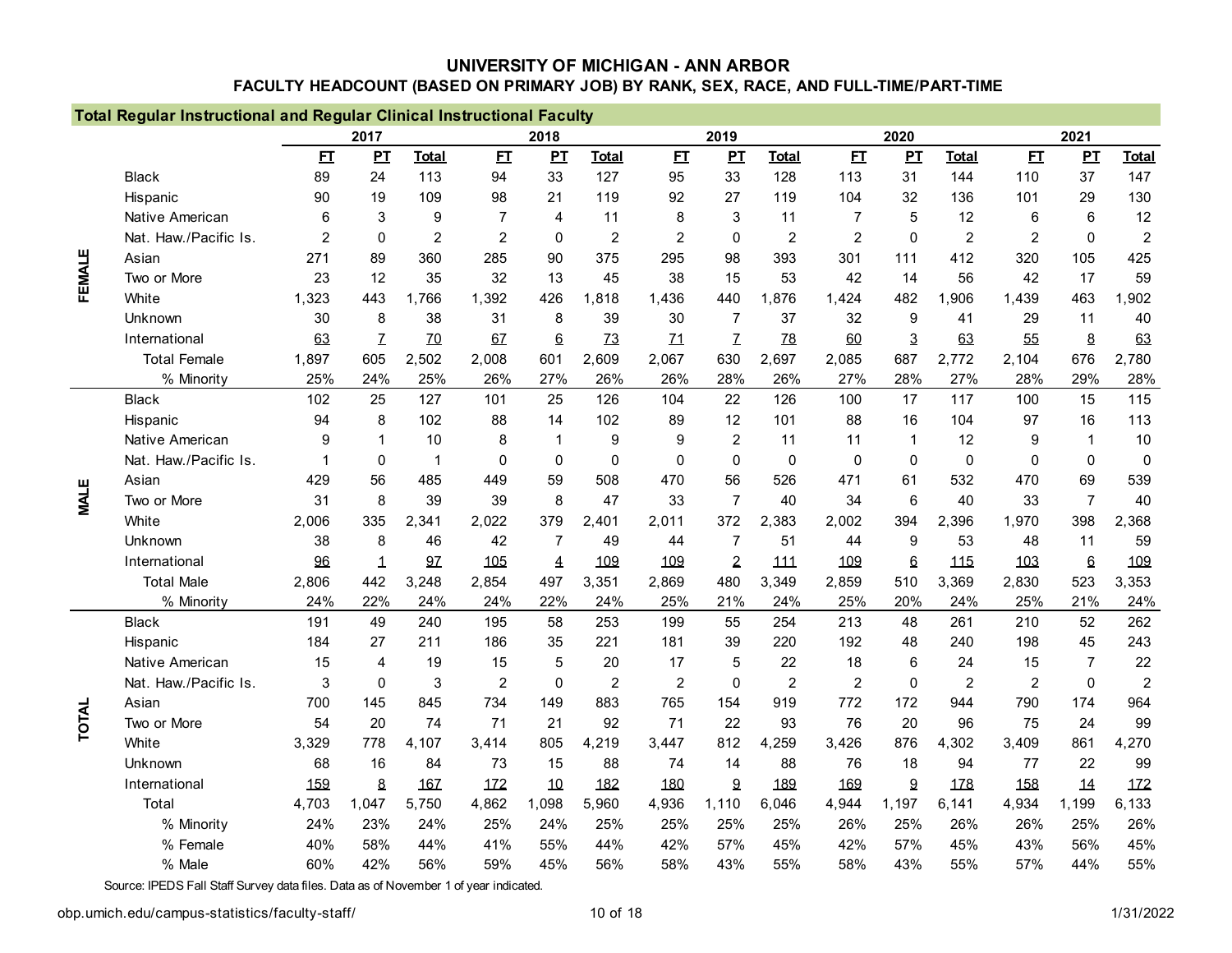|             | <b>Supplemental Instructional Staff (Adjunct and Visiting)</b> |                |                |                |                  |                |                |                |                |                |                |                |                |                |                |                  |
|-------------|----------------------------------------------------------------|----------------|----------------|----------------|------------------|----------------|----------------|----------------|----------------|----------------|----------------|----------------|----------------|----------------|----------------|------------------|
|             |                                                                |                | 2017           |                |                  | 2018           |                |                | 2019           |                |                | 2020           |                |                | 2021           |                  |
|             |                                                                | E              | PI             | <b>Total</b>   | E                | PL             | <b>Total</b>   | E              | $\mathbf{p}$   | <b>Total</b>   | E              | $\mathbf{P}$   | <b>Total</b>   | E              | PI             | <b>Total</b>     |
|             | <b>Black</b>                                                   | 1              | 4              | 5              | $\mathbf 0$      | 3              | 3              | $\mathbf 0$    | $\overline{4}$ | 4              | $\overline{2}$ | 3              | 5              | $\mathbf{1}$   | $\overline{4}$ | 5                |
|             | Hispanic                                                       | 0              | 3              | 3              | $\Omega$         | $\overline{2}$ | $\overline{2}$ | $\Omega$       | 5              | 5              | 1              | 4              | 5              | $\mathbf{0}$   | 5              | 5                |
|             | Native American                                                | 0              |                | $\mathbf 1$    | $\mathbf 0$      | 1              | 1              | $\Omega$       | $\Omega$       | 0              | $\mathbf{0}$   | $\Omega$       | $\mathbf 0$    | $\Omega$       | $\mathbf{0}$   | 0                |
|             | Nat. Haw./Pacific Is.                                          | <sup>0</sup>   | $\Omega$       | $\Omega$       | $\mathbf 0$      | 0              | $\Omega$       | 0              | $\mathbf 0$    | $\mathbf 0$    | 0              | 0              | $\mathbf 0$    | $\mathbf 0$    | $\mathbf 0$    | $\mathbf 0$      |
|             | Asian                                                          | 0              | 8              | 8              |                  | 8              | 9              | $\Omega$       | 14             | 14             | 1              | 13             | 14             | 1              | 14             | 15               |
| FEMALE      | Two or More                                                    | $\Omega$       | 1              | $\mathbf 1$    | $\mathbf 0$      | 1              | $\mathbf 1$    | $\Omega$       | $\mathbf{1}$   | $\mathbf{1}$   | 0              | $\mathbf 0$    | $\mathbf 0$    | $\mathbf 0$    | $\pmb{0}$      | $\mathbf 0$      |
|             | White                                                          | $\overline{2}$ | 50             | 52             | $\Omega$         | 47             | 47             | 1              | 50             | 51             | 3              | 38             | 41             | 6              | 41             | 47               |
|             | Unknown                                                        | 0              | $\Omega$       | $\mathbf{0}$   | 1                | $\mathbf{0}$   | 1              | $\Omega$       | $\mathbf{1}$   | $\mathbf{1}$   | 0              | -1             | 1              | $\Omega$       | $\overline{c}$ | $\overline{2}$   |
|             | International                                                  | 1              | 1              | $\overline{2}$ | 1                | $\Omega$       | 1              | 1              | $\mathbf 1$    | $\overline{2}$ | 1              | 1              | $\overline{2}$ | $\Omega$       | 1              | $\mathbf 1$      |
|             | <b>Total Female</b>                                            | 4              | 68             | 72             | 3                | 62             | 65             | $\overline{2}$ | 76             | 78             | 8              | 60             | 68             | 8              | 67             | 75               |
|             | % Minority                                                     | 25%            | 25%            | 25%            | 33%              | 24%            | 25%            | 0%             | 32%            | 31%            | 50%            | 33%            | 35%            | 25%            | 34%            | 33%              |
|             | <b>Black</b>                                                   | $\overline{2}$ | 4              | 6              | $\mathbf{1}$     | $\mathsf 3$    | $\overline{4}$ | $\mathbf 0$    | $\sqrt{3}$     | $\mathsf 3$    | $\mathbf{1}$   | $\overline{2}$ | $\sqrt{3}$     | $\mathbf{1}$   | $\overline{2}$ | $\mathbf{3}$     |
|             | Hispanic                                                       | 1              | 5              | 6              | $\mathbf 0$      | 3              | 3              | 0              | $\overline{2}$ | $\overline{c}$ | 0              | $\overline{c}$ | $\overline{2}$ | 0              | $\overline{c}$ | $\boldsymbol{2}$ |
|             | Native American                                                | 0              | 3              | 3              | $\Omega$         | $\overline{2}$ | $\overline{2}$ | $\Omega$       | 4              | 4              | 0              | 3              | 3              | $\mathbf 0$    | 3              | 3                |
|             | Nat. Haw./Pacific Is.                                          | <sup>0</sup>   | $\Omega$       | $\Omega$       | $\Omega$         | 0              | $\Omega$       | $\Omega$       | $\Omega$       | $\Omega$       | $\mathbf{0}$   | $\Omega$       | $\mathbf 0$    | $\Omega$       | $\mathbf 0$    | $\Omega$         |
|             | Asian                                                          | <sup>0</sup>   | 8              | 8              |                  | 8              | 9              | 3              | 7              | 10             | 0              | 5              | 5              | $\Omega$       | 4              | 4                |
| <b>MALE</b> | Two or More                                                    | <sup>0</sup>   |                | 1              | $\mathbf 0$      | 0              | $\Omega$       | $\Omega$       | $\Omega$       | $\Omega$       | 0              | $\Omega$       | $\Omega$       | $\Omega$       | $\Omega$       | 0                |
|             | White                                                          | 7              | 70             | 77             | 9                | 75             | 84             | 6              | 77             | 83             | 5              | 56             | 61             | 8              | 65             | 73               |
|             | Unknown                                                        | <sup>0</sup>   | 1              | $\mathbf 1$    | 0                | 1              | 1              | 0              | $\overline{4}$ | 4              | 0              | 4              | $\overline{4}$ |                | 4              | 5                |
|             | International                                                  | 4              | 3              | $\mathcal{I}$  | $\overline{5}$   | 6              | 11             | 3              | 3              | 6              | $\overline{2}$ | 4              | 6              | 1              | 5              | $6 \theta$       |
|             | <b>Total Male</b>                                              | 14             | 95             | 109            | 16               | 98             | 114            | 12             | 100            | 112            | 8              | 76             | 84             | 11             | 85             | 96               |
|             | % Minority                                                     | 21%            | 22%            | 22%            | 13%              | 16%            | 16%            | 25%            | 16%            | 17%            | 13%            | 16%            | 15%            | 9%             | 13%            | 13%              |
|             | <b>Black</b>                                                   | 3              | 8              | 11             | $\mathbf{1}$     | $\,6\,$        | $\overline{7}$ | $\mathbf 0$    | $\overline{7}$ | $\overline{7}$ | $\mathbf{3}$   | 5              | 8              | $\overline{c}$ | $\,6\,$        | 8                |
|             | Hispanic                                                       |                | 8              | 9              | 0                | 5              | 5              | 0              | $\overline{7}$ | $\overline{7}$ | 1              | 6              | $\overline{7}$ | $\mathbf 0$    | $\overline{7}$ | $\overline{7}$   |
|             | Native American                                                | 0              | 4              | 4              | $\mathbf 0$      | 3              | 3              | 0              | $\overline{4}$ | 4              | 0              | 3              | 3              | 0              | 3              | 3                |
|             | Nat. Haw./Pacific Is.                                          | 0              | $\Omega$       | $\Omega$       | $\mathbf 0$      | 0              | $\Omega$       | $\Omega$       | $\Omega$       | $\Omega$       | 0              | $\Omega$       | $\mathbf 0$    | $\mathbf{0}$   | $\mathbf{0}$   | 0                |
|             | Asian                                                          | 0              | 16             | 16             | $\overline{2}$   | 16             | 18             | 3              | 21             | 24             | 1              | 18             | 19             | 1              | 18             | 19               |
| TOTAL       | Two or More                                                    | 0              | $\overline{2}$ | $\overline{2}$ | $\mathbf 0$      | $\mathbf{1}$   | $\mathbf{1}$   | $\mathbf 0$    | $\mathbf{1}$   | $\mathbf 1$    | 0              | $\mathbf 0$    | $\mathbf 0$    | $\mathbf 0$    | $\mathbf 0$    | $\mathbf 0$      |
|             | White                                                          | 9              | 120            | 129            | $\boldsymbol{9}$ | 122            | 131            | 7              | 127            | 134            | 8              | 94             | 102            | 14             | 106            | 120              |
|             | Unknown                                                        | 0              | 1              | $\mathbf{1}$   |                  | $\mathbf{1}$   | $\overline{c}$ | $\mathbf 0$    | 5              | 5              | 0              | 5              | $\overline{5}$ | $\mathbf 1$    | $\,6\,$        | $\overline{7}$   |
|             | International                                                  | 5              | 4              | 9              | $6\,$            | $6\phantom{1}$ | 12             | 4              | $\overline{4}$ | $\pmb{8}$      | $\mathbf{3}$   | $\overline{5}$ | $\pmb{8}$      | $\mathbf 1$    | $6\phantom{1}$ | Z                |
|             | Total                                                          | 18             | 163            | 181            | 19               | 160            | 179            | 14             | 176            | 190            | 16             | 136            | 152            | 19             | 152            | 171              |
|             | % Minority                                                     | 22%            | 23%            | 23%            | 16%              | 19%            | 19%            | 21%            | 23%            | 23%            | 31%            | 24%            | 24%            | 16%            | 22%            | 22%              |
|             | % Female                                                       | 22%            | 42%            | 40%            | 16%              | 39%            | 36%            | 14%            | 43%            | 41%            | 50%            | 44%            | 45%            | 42%            | 44%            | 44%              |
|             | % Male                                                         | 78%            | 58%            | 60%            | 84%              | 61%            | 64%            | 86%            | 57%            | 59%            | 50%            | 56%            | 55%            | 58%            | 56%            | 56%              |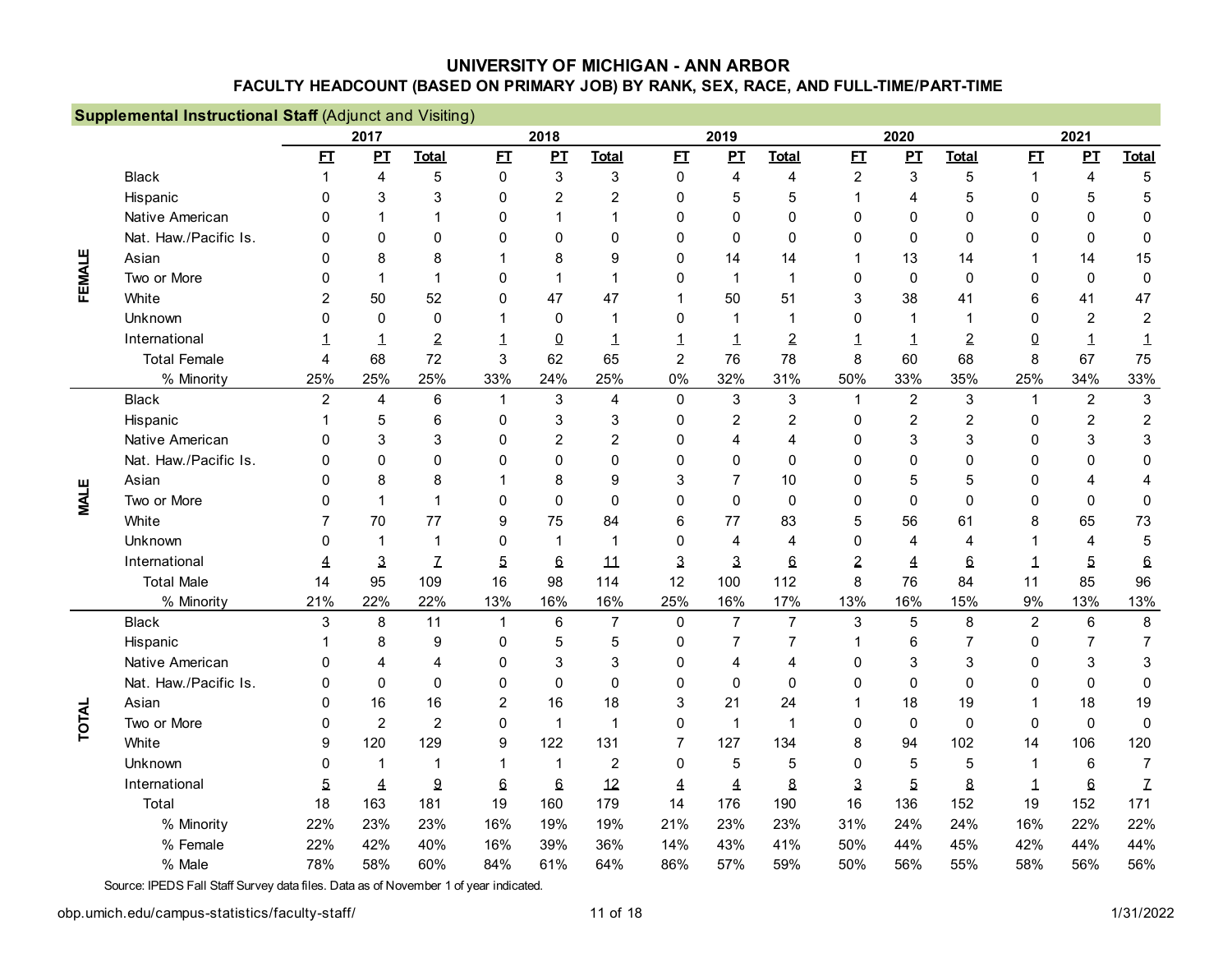|             | Total Instructional Staff (Tenured, Tenure-Track, Regular Instructional Not on Track, Lecturers, Regular Clinical, and Supplemental) |                |             |                |                |              |                |                |                |                |                |                |                |                |                 |                |
|-------------|--------------------------------------------------------------------------------------------------------------------------------------|----------------|-------------|----------------|----------------|--------------|----------------|----------------|----------------|----------------|----------------|----------------|----------------|----------------|-----------------|----------------|
|             |                                                                                                                                      |                | 2017        |                |                | 2018         |                |                | 2019           |                |                | 2020           |                |                | 2021            |                |
|             |                                                                                                                                      | E              | PL          | <b>Total</b>   | E              | PL           | <b>Total</b>   | E              | PL             | <b>Total</b>   | E1             | PL             | <b>Total</b>   | E I            | PL              | <b>Total</b>   |
|             | <b>Black</b>                                                                                                                         | 90             | 28          | 118            | 94             | 36           | 130            | 95             | 37             | 132            | 115            | 34             | 149            | 111            | 41              | 152            |
|             | Hispanic                                                                                                                             | 90             | 22          | 112            | 98             | 23           | 121            | 92             | 32             | 124            | 105            | 36             | 141            | 101            | 34              | 135            |
|             | Native American                                                                                                                      | $6\phantom{1}$ | 4           | 10             | $\overline{7}$ | 5            | 12             | 8              | 3              | 11             | $\overline{7}$ | 5              | 12             | 6              | $6\phantom{1}6$ | 12             |
|             | Nat. Haw./Pacific Is.                                                                                                                | $\overline{2}$ | $\Omega$    | $\overline{c}$ | $\overline{c}$ | 0            | $\overline{c}$ | $\overline{c}$ | $\mathbf 0$    | $\overline{c}$ | $\overline{c}$ | $\mathbf 0$    | $\overline{c}$ | $\overline{c}$ | $\mathbf 0$     | $\sqrt{2}$     |
| FEMALE      | Asian                                                                                                                                | 271            | 97          | 368            | 286            | 98           | 384            | 295            | 112            | 407            | 302            | 124            | 426            | 321            | 119             | 440            |
|             | Two or More                                                                                                                          | 23             | 13          | 36             | 32             | 14           | 46             | 38             | 16             | 54             | 42             | 14             | 56             | 42             | 17              | 59             |
|             | White                                                                                                                                | 1,325          | 493         | 1.818          | 1,392          | 473          | 1.865          | 1,437          | 490            | 1,927          | 1,427          | 520            | 1,947          | 1,445          | 504             | 1,949          |
|             | Unknown                                                                                                                              | 30             | 8           | 38             | 32             | 8            | 40             | 30             | 8              | 38             | 32             | 10             | 42             | 29             | 13              | 42             |
|             | International                                                                                                                        | 64             | 8           | 12             | 68             | 6            | 14             | Z <sub>2</sub> | 8              | 80             | 61             | $\overline{4}$ | 65             | 55             | 9               | 64             |
|             | <b>Total Female</b>                                                                                                                  | 1,901          | 673         | 2,574          | 2,011          | 663          | 2,674          | 2,069          | 706            | 2,775          | 2,093          | 747            | 2,840          | 2,112          | 743             | 2,855          |
|             | % Minority                                                                                                                           | 25%            | 24%         | 25%            | 26%            | 27%          | 26%            | 26%            | 28%            | 26%            | 27%            | 29%            | 28%            | 28%            | 29%             | 28%            |
|             | <b>Black</b>                                                                                                                         | 104            | 29          | 133            | 102            | 28           | 130            | 104            | 25             | 129            | 101            | 19             | 120            | 101            | 17              | 118            |
|             | Hispanic                                                                                                                             | 95             | 13          | 108            | 88             | 17           | 105            | 89             | 14             | 103            | 88             | 18             | 106            | 97             | 18              | 115            |
|             | Native American                                                                                                                      | 9              | 4           | 13             | 8              | 3            | 11             | 9              | 6              | 15             | 11             | $\overline{4}$ | 15             | 9              | 4               | 13             |
|             | Nat. Haw./Pacific Is.                                                                                                                | -1             | $\Omega$    | $\mathbf{1}$   | $\mathbf{0}$   | $\mathbf{0}$ | $\Omega$       | $\Omega$       | $\mathbf{0}$   | $\Omega$       | 0              | $\mathbf{0}$   | $\mathbf{0}$   | $\mathbf{0}$   | $\mathbf 0$     | $\mathbf 0$    |
|             | Asian                                                                                                                                | 429            | 64          | 493            | 450            | 67           | 517            | 473            | 63             | 536            | 471            | 66             | 537            | 470            | 73              | 543            |
| <b>MALE</b> | Two or More                                                                                                                          | 31             | 9           | 40             | 39             | 8            | 47             | 33             | $\overline{7}$ | 40             | 34             | 6              | 40             | 33             | $\overline{7}$  | 40             |
|             | White                                                                                                                                | 2,013          | 405         | 2,418          | 2,031          | 454          | 2,485          | 2,017          | 449            | 2,466          | 2,007          | 450            | 2,457          | 1,978          | 463             | 2,441          |
|             | Unknown                                                                                                                              | 38             | 9           | 47             | 42             | 8            | 50             | 44             | 11             | 55             | 44             | 13             | 57             | 49             | 15              | 64             |
|             | International                                                                                                                        | 100            | 4           | 104            | 110            | 10           | 120            | 112            | $\overline{5}$ | 117            | 111            | 10             | 121            | 104            | 11              | 115            |
|             | <b>Total Male</b>                                                                                                                    | 2,820          | 537         | 3,357          | 2,870          | 595          | 3,465          | 2,881          | 580            | 3,461          | 2,867          | 586            | 3,453          | 2,841          | 608             | 3,449          |
|             | % Minority                                                                                                                           | 24%            | 22%         | 23%            | 24%            | 21%          | 23%            | 25%            | 20%            | 24%            | 25%            | 19%            | 24%            | 25%            | 20%             | 24%            |
|             | <b>Black</b>                                                                                                                         | 194            | 57          | 251            | 196            | 64           | 260            | 199            | 62             | 261            | 216            | 53             | 269            | 212            | 58              | 270            |
|             | Hispanic                                                                                                                             | 185            | 35          | 220            | 186            | 40           | 226            | 181            | 46             | 227            | 193            | 54             | 247            | 198            | 52              | 250            |
|             | Native American                                                                                                                      | 15             | 8           | 23             | 15             | 8            | 23             | 17             | 9              | 26             | 18             | 9              | 27             | 15             | 10              | 25             |
|             | Nat. Haw./Pacific Is.                                                                                                                | 3              | $\mathbf 0$ | $\mathsf 3$    | $\overline{c}$ | $\mathbf 0$  | $\overline{2}$ | $\overline{2}$ | $\mathbf 0$    | $\overline{c}$ | $\overline{2}$ | $\mathbf 0$    | $\overline{2}$ | $\overline{2}$ | $\mathbf 0$     | $\overline{c}$ |
|             | Asian                                                                                                                                | 700            | 161         | 861            | 736            | 165          | 901            | 768            | 175            | 943            | 773            | 190            | 963            | 791            | 192             | 983            |
| TOTAL       | Two or More                                                                                                                          | 54             | 22          | 76             | 71             | 22           | 93             | 71             | 23             | 94             | 76             | 20             | 96             | 75             | 24              | 99             |
|             | White                                                                                                                                | 3,338          | 898         | 4,236          | 3,423          | 927          | 4,350          | 3,454          | 939            | 4,393          | 3,434          | 970            | 4,404          | 3,423          | 967             | 4,390          |
|             | Unknown                                                                                                                              | 68             | 17          | 85             | 74             | 16           | 90             | 74             | 19             | 93             | 76             | 23             | 99             | 78             | 28              | 106            |
|             | International                                                                                                                        | 164            | 12          | 176            | 178            | 16           | 194            | 184            | 13             | 197            | 172            | 14             | 186            | 159            | 20              | 179            |
|             | Total                                                                                                                                | 4,721          | 1,210       | 5,931          | 4,881          | 1,258        | 6,139          | 4,950          | 1,286          | 6,236          | 4,960          | 1,333          | 6,293          | 4,953          | 1,351           | 6,304          |
|             | % Minority                                                                                                                           | 24%            | 23%         | 24%            | 25%            | 24%          | 25%            | 25%            | 24%            | 25%            | 26%            | 24%            | 25%            | 26%            | 25%             | 26%            |
|             | % Female                                                                                                                             | 40%            | 56%         | 43%            | 41%            | 53%          | 44%            | 42%            | 55%            | 44%            | 42%            | 56%            | 45%            | 43%            | 55%             | 45%            |
|             | % Male                                                                                                                               | 60%            | 44%         | 57%            | 59%            | 47%          | 56%            | 58%            | 45%            | 56%            | 58%            | 44%            | 55%            | 57%            | 45%             | 55%            |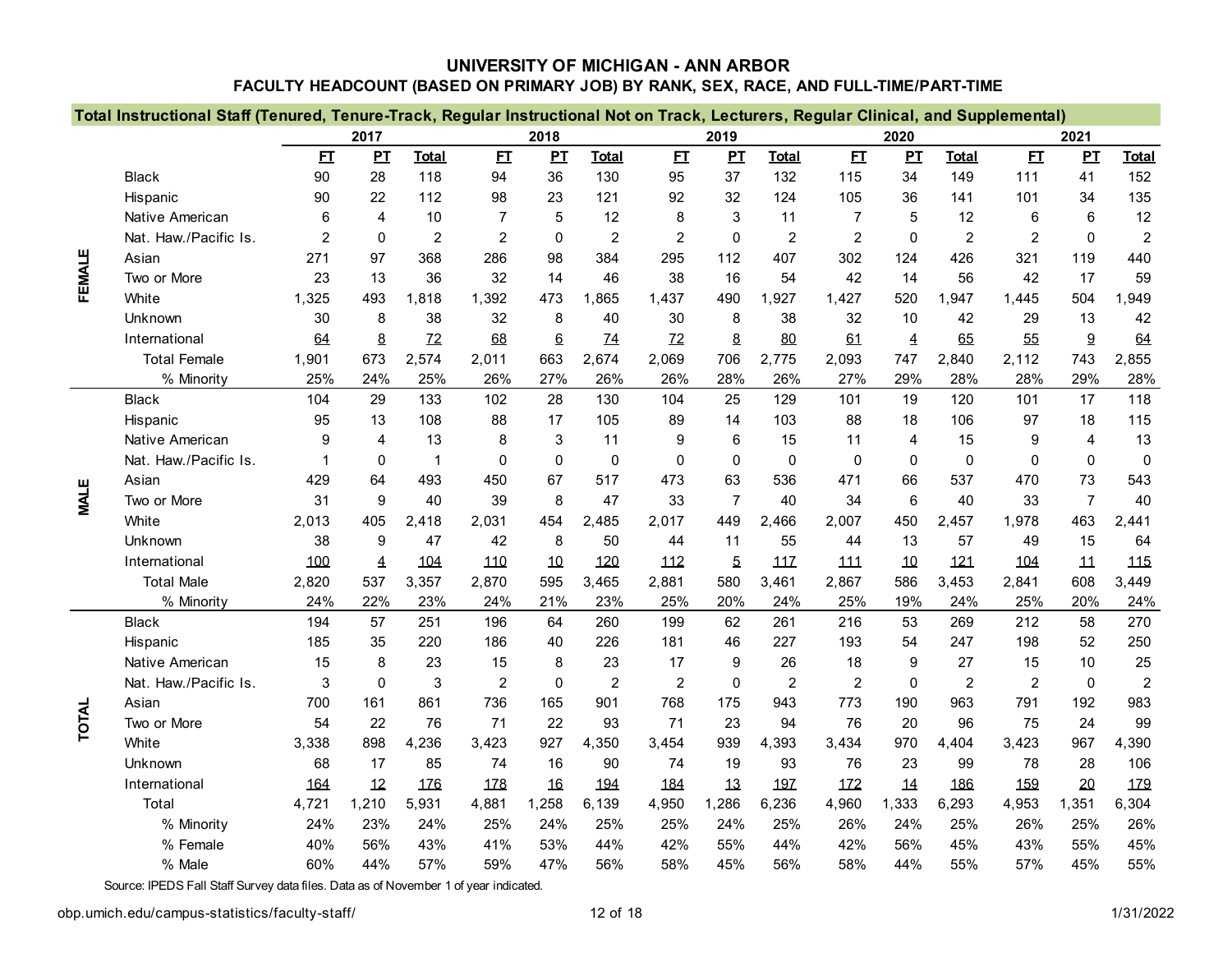|              | <b>Research Faculty (All Ranks)</b> |                |              |                |                |                  |                 |                |                |                |                |                  |                |                |                  |                |
|--------------|-------------------------------------|----------------|--------------|----------------|----------------|------------------|-----------------|----------------|----------------|----------------|----------------|------------------|----------------|----------------|------------------|----------------|
|              |                                     |                | 2017         |                |                | 2018             |                 |                | 2019           |                |                | 2020             |                |                | 2021             |                |
|              |                                     | E              | $\mathbf{p}$ | <b>Total</b>   | E              | $\mathbf{P}$     | <b>Total</b>    | E              | PI             | <b>Total</b>   | E              | $\mathbf{p}$     | <b>Total</b>   | E              | $\mathbf{p}$     | <b>Total</b>   |
|              | <b>Black</b>                        | $\Omega$       | $\Omega$     | $\mathbf 0$    | $\mathbf 0$    | $\boldsymbol{0}$ | 0               | $\overline{c}$ | $\overline{1}$ | 3              | $\overline{c}$ | $\boldsymbol{0}$ | $\overline{c}$ | 4              | $\mathbf{1}$     | 5              |
|              | Hispanic                            | 3              | 1            | $\overline{4}$ | 3              | 1                | 4               | 3              | $\overline{2}$ | 5              | 4              | 1                | 5              | 7              | $\mathbf 1$      | 8              |
|              | Native American                     | 0              | $\Omega$     | $\Omega$       | $\Omega$       | 0                | $\mathbf{0}$    | $\mathbf{0}$   | $\mathbf 0$    | $\mathbf{0}$   | $\mathbf{0}$   | $\mathbf 0$      | $\Omega$       | 0              | $\mathbf{0}$     | $\pmb{0}$      |
|              | Nat. Haw./Pacific Is.               | $\Omega$       | 1            | $\mathbf 1$    | $\mathbf 0$    | 1                | 1               | $\Omega$       | 1              | 1              | $\mathbf 0$    | 1                | 1              | 1              | 0                | $\mathbf 1$    |
|              | Asian                               | 68             | 6            | 74             | 70             | 5                | 75              | 71             | 5              | 76             | 64             | 4                | 68             | 65             | 4                | 69             |
| FEMALE       | Two or More                         | -1             | $\Omega$     | $\mathbf 1$    | $\mathbf{1}$   | 0                | 1               | $\overline{2}$ | $\mathbf{0}$   | $\overline{2}$ | $\overline{2}$ | $\Omega$         | $\overline{2}$ | 1              | $\mathbf 0$      | $\mathbf 1$    |
|              | White                               | 138            | 22           | 160            | 135            | 19               | 154             | 133            | 20             | 153            | 128            | 20               | 148            | 131            | 19               | 150            |
|              | Unknown                             | 2              | $\mathbf 1$  | 3              | 2              | $\mathbf 1$      | 3               | 3              | $\mathbf{0}$   | 3              | 4              | $\mathbf{1}$     | 5              | 3              | $\mathbf 1$      | 4              |
|              | International                       | 20             | 1            | 21             | 27             | $\overline{2}$   | 29              | 27             | $\overline{2}$ | 29             | 26             | 3                | 29             | 32             | $\Omega$         | 32             |
|              | <b>Total Female</b>                 | 232            | 32           | 264            | 238            | 29               | 267             | 241            | 31             | 272            | 230            | 30               | 260            | 244            | 26               | 270            |
|              | % Minority                          | 31%            | 25%          | 30%            | 31%            | 24%              | 30%             | 32%            | 29%            | 32%            | 31%            | 20%              | 30%            | 32%            | 23%              | 31%            |
| <b>MALE</b>  | <b>Black</b>                        | 6              | $\mathbf 0$  | $\,6\,$        | $\sqrt{5}$     | $\mathbf{1}$     | $6\phantom{1}6$ | $\overline{4}$ | $\mathbf 0$    | 4              | $\overline{c}$ | 0                | $\overline{2}$ | $\overline{c}$ | 0                | $\overline{2}$ |
|              | Hispanic                            | 17             | 3            | 20             | 18             | 3                | 21              | 15             | 1              | 16             | 12             |                  | 13             | 13             | 1                | 14             |
|              | Native American                     | $\Omega$       | 0            | $\mathbf 0$    | $\mathbf 0$    | 0                | 0               | $\mathbf 0$    | 0              | $\mathbf 0$    | 0              | 0                | $\mathbf 0$    | 0              | $\mathbf 0$      | $\pmb{0}$      |
|              | Nat. Haw./Pacific Is.               | $\Omega$       | $\Omega$     | $\Omega$       | $\Omega$       | 0                | $\Omega$        | $\Omega$       | $\mathbf{0}$   | $\Omega$       | $\mathbf{0}$   | $\mathbf 0$      | $\Omega$       | $\mathbf{0}$   | $\mathbf{0}$     | $\mathbf 0$    |
|              | Asian                               | 127            | 5            | 132            | 123            | 8                | 131             | 103            | 8              | 111            | 100            | 10               | 110            | 105            | 6                | 111            |
|              | Two or More                         | $\overline{2}$ | 1            | 3              | $\overline{2}$ | $\Omega$         | $\overline{2}$  | $\overline{2}$ | $\mathbf 1$    | 3              | 1              | $\mathbf 1$      | $\overline{2}$ | $\overline{2}$ | $\mathbf{1}$     | 3              |
|              | White                               | 206            | 32           | 238            | 187            | 45               | 232             | 188            | 38             | 226            | 172            | 31               | 203            | 175            | 29               | 204            |
|              | Unknown                             | 1              | $\Omega$     | 1              | $\mathbf{1}$   | $\Omega$         | 1               | 3              | $\Omega$       | 3              | 5              | $\mathbf 0$      | 5              | 4              | $\boldsymbol{0}$ | $\overline{4}$ |
|              | International                       | 66             | 3            | 69             | Z <sub>5</sub> | 4                | 79              | 80             | 3              | 83             | 88             | $\Omega$         | 88             | 84             | $\overline{2}$   | 86             |
|              | <b>Total Male</b>                   | 425            | 44           | 469            | 411            | 61               | 472             | 395            | 51             | 446            | 380            | 43               | 423            | 385            | 39               | 424            |
|              | % Minority                          | 36%            | 20%          | 34%            | 36%            | 20%              | 34%             | 31%            | 20%            | 30%            | 30%            | 28%              | 30%            | 32%            | 21%              | 31%            |
|              | <b>Black</b>                        | 6              | 0            | 6              | $\mathbf 5$    | $\mathbf{1}$     | 6               | 6              | $\mathbf{1}$   | $\overline{7}$ | 4              | 0                | $\overline{4}$ | 6              | $\mathbf{1}$     | $\overline{7}$ |
|              | Hispanic                            | 20             | 4            | 24             | 21             | 4                | 25              | 18             | 3              | 21             | 16             | $\overline{2}$   | 18             | 20             | $\overline{2}$   | 22             |
|              | Native American                     | $\Omega$       | $\Omega$     | $\Omega$       | $\Omega$       | 0                | $\Omega$        | $\mathbf{0}$   | $\mathbf{0}$   | $\Omega$       | $\mathbf{0}$   | $\Omega$         | $\Omega$       | $\mathbf{0}$   | $\Omega$         | $\mathbf 0$    |
|              | Nat. Haw./Pacific Is.               | 0              | 1            | $\mathbf 1$    | $\Omega$       | 1                | 1               | 0              | 1              | 1              | 0              | 1                | 1              | 1              | $\mathbf 0$      | $\mathbf 1$    |
|              | Asian                               | 195            | 11           | 206            | 193            | 13               | 206             | 174            | 13             | 187            | 164            | 14               | 178            | 170            | 10               | 180            |
| <b>TOTAL</b> | Two or More                         | 3              | $\mathbf 1$  | 4              | 3              | $\mathbf 0$      | 3               | 4              | $\mathbf{1}$   | 5              | 3              | 1                | $\overline{4}$ | 3              | $\mathbf{1}$     | $\overline{4}$ |
|              | White                               | 344            | 54           | 398            | 322            | 64               | 386             | 321            | 58             | 379            | 300            | 51               | 351            | 306            | 48               | 354            |
|              | Unknown                             | 3              | 1            | 4              | 3              | $\mathbf{1}$     | 4               | 6              | 0              | 6              | 9              | 1                | 10             | 7              | 1                | 8              |
|              | International                       | 86             | 4            | 90             | 102            | $6\phantom{1}$   | 108             | 107            | $\overline{5}$ | 112            | 114            | $\overline{3}$   | 117            | 116            | $\overline{2}$   | 118            |
|              | Total                               | 657            | 76           | 733            | 649            | 90               | 739             | 636            | 82             | 718            | 610            | 73               | 683            | 629            | 65               | 694            |
|              | % Minority                          | 34%            | 22%          | 33%            | 34%            | 21%              | 33%             | 32%            | 23%            | 31%            | 31%            | 25%              | 30%            | 32%            | 22%              | 31%            |
|              | % Female                            | 35%            | 42%          | 36%            | 37%            | 32%              | 36%             | 38%            | 38%            | 38%            | 38%            | 41%              | 38%            | 39%            | 40%              | 39%            |
|              | % Male                              | 65%            | 58%          | 64%            | 63%            | 68%              | 64%             | 62%            | 62%            | 62%            | 62%            | 59%              | 62%            | 61%            | 60%              | 61%            |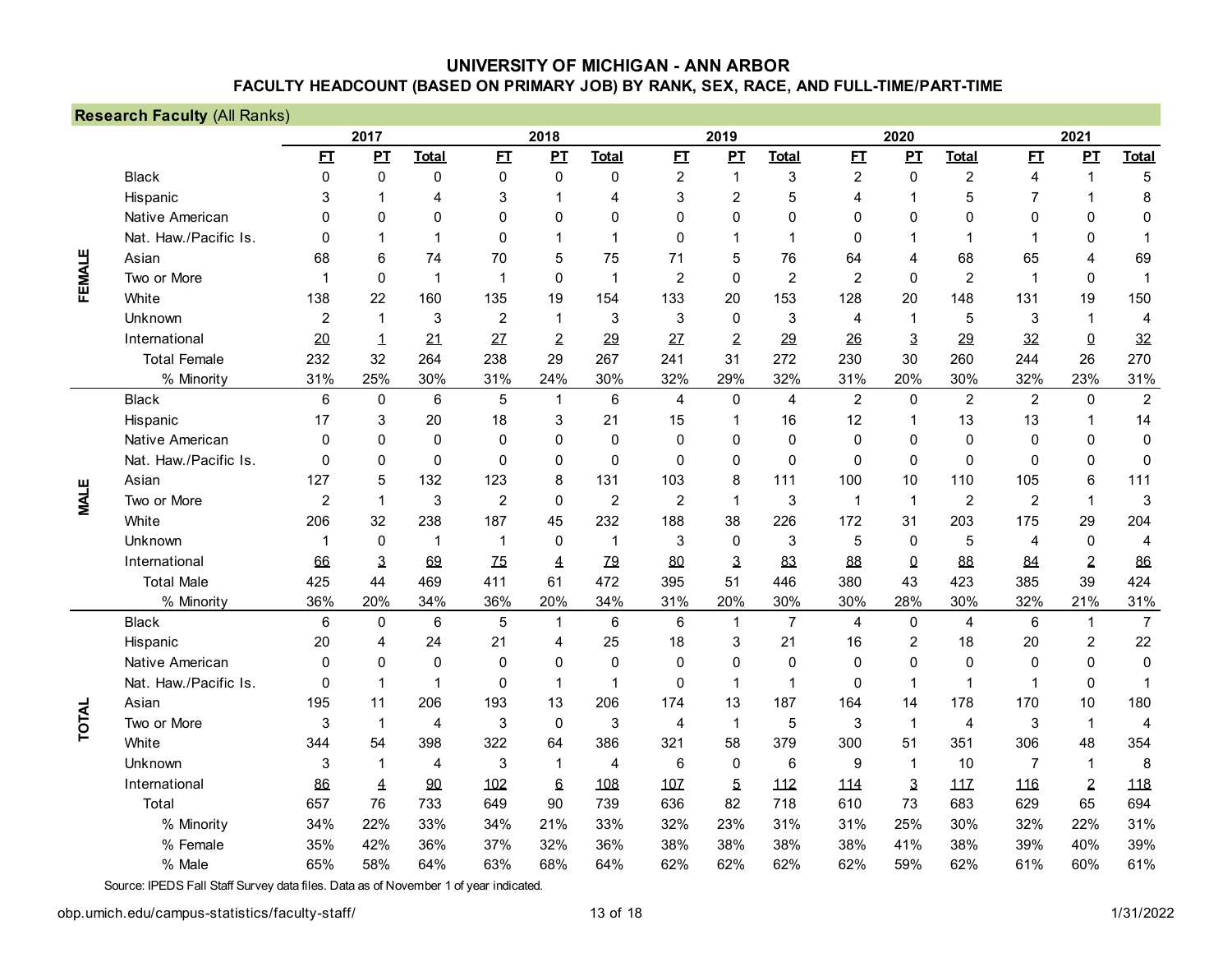|             | <b>Supplemental Research Faculty (All Ranks)</b> |              |                |                |                |                |                |                |                |              |                |                |                |                |              |              |
|-------------|--------------------------------------------------|--------------|----------------|----------------|----------------|----------------|----------------|----------------|----------------|--------------|----------------|----------------|----------------|----------------|--------------|--------------|
|             |                                                  |              | 2017           |                |                | 2018           |                |                | 2019           |              |                | 2020           |                |                | 2021         |              |
|             |                                                  | E            | $\mathbf{p}$   | <b>Total</b>   | E              | PL             | <b>Total</b>   | E              | $\mathbf{P}$   | <b>Total</b> | E              | $\mathbf{p}$   | <b>Total</b>   | E1             | $\mathbf{P}$ | <b>Total</b> |
|             | <b>Black</b>                                     | $\Omega$     | 0              | $\pmb{0}$      | $\pmb{0}$      | $\pmb{0}$      | 0              | $\mathbf 0$    | $\mathbf 0$    | 0            | 0              | $\pmb{0}$      | $\mathbf 0$    | $\pmb{0}$      | $\pmb{0}$    | 0            |
|             | Hispanic                                         | 0            | $\Omega$       | $\mathbf 0$    | $\mathbf 0$    | $\Omega$       | $\Omega$       | 0              | $\mathbf 0$    | 0            | $\mathbf 0$    | $\mathbf 0$    | $\mathbf 0$    | 0              | 0            | 0            |
|             | Native American                                  | <sup>0</sup> | $\Omega$       | $\mathbf 0$    | $\mathbf 0$    | 0              | $\Omega$       | 0              | $\mathbf 0$    | 0            | 0              | 0              | $\mathbf 0$    | 0              | 0            | 0            |
| FEMALE      | Nat. Haw./Pacific Is.                            | <sup>0</sup> | $\mathbf{0}$   | $\mathbf 0$    | 0              | 0              | $\Omega$       | 0              | $\Omega$       | 0            | 0              | 0              | 0              | 0              | 0            | 0            |
|             | Asian                                            | 0            | $\overline{2}$ | $\overline{2}$ | $\Omega$       | $\overline{2}$ | $\overline{2}$ |                | $\Omega$       | 1            | 0              | 0              | 0              | 1              | 0            |              |
|             | Two or More                                      | <sup>0</sup> | $\mathbf{0}$   | $\mathbf 0$    | $\mathbf{0}$   | 0              | 0              | $\mathbf 0$    | $\mathbf 0$    | 0            | 0              | 0              | $\mathbf 0$    | $\mathbf 0$    | 0            | 0            |
|             | White                                            | 0            | 3              | 3              | $\mathbf{0}$   | $\overline{2}$ | $\overline{2}$ | $\mathbf{0}$   | 3              | 3            | 2              | 4              | 6              | 0              | 6            | 6            |
|             | Unknown                                          | 0            | $\Omega$       | $\mathbf 0$    | $\mathbf 0$    | 0              | 0              | $\mathbf 0$    |                | 1            | 0              | 0              | $\mathbf 0$    | 0              | 0            | 0            |
|             | International                                    | 6            | 1              | Z              | Z              | 1              | 8              | Z              | $\overline{2}$ | 9            | 4              | $\mathbf{3}$   | Z              | 6              | $\pmb{0}$    | $6 \,$       |
|             | <b>Total Female</b>                              | 6            | 6              | 12             | $\overline{7}$ | 5              | 12             | 8              | 6              | 14           | 6              | $\overline{7}$ | 13             | $\overline{7}$ | 6            | 13           |
|             | % Minority                                       | 0%           | 33%            | 17%            | $0\%$          | 40%            | 17%            | 13%            | $0\%$          | 7%           | $0\%$          | 0%             | $0\%$          | 14%            | 0%           | 8%           |
|             | <b>Black</b>                                     | $\Omega$     | 0              | $\mathbf 0$    | $\Omega$       | $\mathbf{0}$   | $\mathbf 0$    | $\mathbf{1}$   | $\mathbf 0$    | $\mathbf{1}$ | $\mathbf{1}$   | $\mathbf 0$    | $\mathbf{1}$   | $\mathbf 0$    | $\mathbf 0$  | $\mathbf 0$  |
|             | Hispanic                                         | 0            | $\mathbf{0}$   | $\mathbf 0$    | $\mathbf{0}$   | 0              | 0              | $\mathbf{0}$   | $\mathbf{0}$   | 0            | 0              | 0              | $\mathbf{0}$   | $\mathbf{0}$   | 0            | $\mathbf 0$  |
|             | Native American                                  | 0            | $\mathbf{0}$   | $\Omega$       | $\mathbf{0}$   | 0              | $\Omega$       | 0              | $\Omega$       | $\mathbf{0}$ | 0              | $\mathbf{0}$   | $\mathbf{0}$   | $\mathbf{0}$   | 0            | 0            |
|             | Nat. Haw./Pacific Is.                            | 0            | $\mathbf{0}$   | $\Omega$       | $\Omega$       | 0              | 0              | 0              | $\Omega$       | 0            | 0              | $\mathbf{0}$   | $\mathbf{0}$   | 0              | 0            | 0            |
| <b>MALE</b> | Asian                                            | 4            |                | 5              | $\mathbf{0}$   | 3              | 3              | $\overline{2}$ | $\overline{2}$ | 4            | 1              | 0              | 1              | $\mathbf{0}$   | 0            | 0            |
|             | Two or More                                      | 0            | 0              | $\mathbf{0}$   | $\mathbf{0}$   | 0              | 0              | $\mathbf{0}$   | $\mathbf{0}$   | 0            | 0              | $\mathbf{0}$   | $\mathbf{0}$   | $\mathbf{0}$   | 0            | 0            |
|             | White                                            |              | 8              | 9              |                | 9              | 10             | $\overline{2}$ | $\overline{7}$ | 9            | $\overline{2}$ | 5              | $\overline{7}$ | $\overline{2}$ | 5            | 7            |
|             | Unknown                                          | 0            | $\Omega$       | $\mathbf{0}$   | 0              | 0              | $\Omega$       | $\mathbf{0}$   | $\Omega$       | $\mathbf 0$  | 0              | 0              | $\mathbf 0$    | $\Omega$       | 0            | 0            |
|             | International                                    | 11           | $\overline{5}$ | 16             | Z              | $\mathbf{Z}$   | 14             | 9              | 6              | 15           | 3              | 3              | 6              | 6              | 4            | 10           |
|             | <b>Total Male</b>                                | 16           | 14             | 30             | 8              | 19             | 27             | 14             | 15             | 29           | $\overline{7}$ | 8              | 15             | 8              | 9            | 17           |
|             | % Minority                                       | 25%          | 7%             | 17%            | $0\%$          | 16%            | 11%            | 21%            | 13%            | 17%          | 29%            | 0%             | 13%            | $0\%$          | 0%           | 0%           |
|             | <b>Black</b>                                     | $\Omega$     | $\mathbf 0$    | $\overline{0}$ | $\mathbf 0$    | $\mathbf 0$    | $\pmb{0}$      | $\mathbf{1}$   | $\mathbf 0$    | $\mathbf{1}$ | $\overline{1}$ | $\mathbf 0$    | $\mathbf{1}$   | $\pmb{0}$      | $\mathbf 0$  | $\pmb{0}$    |
|             | Hispanic                                         | 0            | 0              | $\mathbf 0$    | $\mathbf{0}$   | 0              | 0              | 0              | $\mathbf{0}$   | 0            | 0              | 0              | $\mathbf{0}$   | 0              | 0            | 0            |
|             | Native American                                  | 0            | $\mathbf{0}$   | 0              | $\mathbf 0$    | 0              | $\Omega$       | 0              | $\mathbf{0}$   | 0            | 0              | 0              | $\mathbf{0}$   | 0              | $\mathbf{0}$ | 0            |
|             | Nat. Haw./Pacific Is.                            | 0            | $\mathbf{0}$   | $\Omega$       | $\mathbf{0}$   | 0              | $\Omega$       | 0              | $\mathbf{0}$   | $\mathbf{0}$ | 0              | 0              | $\mathbf{0}$   | 0              | $\Omega$     | 0            |
|             | Asian                                            | 4            | 3              | $\overline{7}$ | $\mathbf 0$    | 5              | 5              | 3              | $\overline{2}$ | 5            | 1              | $\mathbf 0$    | 1              | 1              | 0            |              |
| TOTAL       | Two or More                                      | 0            | $\mathbf{0}$   | $\mathbf 0$    | $\mathbf{0}$   | $\mathbf 0$    | $\Omega$       | $\mathbf{0}$   | $\mathbf{0}$   | 0            | 0              | $\mathbf 0$    | $\mathbf{0}$   | 0              | 0            | 0            |
|             | White                                            |              | 11             | 12             | 1              | 11             | 12             | $\overline{c}$ | 10             | 12           | 4              | 9              | 13             | $\overline{c}$ | 11           | 13           |
|             | Unknown                                          | $\Omega$     | $\Omega$       | $\mathbf 0$    | $\mathbf{0}$   | $\Omega$       | $\mathbf 0$    | $\Omega$       | $\mathbf{1}$   | $\mathbf{1}$ | 0              | $\mathbf{0}$   | $\overline{0}$ | $\mathbf{0}$   | $\mathbf 0$  | $\Omega$     |
|             | International                                    | 17           | $6\phantom{1}$ | 23             | 14             | $8\phantom{1}$ | 22             | 16             | 8              | 24           | Z              | $6\phantom{1}$ | 13             | 12             | 4            | 16           |
|             | Total                                            | 22           | 20             | 42             | 15             | 24             | 39             | 22             | 21             | 43           | 13             | 15             | 28             | 15             | 15           | 30           |
|             | % Minority                                       | 18%          | 15%            | 17%            | $0\%$          | 21%            | 13%            | 18%            | 10%            | 14%          | 15%            | 0%             | 7%             | 7%             | 0%           | 3%           |
|             | % Female                                         | 27%          | 30%            | 29%            | 47%            | 21%            | 31%            | 36%            | 29%            | 33%          | 46%            | 47%            | 46%            | 47%            | 40%          | 43%          |
|             | % Male                                           | 73%          | 70%            | 71%            | 53%            | 79%            | 69%            | 64%            | 71%            | 67%          | 54%            | 53%            | 54%            | 53%            | 60%          | 57%          |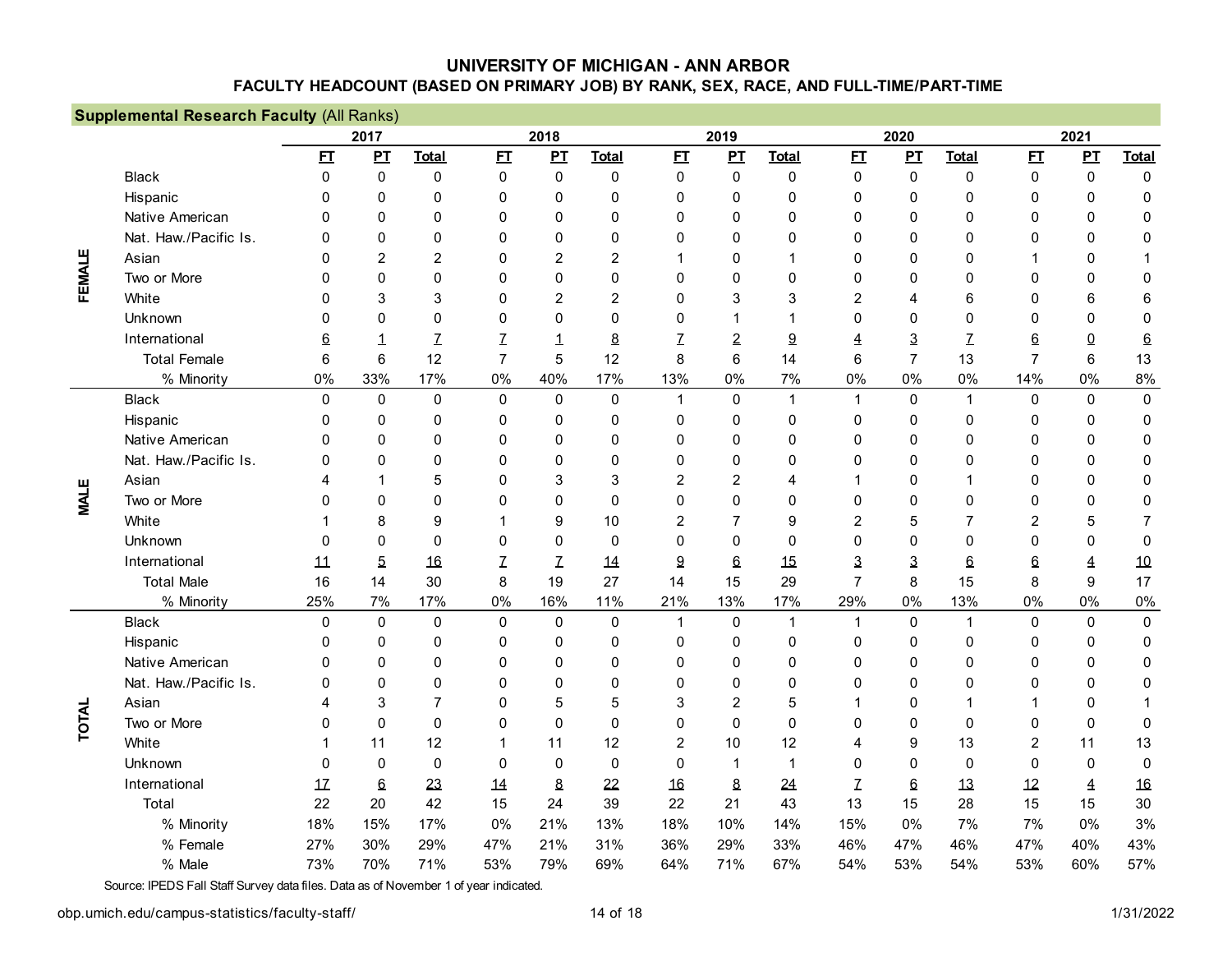|             | Librarian/Archivist/Curator (All Ranks) |              |                  |                |                |                |                |                |                |                |                |              |                 |                 |                |                         |
|-------------|-----------------------------------------|--------------|------------------|----------------|----------------|----------------|----------------|----------------|----------------|----------------|----------------|--------------|-----------------|-----------------|----------------|-------------------------|
|             |                                         |              | 2017             |                |                | 2018           |                |                | 2019           |                |                | 2020         |                 |                 | 2021           |                         |
|             |                                         | E1           | $\mathbf{p}$     | <b>Total</b>   | E1             | $\mathbf{p}$   | <b>Total</b>   | E              | $\mathbf{p}$   | <b>Total</b>   | E              | $\mathbf{p}$ | <b>Total</b>    | E1              | $\mathbf{p}$   | <b>Total</b>            |
|             | <b>Black</b>                            | 5            | $\boldsymbol{0}$ | $\mathbf 5$    | 4              | 0              | 4              | 3              | $\mathbf{1}$   | 4              | 4              | $\mathbf{1}$ | 5               | 5               | 1              | $\,6\,$                 |
|             | Hispanic                                | 6            | $\Omega$         | 6              | 4              | 0              | 4              | 4              | $\mathbf 0$    | 4              | 4              | $\mathbf{0}$ | 4               | 6               | 0              | 6                       |
|             | Native American                         | $\Omega$     | $\Omega$         | $\Omega$       | $\mathbf{0}$   | 0              | $\Omega$       | $\Omega$       | $\mathbf 0$    | 0              | 0              | $\mathbf{0}$ | $\mathbf 0$     | $\mathbf 0$     | 0              | 0                       |
|             | Nat. Haw./Pacific Is.                   | $\Omega$     | $\Omega$         | $\Omega$       | $\mathbf 0$    | 0              | $\mathbf{0}$   | $\Omega$       | $\mathbf 0$    | 0              | $\mathbf 0$    | $\mathbf 0$  | $\mathbf 0$     | $\mathbf 0$     | 0              | 0                       |
| FEMALE      | Asian                                   | 11           | $\Omega$         | 11             | 13             | 0              | 13             | 14             | $\Omega$       | 14             | 14             | $\mathbf{0}$ | 14              | 15              | 0              | 15                      |
|             | Two or More                             | 5            | $\Omega$         | $\overline{5}$ | 8              | 0              | 8              | 6              | $\mathbf 0$    | 6              | 6              | $\mathbf{0}$ | 6               | 5               | 0              | 5                       |
|             | White                                   | 107          | 3                | 110            | 111            | 1              | 112            | 113            | $\overline{2}$ | 115            | 106            | 4            | 110             | 103             | $\overline{c}$ | 105                     |
|             | Unknown                                 | 2            | $\Omega$         | $\overline{2}$ | -1             | 0              | 1              | $\overline{2}$ | $\mathbf 0$    | $\overline{c}$ | 3              | $\Omega$     | 3               | 3               | 0              | 3                       |
|             | International                           | 3            | $\overline{0}$   | $\mathbf{3}$   | $\overline{2}$ | 0              | $\overline{2}$ | $\overline{2}$ | $\overline{0}$ | $\overline{2}$ | $\overline{2}$ | $\Omega$     | $\overline{2}$  | $\overline{2}$  | $\Omega$       | $\overline{2}$          |
|             | <b>Total Female</b>                     | 139          | 3                | 142            | 143            | 1              | 144            | 144            | 3              | 147            | 139            | 5            | 144             | 139             | 3              | 142                     |
|             | % Minority                              | 19%          | 0%               | 19%            | 20%            | 0%             | 20%            | 19%            | 33%            | 19%            | 20%            | 20%          | 20%             | 22%             | 33%            | 23%                     |
|             | <b>Black</b>                            | 3            | $\mathbf{0}$     | 3              | 3              | $\mathbf 0$    | 3              | $\mathbf{3}$   | $\mathbf 0$    | $\sqrt{3}$     | 3              | 0            | $\sqrt{3}$      | $\sqrt{3}$      | 0              | $\mathbf{3}$            |
|             | Hispanic                                | 4            | 0                | 4              | $\overline{4}$ | 0              | 4              | 5              | 0              | 5              | 6              | 0            | $6\phantom{1}6$ | $6\phantom{1}6$ | 0              | $\,6\,$                 |
|             | Native American                         | $\Omega$     | 0                | $\Omega$       | 0              | 0              | $\Omega$       | $\Omega$       | $\Omega$       | 0              | 0              | 0            | $\Omega$        | $\mathbf 0$     | 0              | $\pmb{0}$               |
|             | Nat. Haw./Pacific Is.                   | 0            | 0                | $\mathbf{0}$   | $\Omega$       | 0              | $\Omega$       | $\Omega$       | $\Omega$       | 0              | 0              | 0            | $\Omega$        | $\Omega$        | 0              | $\mathbf 0$             |
|             | Asian                                   | 0            | 0                | $\Omega$       | $\Omega$       | 0              | $\Omega$       | 0              | $\Omega$       | 0              | 0              | $\Omega$     | $\Omega$        | $\Omega$        | 0              | 0                       |
| <b>MALE</b> | Two or More                             |              | 0                | 1              | 1              | 0              |                | $\overline{2}$ | $\Omega$       | 2              | 2              | 0            | $\overline{2}$  | $\overline{2}$  | 0              | $\overline{\mathbf{c}}$ |
|             | White                                   | 55           | 2                | 57             | 55             | 2              | 57             | 57             | 2              | 59             | 56             | 3            | 59              | 58              | 3              | 61                      |
|             | Unknown                                 | 1            | 0                | $\mathbf 1$    | $\mathbf 1$    | 0              | 1              | 1              | $\mathbf{0}$   | 1              | 1              | 0            | $\mathbf 1$     | 1               | 0              | 1                       |
|             | International                           | 0            | 0                | 0              | $\overline{2}$ | 0              | $\overline{2}$ | $\overline{2}$ | 0              | $\overline{2}$ | 0              | 0            | 0               | 0               | 0              | $\pmb{0}$               |
|             | <b>Total Male</b>                       | 64           | $\overline{2}$   | 66             | 66             | $\overline{2}$ | 68             | 70             | $\overline{2}$ | 72             | 68             | 3            | 71              | 70              | 3              | 73                      |
|             | % Minority                              | 13%          | 0%               | 12%            | 12%            | 0%             | 12%            | 14%            | 0%             | 14%            | 16%            | 0%           | 15%             | 16%             | 0%             | 15%                     |
|             | <b>Black</b>                            | 8            | $\pmb{0}$        | 8              | $\overline{7}$ | $\mathbf{0}$   | $\overline{7}$ | $\,6$          | $\mathbf{1}$   | $\overline{7}$ | $\overline{7}$ | 1            | 8               | 8               | $\mathbf{1}$   | 9                       |
|             | Hispanic                                | 10           | 0                | 10             | 8              | $\Omega$       | 8              | 9              | $\mathbf 0$    | 9              | 10             | 0            | 10              | 12              | 0              | 12                      |
|             | Native American                         | 0            | 0                | $\Omega$       | $\mathbf{0}$   | 0              | $\Omega$       | $\Omega$       | $\Omega$       | 0              | 0              | 0            | $\Omega$        | $\mathbf 0$     | 0              | $\pmb{0}$               |
|             | Nat. Haw./Pacific Is.                   | 0            | 0                | $\mathbf 0$    | $\mathbf 0$    | 0              | 0              | $\Omega$       | $\mathbf 0$    | 0              | $\mathbf 0$    | 0            | $\mathbf 0$     | $\mathbf 0$     | 0              | 0                       |
|             | Asian                                   | 11           | 0                | 11             | 13             | 0              | 13             | 14             | $\Omega$       | 14             | 14             | 0            | 14              | 15              | 0              | 15                      |
| TOTAL       | Two or More                             | 6            | 0                | 6              | 9              | 0              | 9              | 8              | $\mathbf 0$    | 8              | 8              | 0            | 8               | $\overline{7}$  | 0              | $\overline{7}$          |
|             | White                                   | 162          | 5                | 167            | 166            | 3              | 169            | 170            | 4              | 174            | 162            | 7            | 169             | 161             | 5              | 166                     |
|             | Unknown                                 | 3            | 0                | 3              | $\overline{c}$ | 0              | $\overline{c}$ | 3              | $\mathbf 0$    | 3              | 4              | $\mathbf 0$  | $\overline{4}$  | 4               | 0              | $\overline{4}$          |
|             | International                           | $\mathbf{3}$ | $\Omega$         | $\mathbf{3}$   | $\overline{4}$ | 0              | $\overline{4}$ | 4              | $\overline{0}$ | $\overline{4}$ | $\overline{2}$ | $\pmb{0}$    | $\overline{2}$  | $\overline{2}$  | 0              | $\overline{2}$          |
|             | Total                                   | 203          | 5                | 208            | 209            | 3              | 212            | 214            | $\sqrt{5}$     | 219            | 207            | 8            | 215             | 209             | $\,6\,$        | 215                     |
|             | % Minority                              | 17%          | 0%               | 17%            | 18%            | 0%             | 17%            | 17%            | 20%            | 17%            | 19%            | 13%          | 19%             | 20%             | 17%            | 20%                     |
|             | % Female                                | 68%          | 60%              | 68%            | 68%            | 33%            | 68%            | 67%            | 60%            | 67%            | 67%            | 63%          | 67%             | 67%             | 50%            | 66%                     |
|             | % Male                                  | 32%          | 40%              | 32%            | 32%            | 67%            | 32%            | 33%            | 40%            | 33%            | 33%            | 38%          | 33%             | 33%             | 50%            | 34%                     |

Source: Human Resources data set. Data as of November 1 of each year indicated.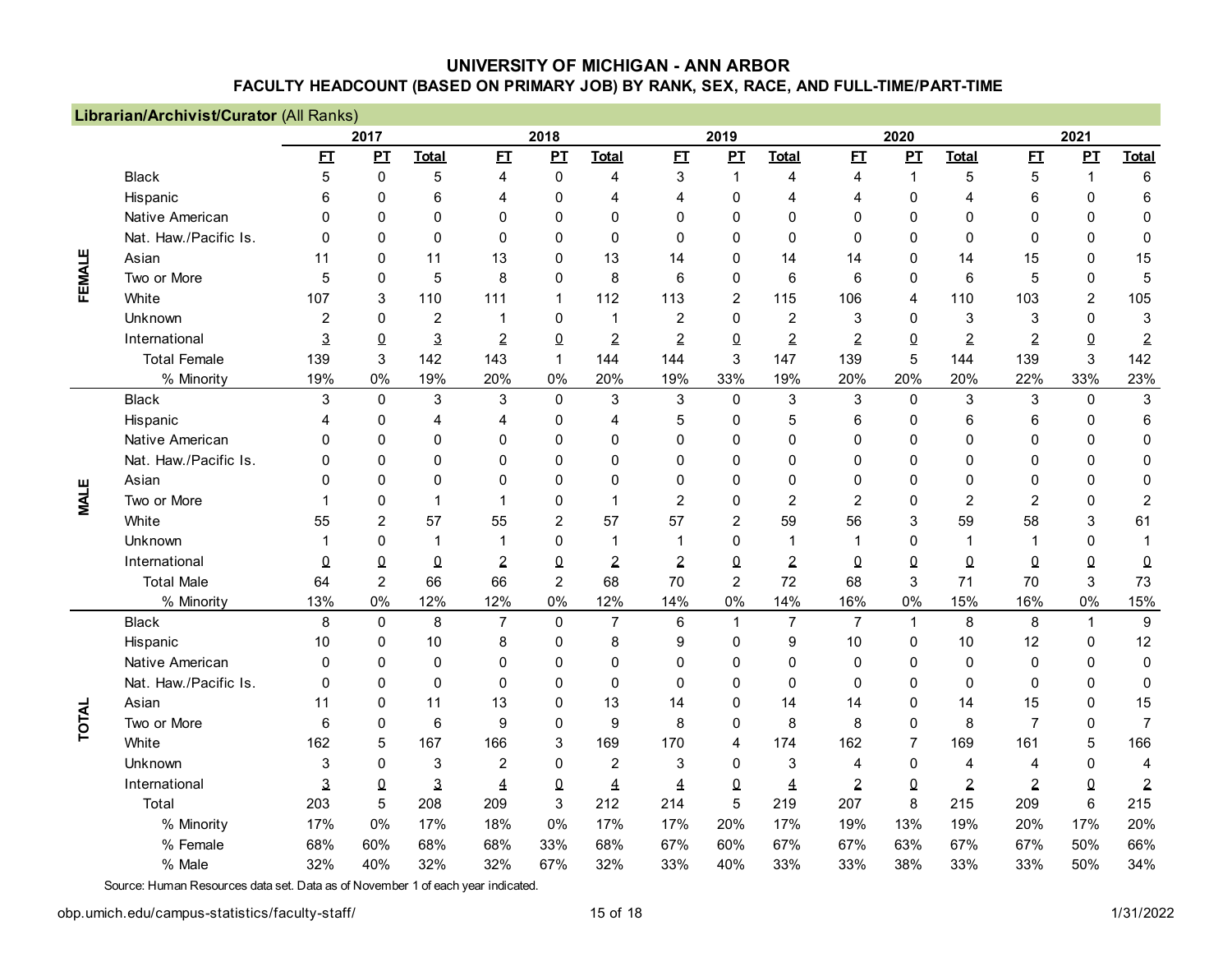|                  | <b>Emeritus Faculty (All Ranks)</b> |                |                |                |                |                |                |                |                |                |                |                  |                |                |                  |                |
|------------------|-------------------------------------|----------------|----------------|----------------|----------------|----------------|----------------|----------------|----------------|----------------|----------------|------------------|----------------|----------------|------------------|----------------|
|                  |                                     |                | 2017           |                |                | 2018           |                |                | 2019           |                |                | 2020             |                |                | 2021             |                |
|                  |                                     | E I            | PL             | <b>Total</b>   | E              | PL             | <b>Total</b>   | E              | $\mathbf{p}$   | <b>Total</b>   | E              | $\mathbf{p}$     | <b>Total</b>   | E1             | $\mathbf{p}$     | <b>Total</b>   |
|                  | <b>Black</b>                        | $\mathbf{1}$   | $\mathbf 0$    | $\mathbf{1}$   | $\mathbf{1}$   | $\mathbf 0$    | $\mathbf{1}$   | $\mathbf{1}$   | $\mathbf 0$    | 1              | $\mathbf{1}$   | $\boldsymbol{0}$ | $\overline{1}$ | $\mathbf{1}$   | $\boldsymbol{0}$ | $\mathbf{1}$   |
|                  | Hispanic                            | 0              | $\mathbf{0}$   | $\mathbf 0$    | $\mathbf 0$    | 0              | $\mathbf 0$    | $\mathbf 0$    | $\mathbf 0$    | 0              | 0              | $\mathbf{0}$     | $\mathbf 0$    | $\mathbf 0$    | 0                | $\mathbf 0$    |
|                  | Native American                     | 0              | $\mathbf{0}$   | $\mathbf 0$    | $\mathbf 0$    | $\mathbf{0}$   | 0              | $\mathbf 0$    | $\mathbf 0$    | 0              | 0              | 0                | $\mathbf 0$    | $\mathbf 0$    | 0                | 0              |
| FEMALE           | Nat. Haw./Pacific Is.               | $\Omega$       | $\mathbf{0}$   | $\Omega$       | $\mathbf 0$    | $\mathbf{0}$   | 0              | $\mathbf 0$    | $\mathbf 0$    | 0              | 0              | 0                | $\mathbf 0$    | $\mathbf 0$    | 0                | 0              |
|                  | Asian                               | $\Omega$       | $\mathbf{0}$   | $\mathbf{0}$   | $\mathbf 0$    | $\mathbf{0}$   | $\Omega$       | $\mathbf 0$    | 1              | 1              | 1              | 0                | $\mathbf 1$    | $\mathbf 1$    | 0                |                |
|                  | Two or More                         | $\Omega$       | $\Omega$       | $\mathbf 0$    | $\mathbf 0$    | $\Omega$       | $\Omega$       | $\mathbf 0$    | $\mathbf 0$    | $\mathbf 0$    | 0              | $\Omega$         | $\mathbf 0$    | $\mathbf 0$    | 0                | $\mathbf 0$    |
|                  | White                               | $\overline{2}$ | 14             | 16             | $\overline{2}$ | 17             | 19             | 4              | 18             | 22             | 3              | 20               | 23             | 2              | 27               | 29             |
|                  | Unknown                             | $\Omega$       | $\Omega$       | $\mathbf 0$    | $\mathbf 0$    | $\mathbf 0$    | $\Omega$       | 1              | $\mathbf 0$    | 1              | 1              | $\mathbf 0$      | $\mathbf 1$    | $\mathbf 0$    | 0                | $\mathbf 0$    |
|                  | International                       | 0              | $\overline{0}$ | $\Omega$       | $\pmb{0}$      | $\bf{0}$       | $\Omega$       | $\Omega$       | $\Omega$       | $\pmb{0}$      | 0              | $\Omega$         | $\Omega$       | $\overline{0}$ | 0                | $\pmb{0}$      |
|                  | <b>Total Female</b>                 | 3              | 14             | 17             | 3              | 17             | 20             | 6              | 19             | 25             | 6              | 20               | 26             | $\overline{4}$ | 27               | 31             |
|                  | % Minority                          | 33%            | 0%             | 6%             | 33%            | 0%             | 5%             | 17%            | 5%             | 8%             | 33%            | 0%               | 8%             | 50%            | 0%               | 6%             |
| ш<br><b>LIAN</b> | <b>Black</b>                        | $\Omega$       | $\overline{4}$ | $\overline{4}$ | $\pmb{0}$      | 3              | 3              | $\mathbf 0$    | 3              | $\mathbf{3}$   | $\pmb{0}$      | $\overline{c}$   | $\overline{2}$ | $\mathbf 0$    | 4                | $\overline{4}$ |
|                  | Hispanic                            |                | 0              | 1              | $\mathbf 0$    | 0              | 0              | 0              | 1              | 1              | 0              | 1                | 1              | $\pmb{0}$      | 1                | 1              |
|                  | Native American                     | 0              | $\mathbf{0}$   | $\Omega$       | $\mathbf 0$    | $\mathbf{0}$   | $\Omega$       | 0              | $\mathbf 0$    | 0              | 0              | 0                | $\mathbf 0$    | $\mathbf 0$    | 0                | 0              |
|                  | Nat. Haw./Pacific Is.               | $\Omega$       | $\mathbf{0}$   | $\mathbf 0$    | $\mathbf 0$    | 0              | $\Omega$       | $\mathbf 0$    | $\mathbf 0$    | 0              | 0              | $\mathbf{0}$     | $\mathbf 0$    | $\mathbf 0$    | 0                | 0              |
|                  | Asian                               | $\Omega$       | $\overline{2}$ | $\overline{2}$ | $\mathbf 0$    | $\overline{2}$ | $\overline{2}$ | $\mathbf 0$    | $\overline{2}$ | $\overline{2}$ | 0              |                  |                | $\mathbf 0$    | $\overline{c}$   | $\overline{c}$ |
|                  | Two or More                         | $\Omega$       | $\Omega$       | $\mathbf 0$    | $\mathbf 0$    | $\mathbf 0$    | $\Omega$       | $\mathbf 0$    | $\mathbf 1$    | 1              | 0              |                  | 1              | $\mathbf 0$    | 0                | $\pmb{0}$      |
|                  | White                               | $\Omega$       | 60             | 60             | 2              | 68             | 70             |                | 73             | 74             | 1              | 73               | 74             | $\overline{c}$ | 75               | 77             |
|                  | Unknown                             | 0              | $\mathbf{0}$   | $\mathbf{0}$   | $\Omega$       | $\Omega$       | $\Omega$       | $\mathbf 0$    | $\mathbf 0$    | $\Omega$       | 0              | $\mathbf 0$      | $\mathbf 0$    | $\mathbf 0$    | 1                | 1              |
|                  | International                       | 0              | $\Omega$       | $\Omega$       | $\pmb{0}$      | $\Omega$       | $\Omega$       | $\Omega$       | $\Omega$       | $\Omega$       | 0              | $\Omega$         | $\Omega$       | $\pmb{0}$      | $\Omega$         | $\pmb{0}$      |
|                  | <b>Total Male</b>                   | 1              | 66             | 67             | $\overline{c}$ | 73             | 75             | $\mathbf{1}$   | 80             | 81             | 1              | 78               | 79             | $\overline{2}$ | 83               | 85             |
|                  | % Minority                          | 100%           | 9%             | 10%            | $0\%$          | 7%             | 7%             | 0%             | 9%             | 9%             | 0%             | 6%               | 6%             | 0%             | 8%               | 8%             |
|                  | <b>Black</b>                        | 1              | 4              | 5              | $\mathbf{1}$   | $\sqrt{3}$     | 4              | $\mathbf{1}$   | $\sqrt{3}$     | $\overline{4}$ | 1              | $\overline{2}$   | 3              | $\mathbf{1}$   | 4                | 5              |
|                  | Hispanic                            |                | 0              | 1              | $\mathbf 0$    | 0              | 0              | 0              |                | 1              | 0              | $\mathbf 1$      | 1              | $\mathbf 0$    | 1                | 1              |
|                  | Native American                     | 0              | 0              | $\Omega$       | $\Omega$       | 0              | 0              | 0              | $\mathbf 0$    | 0              | 0              | 0                | $\mathbf 0$    | $\mathbf 0$    | 0                | $\mathbf 0$    |
|                  | Nat. Haw./Pacific Is.               | 0              | $\mathbf{0}$   | $\Omega$       | $\Omega$       | 0              | 0              | $\mathbf{0}$   | $\mathbf 0$    | 0              | 0              | $\mathbf{0}$     | $\mathbf 0$    | $\mathbf 0$    | 0                | 0              |
|                  | Asian                               | 0              | $\overline{2}$ | $\overline{2}$ | $\mathbf 0$    | $\overline{2}$ | $\overline{2}$ | $\mathbf 0$    | 3              | 3              | 1              |                  | $\overline{2}$ | 1              | $\overline{2}$   | 3              |
| TOTAL            | Two or More                         | 0              | $\Omega$       | $\mathbf 0$    | $\mathbf 0$    | $\mathbf 0$    | $\Omega$       | 0              | $\mathbf 1$    | 1              | 0              |                  | $\mathbf 1$    | $\mathbf 0$    | 0                | $\mathbf 0$    |
|                  | White                               | $\overline{2}$ | 74             | 76             | 4              | 85             | 89             | 5              | 91             | 96             | 4              | 93               | 97             | $\overline{4}$ | 102              | 106            |
|                  | Unknown                             | $\Omega$       | $\mathbf 0$    | $\mathbf 0$    | 0              | $\mathbf 0$    | $\mathbf 0$    | 1              | $\mathbf 0$    | 1              | 1              | $\mathbf 0$      | $\mathbf{1}$   | $\mathbf 0$    | $\mathbf{1}$     | $\mathbf{1}$   |
|                  | International                       | $\Omega$       | $\overline{0}$ | $\Omega$       | $\Omega$       | $\overline{0}$ | $\Omega$       | $\Omega$       | $\overline{0}$ | $\Omega$       | 0              | $\overline{0}$   | $\Omega$       | $\pmb{0}$      | $\Omega$         | $\pmb{0}$      |
|                  | Total                               | 4              | 80             | 84             | 5              | 90             | 95             | $\overline{7}$ | 99             | 106            | $\overline{7}$ | 98               | 105            | $\,6\,$        | 110              | 116            |
|                  | % Minority                          | 50%            | 8%             | 10%            | 20%            | 6%             | 6%             | 14%            | 8%             | 8%             | 29%            | 5%               | 7%             | 33%            | 6%               | 8%             |
|                  | % Female                            | 75%            | 18%            | 20%            | 60%            | 19%            | 21%            | 86%            | 19%            | 24%            | 86%            | 20%              | 25%            | 67%            | 25%              | 27%            |
|                  | % Male                              | 25%            | 83%            | 80%            | 40%            | 81%            | 79%            | 14%            | 81%            | 76%            | 14%            | 80%              | 75%            | 33%            | 75%              | 73%            |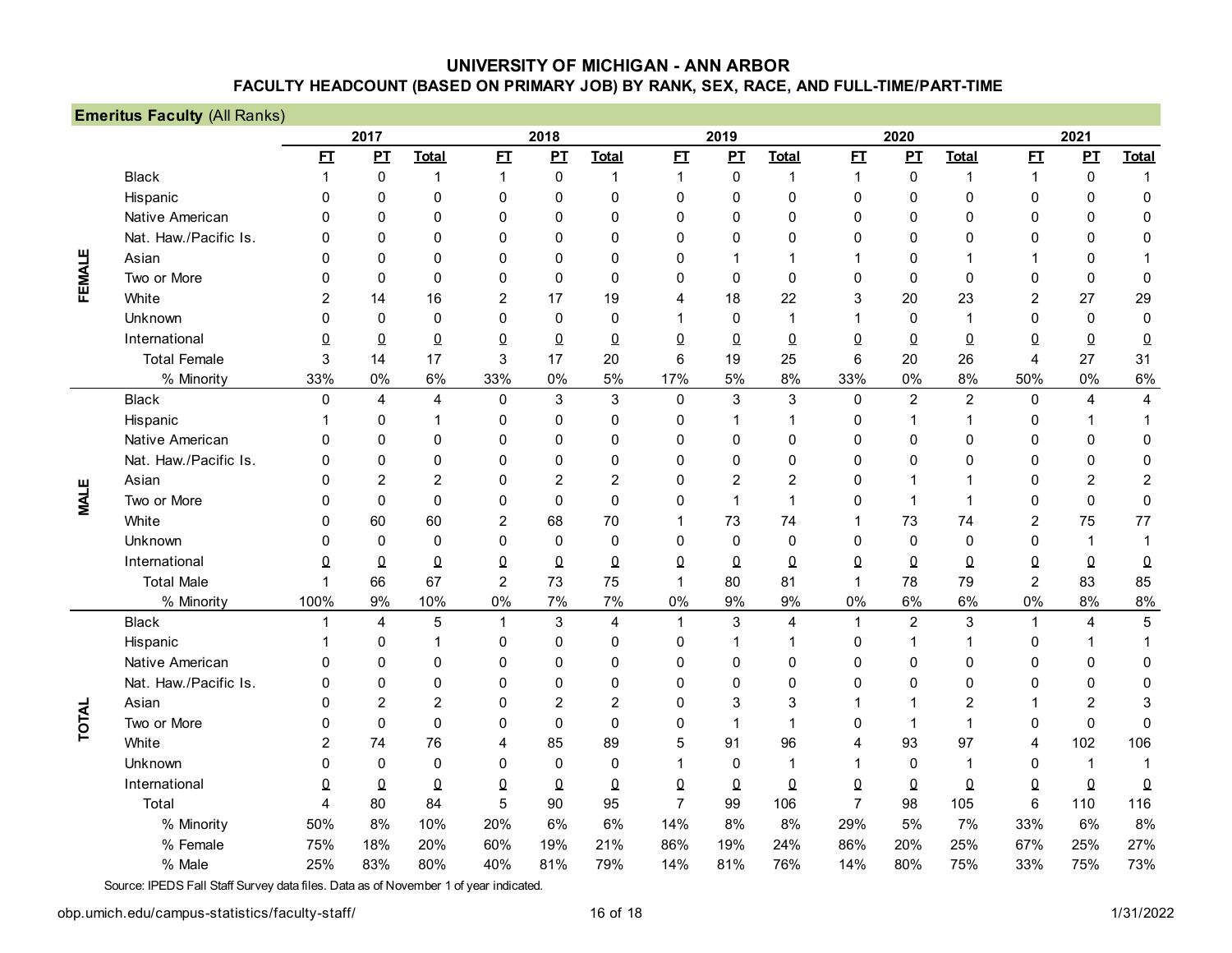|             | <b>All U-M Ann Arbor Faculty</b> |                |              |                |                |              |              |                |              |              |                |              |              |             |                |              |
|-------------|----------------------------------|----------------|--------------|----------------|----------------|--------------|--------------|----------------|--------------|--------------|----------------|--------------|--------------|-------------|----------------|--------------|
|             |                                  |                | 2017         |                |                | 2018         |              |                | 2019         |              |                | 2020         |              |             | 2021           |              |
|             |                                  | E              | $\mathbf{P}$ | <b>Total</b>   | E              | PL           | <b>Total</b> | E              | PL           | <b>Total</b> | E1             | $\mathbf{p}$ | <b>Total</b> | E           | $\mathbf{p}$   | <b>Total</b> |
|             | <b>Black</b>                     | 96             | 28           | 124            | 99             | 36           | 135          | 101            | 39           | 140          | 122            | 35           | 157          | 121         | 43             | 164          |
|             | Hispanic                         | 99             | 23           | 122            | 105            | 24           | 129          | 99             | 34           | 133          | 113            | 37           | 150          | 114         | 35             | 149          |
|             | Native American                  | 6              | 4            | 10             | $\overline{7}$ | 5            | 12           | 8              | 3            | 11           | $\overline{7}$ | 5            | 12           | 6           | $6\phantom{1}$ | 12           |
|             | Nat. Haw./Pacific Is.            | $\overline{2}$ | $\mathbf 1$  | 3              | $\overline{2}$ | $\mathbf 1$  | 3            | $\overline{2}$ | $\mathbf{1}$ | 3            | $\overline{2}$ | 1            | 3            | 3           | $\mathbf 0$    | 3            |
| FEMALE      | Asian                            | 350            | 105          | 455            | 369            | 105          | 474          | 381            | 118          | 499          | 381            | 128          | 509          | 403         | 123            | 526          |
|             | Two or More                      | 29             | 13           | 42             | 41             | 14           | 55           | 46             | 16           | 62           | 50             | 14           | 64           | 48          | 17             | 65           |
|             | White                            | 1.572          | 535          | 2,107          | 1.640          | 512          | 2,152        | 1.687          | 533          | 2.220        | 1.666          | 568          | 2.234        | 1.681       | 558            | 2,239        |
|             | Unknown                          | 34             | 9            | 43             | 35             | 9            | 44           | 36             | 9            | 45           | 40             | 11           | 51           | 35          | 14             | 49           |
|             | International                    | 93             | 10           | 103            | 104            | 9            | 113          | 108            | 12           | 120          | 93             | 10           | 103          | 95          | $9\,$          | 104          |
|             | <b>Total Female</b>              | 2,281          | 728          | 3,009          | 2,402          | 715          | 3,117        | 2,468          | 765          | 3,233        | 2,474          | 809          | 3,283        | 2,506       | 805            | 3,311        |
|             | % Minority                       | 26%            | 24%          | 25%            | 26%            | 26%          | 26%          | 26%            | 28%          | 26%          | 27%            | 27%          | 27%          | 28%         | 28%            | 28%          |
|             | <b>Black</b>                     | 113            | 33           | 146            | 110            | 32           | 142          | 112            | 28           | 140          | 107            | 21           | 128          | 106         | 21             | 127          |
|             | Hispanic                         | 117            | 16           | 133            | 110            | 20           | 130          | 109            | 16           | 125          | 106            | 20           | 126          | 116         | 20             | 136          |
|             | Native American                  | 9              | 4            | 13             | 8              | 3            | 11           | 9              | 6            | 15           | 11             | 4            | 15           | 9           | $\overline{4}$ | 13           |
|             | Nat. Haw./Pacific Is.            | 1              | $\Omega$     | $\mathbf{1}$   | $\Omega$       | $\mathbf{0}$ | $\Omega$     | $\Omega$       | $\mathbf{0}$ | $\mathbf 0$  | $\mathbf 0$    | $\mathbf 0$  | $\mathbf 0$  | $\mathbf 0$ | $\mathbf 0$    | $\mathbf 0$  |
|             | Asian                            | 560            | 72           | 632            | 573            | 80           | 653          | 578            | 75           | 653          | 572            | 77           | 649          | 575         | 81             | 656          |
| <b>MALE</b> | Two or More                      | 34             | 10           | 44             | 42             | 8            | 50           | 37             | 9            | 46           | 37             | 8            | 45           | 37          | 8              | 45           |
|             | White                            | 2,275          | 507          | 2,782          | 2,276          | 578          | 2,854        | 2,265          | 569          | 2,834        | 2,238          | 562          | 2,800        | 2,215       | 575            | 2,790        |
|             | Unknown                          | 40             | 9            | 49             | 44             | 8            | 52           | 48             | 11           | 59           | 50             | 13           | 63           | 54          | 16             | 70           |
|             | International                    | 177            | 12           | 189            | 194            | 21           | 215          | 203            | 14           | 21Z          | 202            | 13           | 215          | 194         | 17             | 211          |
|             | <b>Total Male</b>                | 3,326          | 663          | 3,989          | 3,357          | 750          | 4,107        | 3,361          | 728          | 4,089        | 3,323          | 718          | 4,041        | 3,306       | 742            | 4,048        |
|             | % Minority                       | 25%            | 20%          | 24%            | 25%            | 19%          | 24%          | 25%            | 18%          | 24%          | 25%            | 18%          | 24%          | 25%         | 18%            | 24%          |
|             | <b>Black</b>                     | 209            | 61           | 270            | 209            | 68           | 277          | 213            | 67           | 280          | 229            | 56           | 285          | 227         | 64             | 291          |
|             | Hispanic                         | 216            | 39           | 255            | 215            | 44           | 259          | 208            | 50           | 258          | 219            | 57           | 276          | 230         | 55             | 285          |
|             | Native American                  | 15             | 8            | 23             | 15             | 8            | 23           | 17             | 9            | 26           | 18             | 9            | 27           | 15          | 10             | 25           |
|             | Nat. Haw./Pacific Is.            | 3              | $\mathbf{1}$ | $\overline{4}$ | $\overline{2}$ | 1            | 3            | $\overline{c}$ | $\mathbf{1}$ | 3            | $\overline{2}$ | $\mathbf{1}$ | 3            | 3           | $\pmb{0}$      | 3            |
|             | Asian                            | 910            | 177          | 1,087          | 942            | 185          | 1,127        | 959            | 193          | 1,152        | 953            | 205          | 1,158        | 978         | 204            | 1,182        |
| TOTAL       | Two or More                      | 63             | 23           | 86             | 83             | 22           | 105          | 83             | 25           | 108          | 87             | 22           | 109          | 85          | 25             | 110          |
|             | White                            | 3,847          | 1.042        | 4,889          | 3,916          | 1,090        | 5,006        | 3,952          | 1,102        | 5,054        | 3,904          | 1,130        | 5,034        | 3,896       | 1,133          | 5,029        |
|             | Unknown                          | 74             | 18           | 92             | 79             | 17           | 96           | 84             | 20           | 104          | 90             | 24           | 114          | 89          | 30             | 119          |
|             | International                    | 270            | 22           | 292            | 298            | 30           | 328          | 311            | 26           | 337          | 295            | 23           | 318          | 289         | 26             | 315          |
|             | Total                            | 5,607          | 1,391        | 6,998          | 5,759          | 1,465        | 7,224        | 5,829          | 1,493        | 7,322        | 5,797          | 1,527        | 7,324        | 5,812       | 1,547          | 7,359        |
|             | % Minority                       | 25%            | 22%          | 25%            | 25%            | 22%          | 25%          | 25%            | 23%          | 25%          | 26%            | 23%          | 25%          | 26%         | 23%            | 26%          |
|             | % Female                         | 41%            | 52%          | 43%            | 42%            | 49%          | 43%          | 42%            | 51%          | 44%          | 43%            | 53%          | 45%          | 43%         | 52%            | 45%          |
|             | % Male                           | 59%            | 48%          | 57%            | 58%            | 51%          | 57%          | 58%            | 49%          | 56%          | 57%            | 47%          | 55%          | 57%         | 48%            | 55%          |